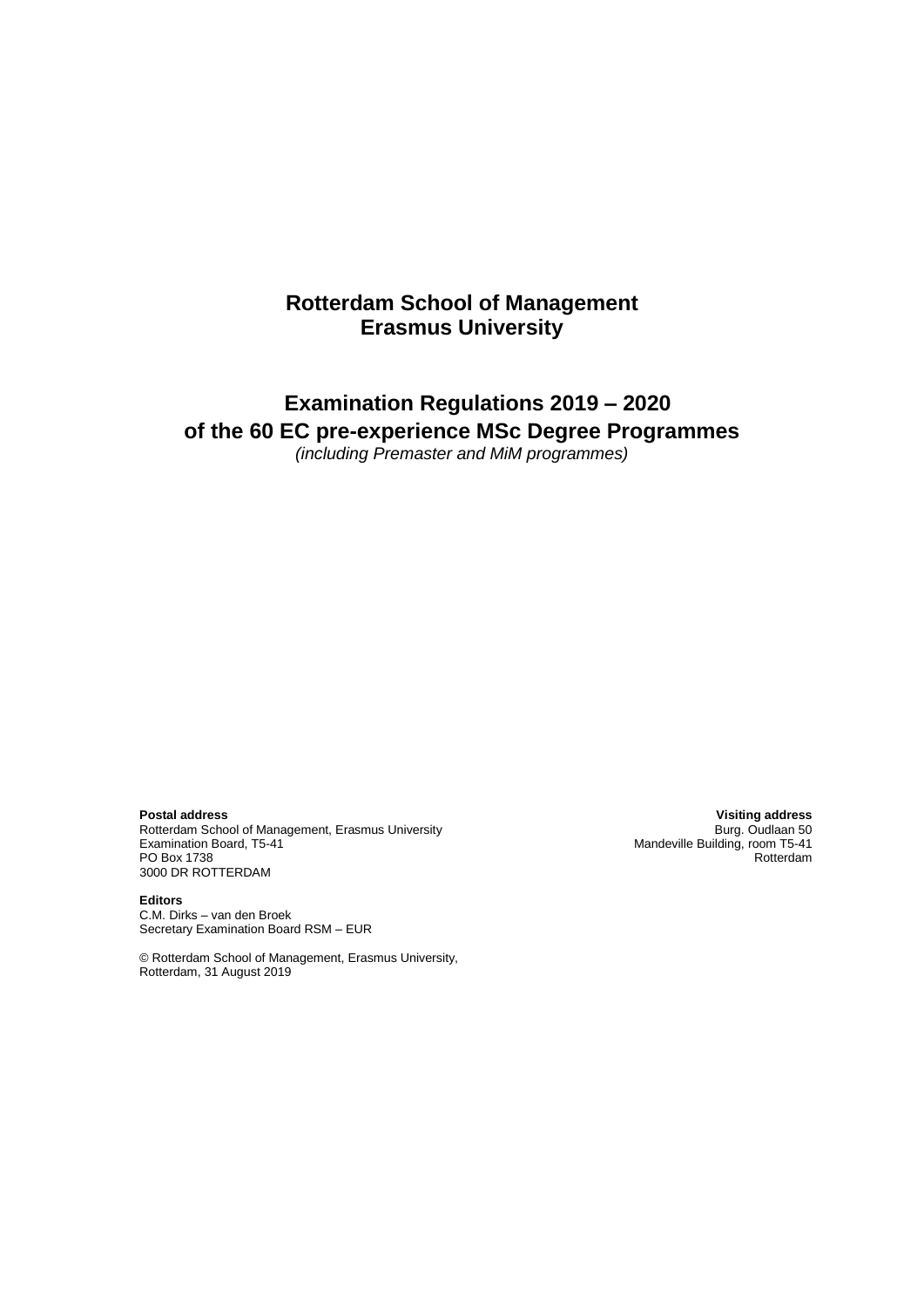# **Contents**

| <b>I Examination Board RSM - EUR</b>                                                                                                                             | 4        |
|------------------------------------------------------------------------------------------------------------------------------------------------------------------|----------|
| <b>Tasks</b>                                                                                                                                                     | 4        |
| <b>Composition</b><br>Secretary to the Examination Board                                                                                                         | 4<br>4   |
| <b>Administration</b>                                                                                                                                            | 4        |
| <b>Requests and information</b>                                                                                                                                  | 5        |
| Il Legal protection: Appeals, Objections and Complaints                                                                                                          | 6        |
| Appeals procedure<br><b>Objections Procedure</b>                                                                                                                 | 6<br>6   |
| Student complaints procedures for teaching and examinations                                                                                                      | 7        |
| III Teaching and Examination Regulations (TER) of the MSc programmes 2019 - 2020                                                                                 |          |
| <b>Section 1 - General</b>                                                                                                                                       | 9        |
| Article 1.1 – Applicability of the regulations<br>Article $1.2 - Aims$ of the programme                                                                          | 9<br>9   |
| Article 1.3 - Definitions                                                                                                                                        | 9        |
| Article 1.4 - Degree<br>Article 1.5 - Language of instruction                                                                                                    | 10<br>10 |
| Article 1.6 - Compulsory educational activities                                                                                                                  | 10       |
| Article 1.7 – Evaluation of education<br>Section 2 – Composition of the degree programme                                                                         | 11<br>11 |
| Article 2.1 - Full-time / part-time                                                                                                                              | 11       |
| Article 2.2 - Study load and feasibility of the degree programme<br>Article 2.3 – Composition of the degree programmes                                           | 11       |
| Article 2.4 – Exemption from obligatory practicals                                                                                                               | 11<br>12 |
| Article 2.5 - Exemption from examinations                                                                                                                        | 12       |
| Article 2.6 – Free master programme within the master degree programme at RSM<br>Section 3 - Admission                                                           | 12<br>12 |
| Article 3.1 - Admission statement                                                                                                                                | 12       |
| Article 3.2 – Admission requirements to be eligible for admission statement<br>Section 4 - Taking examinations                                                   | 13<br>13 |
| Article 4.1 – Frequency of examinations and tests; examination schedule; re-examinations; extra opportunities                                                    | 13       |
| Article 4.2 – Form of the examinations and tests<br>Article 4.3 – Oral tests                                                                                     | 14<br>14 |
| Article 4.4 – Sequence of programme components                                                                                                                   | 14       |
| Section 5 - Result of examinations<br>Article 5.1 – Determining, announcing and recording results of examinations and tests; deadlines                           | 15<br>15 |
| Article 5.2 – Term of validity of passed courses                                                                                                                 | 15       |
| Article 5.3 – explanatory feedback session and perusal                                                                                                           | 15       |
| Article 5.4 - Archiving period of written tests<br>Section 6 - Result of the final exam                                                                          | 16<br>16 |
| Article 6.1 – The result of the final exam                                                                                                                       | 16       |
| Section 7 - Final and Implementation Provisions<br>Article 7.1 - Amendments changes                                                                              | 16<br>16 |
| Article 7.2 - Hardship clause                                                                                                                                    | 16       |
| Article 7.3 - Announcement<br>Article 7.4 - Legal effect                                                                                                         | 17<br>17 |
| Annex 1. Programme-specific regulations                                                                                                                          | 18       |
| <b>Additional admission criteria</b>                                                                                                                             | 18       |
| Annex 2. MSc Finance & Investments Advanced                                                                                                                      | 20       |
| Annex 3. Master in Management programme                                                                                                                          | 21       |
| Annex 4. Hbo Pre-master Programmes                                                                                                                               | 24       |
| A. The English language Pre-master Programme in Business Administration<br>B. Nederlandstalig Premaster Programma Business Administration                        | 24<br>26 |
| IV Rules and Guidelines 2019 - 2020                                                                                                                              | 28       |
| Section 1 - General<br>Article 1.1 - Applicability of the Rules and Guidelines                                                                                   | 28<br>28 |
| Article 1.2 - Definitions                                                                                                                                        | 28       |
| Article 1.3 - Day-to-day procedure of the Examination Board                                                                                                      | 28       |
| Article 1.4 - The authority to examine, the appointment of examiners, Examination Manual<br>Article 1.5 - The criteria                                           | 28<br>29 |
| Section 2 – Exemptions                                                                                                                                           | 29       |
| Article 2.1 - Exemption from practical exercises<br>Section 3 – Rules concerning good course of things during examinations and tests                             | 29<br>29 |
| Article 3.1 – Registration for examinations and written tests                                                                                                    | 29       |
| Article 3.2 – Entering and leaving the room in which the written test is being held<br>Article 3.3 - General provisions concerning order during the written test | 30<br>30 |
| Article 3.4 – Fraud                                                                                                                                              | 31       |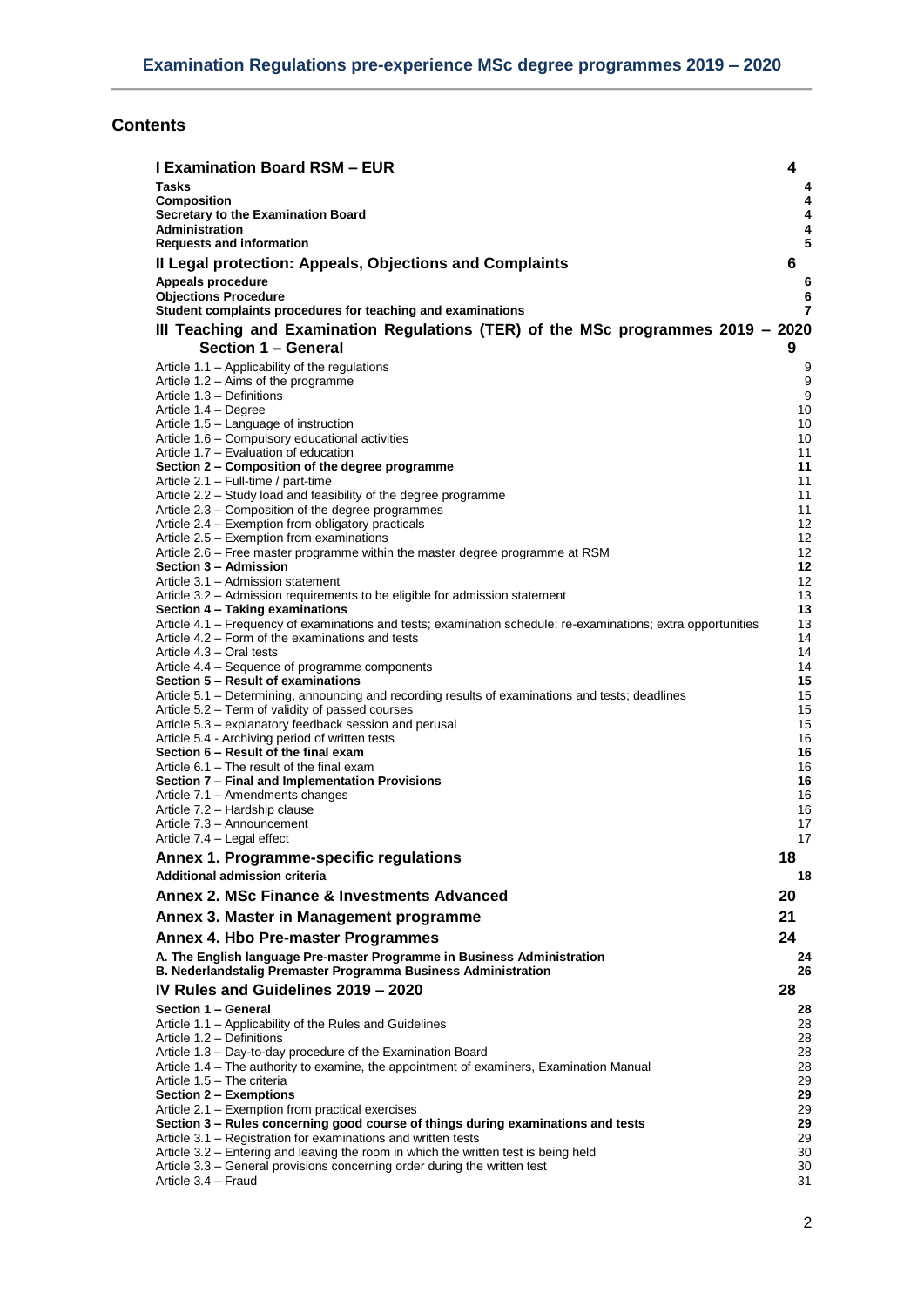| Section 4 – The examinations and tests of the courses                                                                | 31 |
|----------------------------------------------------------------------------------------------------------------------|----|
| Article 4.1 – The questions and assignments, assessment plan, peer review protocol and publication exam questions 31 |    |
| Article 4.2 - Assessment criteria                                                                                    | 32 |
| Article 4.3 – Determining the grades: rounding off, averaging, passing, grade floor                                  | 32 |
| Section 5 - The Thesis Trajectory                                                                                    | 33 |
| Article 5.1 – The thesis, the thesis committee and admission to the thesis defence                                   | 33 |
| Article 5.2 – Establishment of the final exam                                                                        | 34 |
| Article 5.3 – the certificate, the transcript and the supplement                                                     | 34 |
| Article 5.4 – Classifications 'cum laude' and 'summa cum laude'                                                      | 34 |
| Section 6 – Final and implementation provisions                                                                      | 35 |
| Article 6.1 - Changes in these Rules and Guidelines                                                                  | 35 |
| Article 6.2 - Legal force                                                                                            | 35 |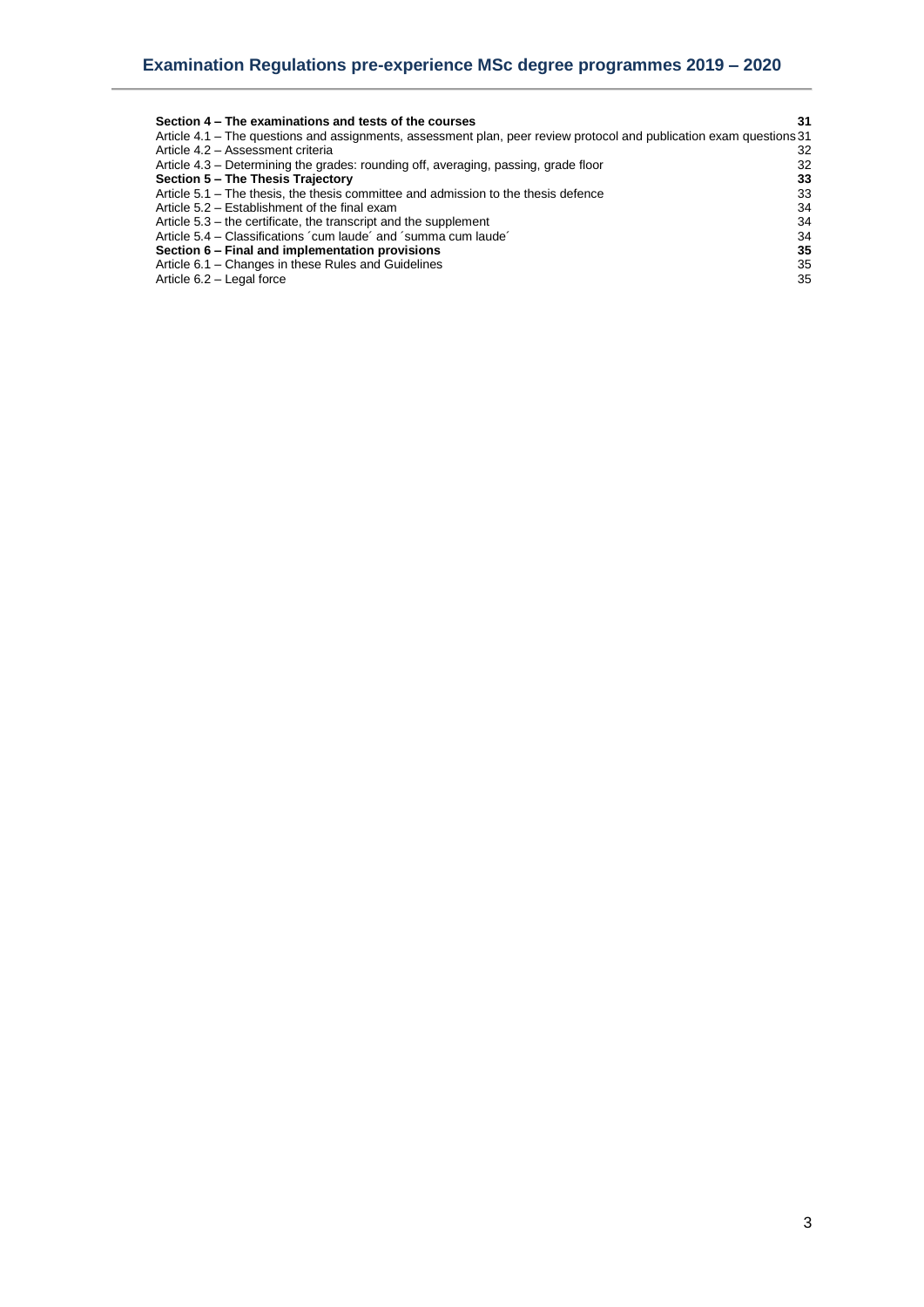# <span id="page-3-0"></span>**I Examination Board RSM – EUR**

# <span id="page-3-1"></span>**Tasks**

The legal framework of the Examination Board RSM – EUR is given by Dutch Law, in particular the Dutch Higher Education and Research Act (*Wet op het hoger onderwijs en wetenschappelijk onderzoek- WHW*). The Examination Board has many different tasks. Generally, the following components can be discerned:

- 1. S*upervisory responsibility* with regard to the final exams, examinations and tests. This responsibility is manifested in the competence of the Examination Board to:
	- a. award the degree certificate;
	- b. appoint the examiners;
	- c. supervise the quality of final exams, examinations and tests;
	- d. take disciplinary action in case of fraud;
	- e. supervise the implementation and execution of the examination regulations with due observance of the common legal principles such as equality, legal security, legitimacy, reasonableness, fair play and so on;
	- f. act as mediator or as the defendant in case of disputes or appeals.
- 2. *Regulatory tasks*: The Examination Board sets rules and gives instructions to the examiners. These rules have been laid down in the *Rules and Guidelines as well as in the Examination Manual for examiners*. These rules concern matters such as order during examinations, fraud, assessment criteria, compensation rules, classifications (such as (summa) cum laude).
- 3. *Tasks that are further defined in the Teaching and Examinations Regulation or 'Onderwijs- en Examenregeling'* (TER or OER) established by the Dean. This concerns the granting of exemptions from the OER in individual cases due to personal circumstances or on grounds of the hardship clause (if a rule in an individual case leads to unreasonable consequences). A few examples are: the granting of exemptions for courses, the interim advice within the framework of the binding study advice, the adjustment of the norm of the binding study advice in the case of personal circumstances, granting extra and/or accelerated examinations opportunities.
- 4. *Advisory tasks*: the Examination Board advises the Dean regarding the Teaching and Examination Regulations.
- <span id="page-3-2"></span>5. *Mandate*: the Examination Board has been mandated by the Dean to establish the final BSA.

# **Composition**

The Examination Board consists of at least six members of the academic staff and one external member. All members are appointed by the Dean. The Examination Board collectively sets up rules and policy. The Examination Board as a whole meets once a month. Each member has his/her own portfolio. The Examination Board is supported by the secretary.

#### **Members**

Prof.dr. L.C.P.M. Meijs (Chair) Ir. A.J. Roodink (Vice Chair) Dr. M.B.J. Schauten (external member) Dr. B.H.E. Wempe Dr. J.P.J.M. Essers Drs. B. Nijveld (external member) Two vacancies

#### <span id="page-3-3"></span>**Secretary to the Examination Board**

C.M. Dirks - van den Broek LL.M. managing director/secretary I.M. van Essen LL.M. et al. by deputy-secretary A.M. Schey MScBA deputy-secretary

#### <span id="page-3-4"></span>**Administration**

D.M. Schonis example and team leader L. Guo assistant K. van Oers MSc assistant

J.W. van der Woude secretary quality assurance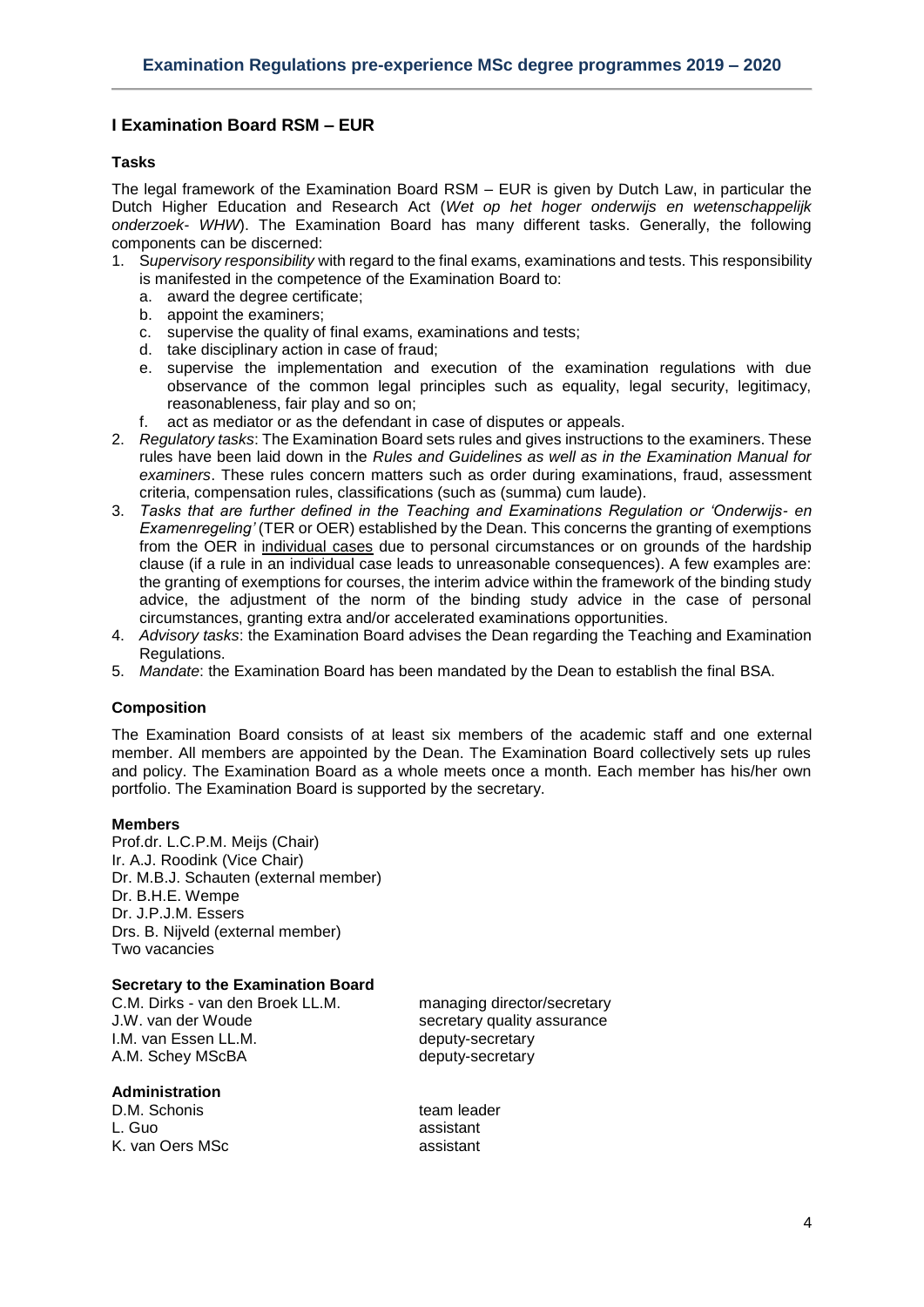# **Contact**

Mandeville Building, Room T5-41 Tel. 010-4081895/88731 E-mail [eb@rsm.nl](mailto:eb@rsm.nl)

## <span id="page-4-0"></span>**Requests and information**

Information concerning examinations can be found on the website of the Examination Board: [www.rsm.nl/examination-board.](http://www.rsm.nl/examination-board) Please consult these sites before contacting the Examination Board. You may first want to take a look in the [Frequently Asked Questions \(FAQ\) section](http://www.rsm.nl/examination-board/frequently-asked-questions-faqs/) to see whether you can find an answer to your question there.

Brief general questions can be asked by e-mail to [eb@rsm.nl](mailto:eb@rsm.nl) or by phone 010 4088731/1895 during opening hours (09.00 – 12.30 hrs.).

Official requests (e.g. requesting extension of grade validity) must be submitted by the EB´s web portal: [https://request-eb.rsm.nl/.](https://request-eb.rsm.nl/)

When submitting the request, please include all relevant documentation. Be explicit in addressing the Examination Board. When a course is involved, mention the course's title, the teacher responsible, and the course's code. When a test or examination is involved, mention the course's title and code, the teacher, and the date. Once again, being explicit and clear in your request helps handling it expediently. Finally, always provide motivation as to why the request is submitted and as to why the request should be granted.

In the event that you are asked to hand in a (certified copy of a) certificate, transcript or diploma, you still have to send/show this document in its original form to the Examination Board for verification. These kind of documents will not be accepted in a digital form.

Please take into account that it may take up to 4 weeks before you receive a reply from the Examination Board. The Examination Board communicates decisions via e-mail (RSM staff and students via ERNAaccount).

#### **Postal address**

Rotterdam School of Management, Erasmus University Examination Board RSM – EUR Mandeville Building, room T5-41 PO Box 1738 3000 DR Rotterdam The Netherlands

#### **Visiting address**

Secretariat Examination Board RSM – EUR Mandeville Building, room T5-41 Burgemeester Oudlaan 50 3062 PA Rotterdam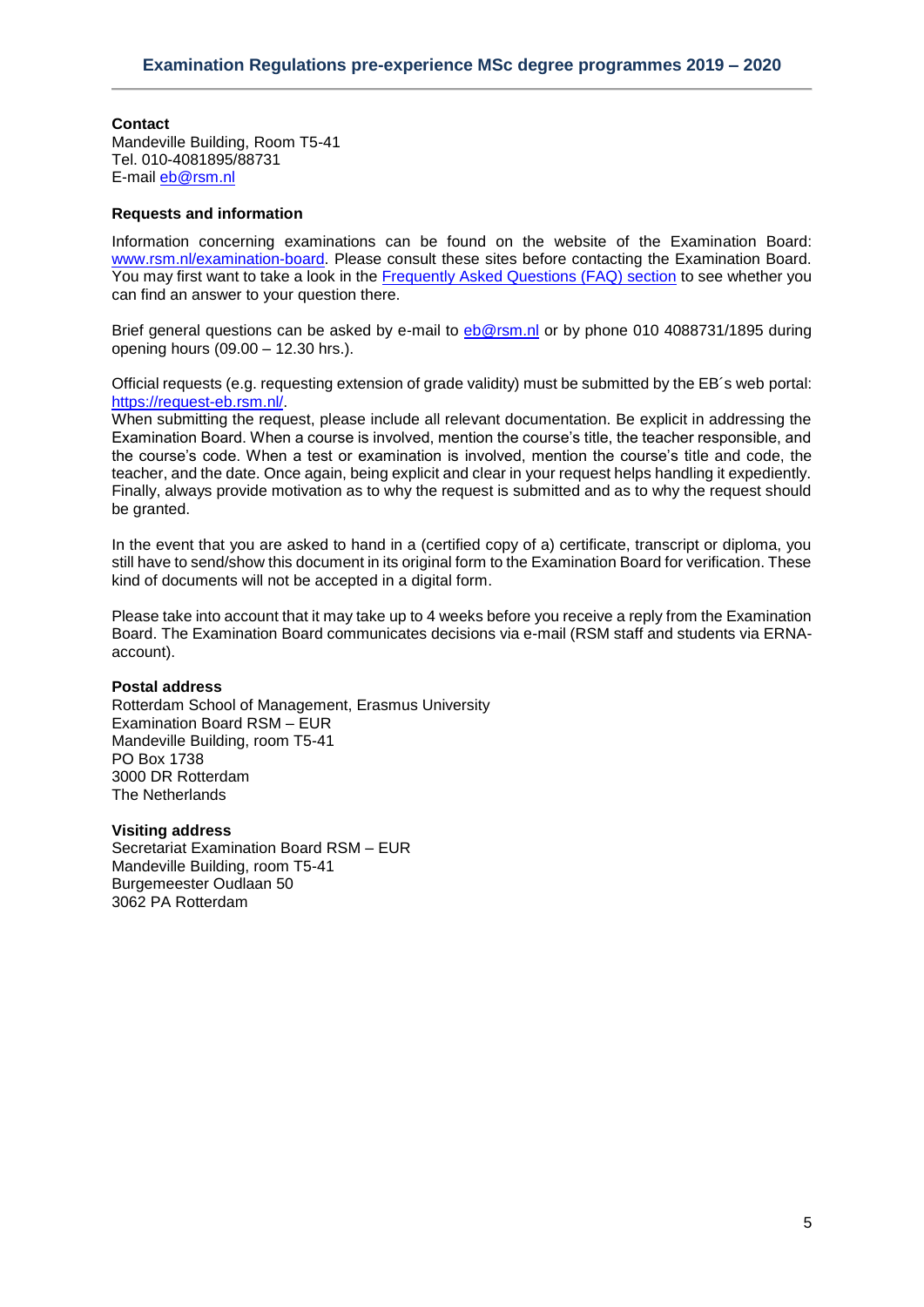## <span id="page-5-0"></span>**II Legal protection: Appeals, Objections and Complaints**

If a student disagrees with a decision by a university body such as the Executive Board, the Dean, the Examination Board or an examiner, there are legal redress possibilities. A student can submit an objection or lodge an appeal against this decision. Which procedure should be followed is specified by law and depends on the type of decision involved. All decisions should include an appeals clause, which refers to the appropriate legal process. Both procedures are briefly described as follows.

#### <span id="page-5-1"></span>**Appeals procedure**

A student who objects to a decision of an examiner (e.g. assessments) or the Examination Board may lodge an appeal with the Examination Appeals Board (in Dutch College van Beroep voor de Examens (*CBE*)) of Erasmus University Rotterdam. In urgent cases, the chair of the *CBE* can be requested to make provisions.

The appeal has to be lodged within six weeks of the announcement of the disputed decision. If the appeal concerns a decision that was not made on time, it must be submitted within a reasonable period of time.

The appeal should be submitted at [legal.protection@eur.nl](mailto:legal.protection@eur.nl) to the attention of the *CBE*-*EUR*. For further information check http://www.eur.nl/english/essc/legal\_position/objections and appeals/ or the Student Information Leaflet "Submitting an appeal with the Examinations Appeals Board" (available at the ESSC (Sanders Building, ground floor). Information on the CBE's rulings on various disputes can be found on the website of the *CBE-EUR* <http://www.eur.nl/abd/jz/cbe/> (in Dutch).

Before the *CBE*-*EUR* deals with the appeal, there is a settlement phase, in which the Examination Board concerned attempts to settle the lawsuit amicably (= formal amicable settlement attempt).

The *CBE*-*EUR* assumes that the complainant him/herself will first have made contact with the examiner concerned or with the Examination Board, in order to try to reach agreement (=material amicable settlement attempt). Account should be taken of the fact that meanwhile the period of six weeks for lodging an appeal with the *CBE*-*EUR* continues to run. In view of this, a provisional appeal can be lodged for the interim.

If the settlement attempt fails, parties will be invited to a sitting of the Examination Appeals Board. The sitting is in Dutch. Foreign students are recommended to take an interpreter with them to the sitting.

If a student disagrees with the decision of the *CBE-EUR* regarding their objection, he/she can submit an appeal to the Higher Education Appeals Tribunal in The Hague within six weeks of the decision.

#### **Further information**

For further information check [www.eur.nl/english/essc/legal\\_position/objections\\_and\\_appeals.](http://www.eur.nl/english/essc/legal_position/objections_and_appeals) Further information about the procedure can also be obtained from the Secretary of the *CBE-EUR* by e-mail to [cbe@eur.nl.](mailto:cbe@eur.nl)

#### <span id="page-5-2"></span>**Objections Procedure**

Students can submit a notice of objection against decisions by or on behalf of the Executive Board. This mainly concerns decisions on enrolment as a student, decentralised selection, termination of enrolment, payment or refund of tuition fees, financial aid and having been barred entry to the university's buildings, premises or facilities. Students can also submit an appeal against the written refusal to make a decision or if a decision is not taken in a timely manner.

Of course, it is not mandatory to start an appeal or objection procedure in case of a difference of opinion with someone: talking to the person who took the decision is often enough to resolve the issue. The notice of objection should be submitted at [legal.protection@eur.nl.](mailto:legal.protection@eur.nl) In all cases the period of objection is six weeks.

The notice of objection will first be handled by the Advisory Committee on Objections. This Committee advises the Executive Board about the objection, after which the Executive Board reconsiders the case and makes a decision regarding your objection. Before issuing its advice, the Committee will also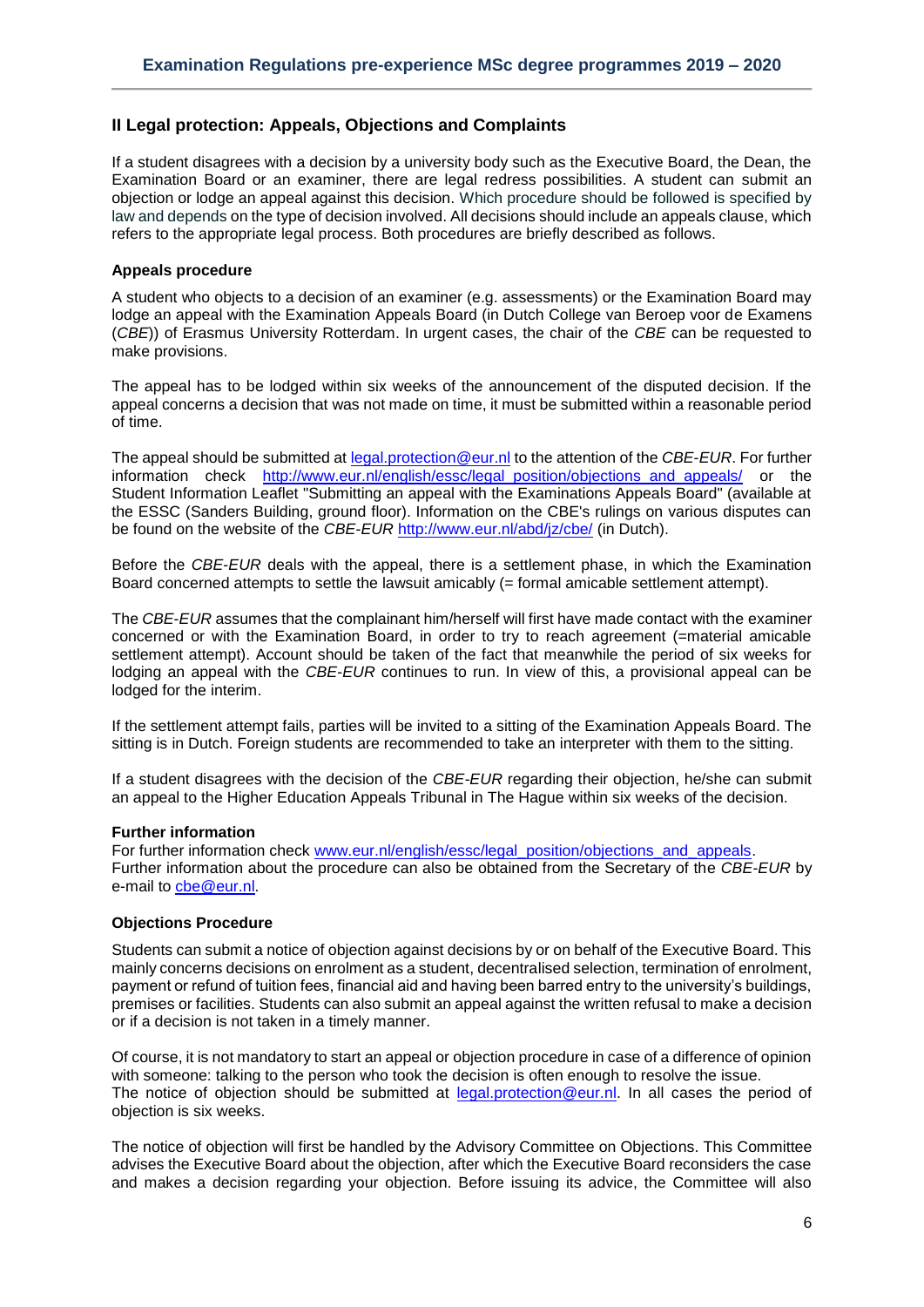investigate whether an amicable settlement between parties is possible. The Executive Board shall decide on the objection no later than 10 weeks after receipt of the notice of objection.

If a student disagrees with the decision regarding the objection, he/she can submit an appeal with the Higher Education Appeals Tribunal in The Hague within six weeks of the decision.

More information about this Objection Procedure can be found on [this EUR-website.](http://www.eur.nl/english/essc/legal_position/objections_and_appeals/)

## <span id="page-6-0"></span>**Student complaints procedures for teaching and examinations**

The RSM is committed to high quality education and examinations and intends to improve these continuously. Therefore, we need feedback from our students if our courses and examinations do not meet our standards. If students experience dissatisfaction related to the teaching or examinations, it is important that they inform relevant staff members as soon as possible. To that end, RSM and EUR have established the following complaints procedure.

#### **1. Complaints regarding the teaching, teacher or organization of a course:**

In general, complaints about the *content* or *organization* of the programmes can be reported through the various course evaluations that are sent to students at the end of the block/trimester/semester. The course coordinator/examiner concerned will receive the evaluation feedback of the participating students.

During the block/trimester/semester, urgent complaints about the *content of a course* should be reported to the **course coordinator** via the designated channels, such as Canvas and/or email. High-priority or urgent issues with the *organization* of the programme can be reported to the relevant **programme manager**. For contact information, please refer to the [RSM Website.](https://www.rsm.nl/information-for/current-students/)

Should a student be dissatisfied with the *guidance* by a coach and/or co-reader of the MSc thesis committee, it is important to address the **coach** and **thesis coordinator** in a timely manner, that is, well before the thesis will be graded. After grading, no further adjustments can be made. The [thesis manual](https://www.rsm.nl/fileadmin/Images_NEW/Current_Students/Master/Master_Thesis_manual_17-18__def.pdf) provides information on roles and responsibilities of coach, co-reader and student as well as contact information of the thesis coordinator.

Students considering making a complaint can consult a **student adviser** or a **student counsellor.**  They can provide support and advice and may take a mediatory role if required.

#### **2. Complaints regarding the examination of a course**

There are three main ways to file a complaint regarding the *examination* of a course:

- a. Course evaluations;
- b. Individual complaints via the Examination Board;
- c. The EUR legal protection facility.

#### **a. Complaints via course evaluations**

In general, complaints about the *examination* of a course can be reported through the **course evaluations** that are sent to students after the examination. The examiner concerned, as well as Programme Management and the Examination Board, will receive the evaluation feedback of the participating students.

#### **b. Complaints directly via the Examination Board**

If a student has a complaint regarding the *organization of the examination* (e.g. a student has been barred from entering the examination hall), the complaint may be filed with the **Examination Board** via its [web portal.](https://request-eb.rsm.nl/) All relevant documents, such as the examiner's or invigilator's response, must be attached to this submission. The complainant will receive an automatic confirmation of receipt. The Examination Board will investigate the complaint on the basis of the submitted documents and additionally will conduct its own research. Both the complainant and the involved examiner or invigilator will be heard in the following investigation. Within six weeks of lodging the complaint, the Examination Board will inform the complainant of its subsequent findings and any conclusions that may have been drawn. In general, such findings and conclusions drawn by the Examination Board are not appealable.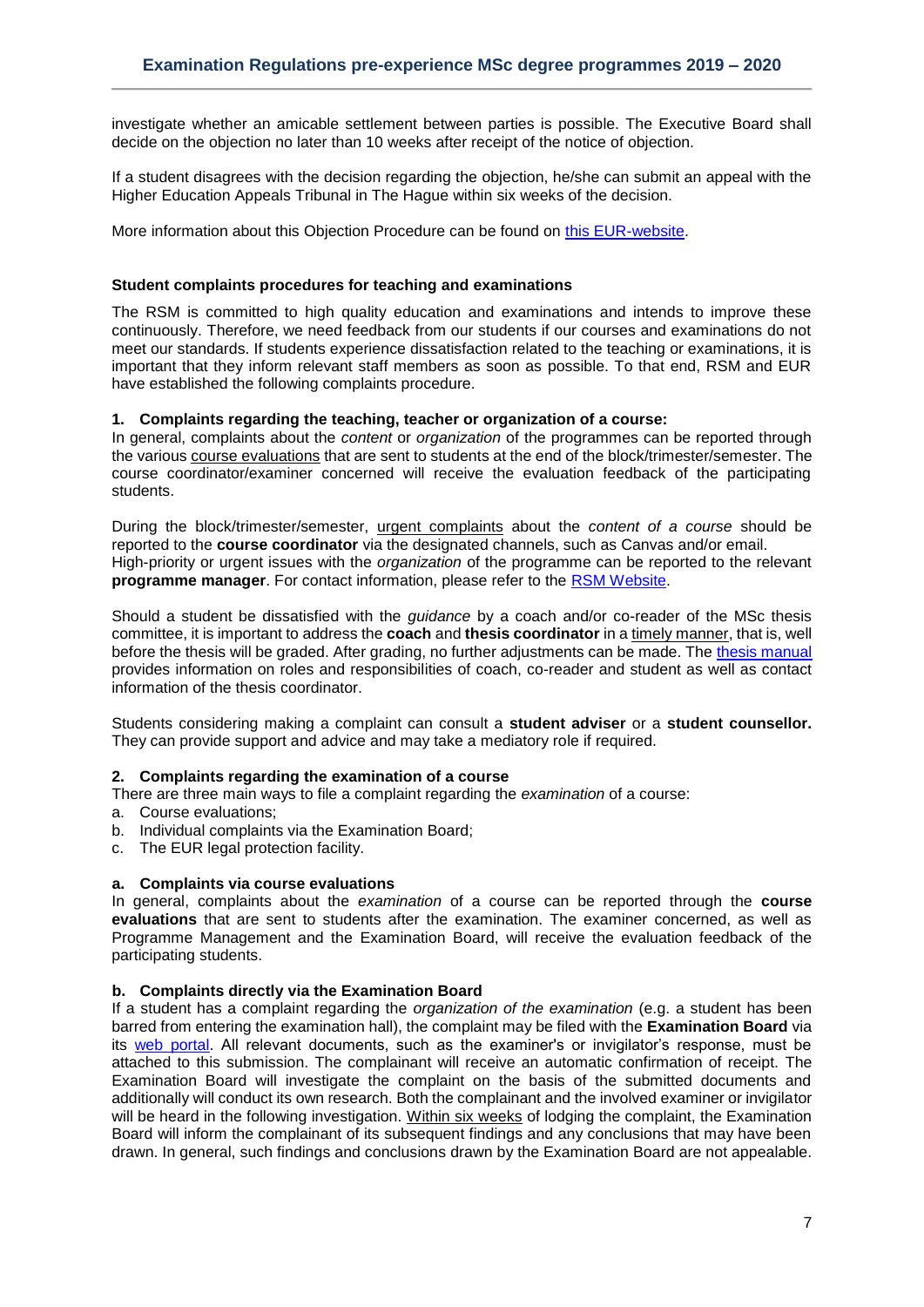Please note that a complaint cannot concern an *individual decision*, such as the grade awarded by the examiner. If a student disagrees with his/her final grade after the examiner's feedback and the perusal, the student may lodge an appeal with the **Examination Appeals Board** via the EUR Legal Protection Facility: [legal.protection@eur.nl.](mailto:legal.protection@eur.nl) The appeal must be made within six weeks of the announcement of the grade. The Examination Board will not take complaints regarding examinations into consideration if the student concerned could have lodged an appeal. Therefore, complaints submitted after the period of six weeks (commencing on the day following the day of the decision's announcement) will *not* be taken into consideration.

## **c. EUR Legal Protection Facility**

In addition to the RSM complaints procedures as described above, students can submit a formal complaint with the EUR central facility to which all complaints and notices of appeal and objection can be submitted via e-mail: the **EUR Legal Protection Facility** via [legal.protection@eur.nl.](mailto:legal.protection@eur.nl) Complaints can also be submitted via post to the EUR Legal Protection Facility, room A2-07D, Post box 1738, 3000 DR Rotterdam. If you do not wish to use this particular facility, you may also submit your complaint in person to a **student counsellor**. You can make an appointment with a student counsellor through the ESSC.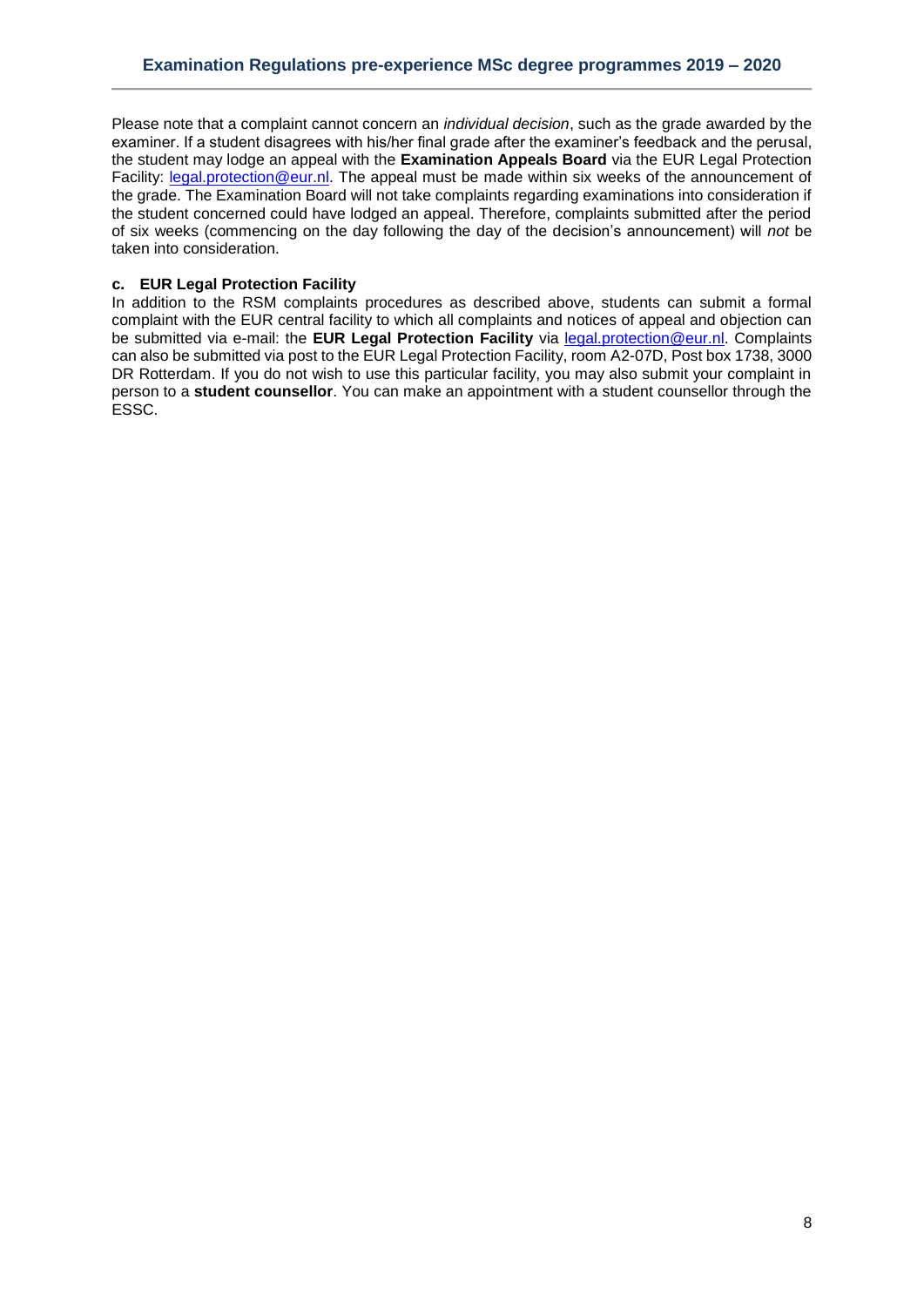# <span id="page-8-0"></span>**III Teaching and Examination Regulations (TER) of the MSc programmes 2019 – 2020 Section 1 – General**

## <span id="page-8-1"></span>**Article 1.1 – Applicability of the regulations**

- 1. These regulations are applicable to the curriculum and final exams, examinations and tests of the following 60 EC pre-experience Master of Science degree programmes at the Rotterdam School of Management, Erasmus University (respectively Isat code, name of the programme and abbreviation): 60644 Business Administration (*Accounting & Financial Management programme and Master in Management programme)* (BA); 60453 Business Information Management (BIM); 60409 Finance & Investments (FI); 60456 Global Business & Sustainability (GBS); 60645 Human Resource Management (HRM); 60458 Management of Innovation (MI); 60063 Marketing Management (MM); 60457 Organisational Change & Consulting (OCC); 60093 Supply Chain Management (SCM);
	- 60455 Strategic Entrepreneurship (SE);
	- 60066 Strategic Management (SM).
	- These master´s degree programmes are hereinafter referred to as the *degree programme*.
- 2. These regulations are as far as possible by analogy applicable to the curriculum and final exams, examinations and tests of the Hbo premaster programmes (Annex 2 A. and B.).
- 3. Programme specific regulations are included in the Annex 1 (one year degree programmes), Annex 2 (premaster programmes), Annex 3 (Master in Management programme) and Annex 4 (Finance & Investments Advanced programme)*.*

#### <span id="page-8-2"></span>**Article 1.2 – Aims of the programme**

The degree programme is intended to impart scientific knowledge, skills and insight in the area of business administration in an international context in such a way that the graduate is capable of scientific and socially responsible professional practice in this area, and is qualified to take any desired advanced programme and to become, among others a scientific researcher.

# <span id="page-8-3"></span>**Article 1.3 – Definitions**

In the regulations, words shall have the following meanings:

- a. *Act*: the Dutch Higher Education and Research Act (*Wet op het hoger onderwijs en wetenschappelijk onderzoek* - *WHW*);
- b. *Rules and Guidelines (R&G)*: the rules, guidelines and instructions of the Examination Board as referred to in Article 7.12b of the Act;
- c. *MSc curriculum*: the total of programme components qualifying for the final exam;
- d. *Programme component*: a bundling of examinations with a designated function and meaning within the MSc curriculum;
- e. *Course*: an instruction given under the authority of a member of the academic staff; each course is concluded with an examination;
- f. *Final exam*: the total assessment of the performance of the student for separate examination parts of the programme, as referred to in article 7.10 of the Act;
- g. *Examination*: every course will be assessed by an examination. Each examination includes an investigation into the knowledge, insight and skills of the student, as well as the appraisal of the results of that investigation. An examination may consist of more than one test;
- h. *Test*: a test may be:
	- A written test (i.e. a plenary test, open or closed book with open or multiple choice questions);
	- An individual assignment (i.e. a case or a thesis);
	- A group assignment (i.e. a team assignment);
	- An oral test;
	- A presentation:
	- A practical exercise;
	- A research or consultancy project;
	- An excursion or study trip;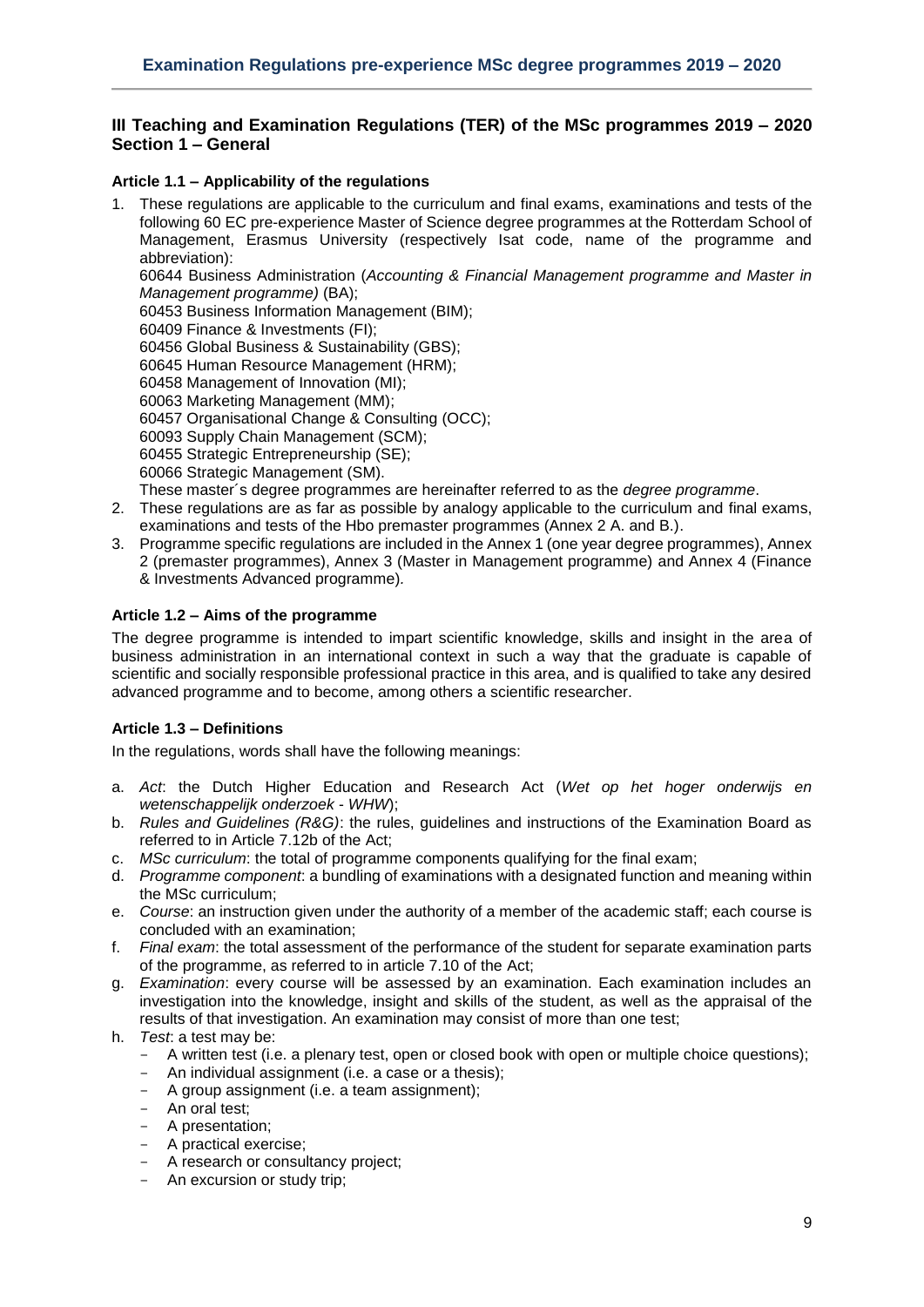- An internship;
- Participation performance.
- i. *EC*: abbreviation of "European Credit" which stands for study credit as referred to in Article 7.4 of the Act. One EC represents 28 hours of study;
- j. *Student*: a person who is enrolled in to the university and admitted to the degree programme pursuing the study and/or taking part in the examinations of the programme; for the further application of these regulations, this designation also applies to an enrolled 'extraneus';
- k. *Examination Board*: the board referred to in Article 7.12 of the Act for supervising the examinations and organization and coordination of the examinations of the programme;
- l. *Academic year*: the academic year runs from 1 September to the following 31 August (inclusive);
- m. *Progamme Director*: the Dean of Education in the capacity of programme director as laid down in Article 9.17 of the Act and as referred to in Article 7 of the School Regulations 2017;
- n. *Dean*: head of Rotterdam School of Management, Erasmus University;
- o. *Academic Director*: the person who is authorised by the Programme Director to spearhead the master programme and lead the programme in terms of profile, content, quality, delivery and assessment;
- p. *School*: Rotterdam School of Management, Erasmus University;
- q. *Academic personnel*:
	- the members of the academic staff of the School,
	- the trainee research assistants (PhD candidates) of the School,
	- the other academic personnel;
- r. *Academic staff*:
	- the full professors.
	- the associate professors of the School,
	- the assistant professors of the School;
- s. *Teaching team*: the members of the academic staff and the academic lecturers teaching courses within the degree programme.
- t. Explanatory feedback session: "nabespreking" as referred to in Article 7.13, par 2, sub q of the Act. It is an important meeting that gives students the opportunity to learn from their mistakes. They have the opportunity to review the questions and assignments of the exam concerned, along with the answer models and criteria for assessment.
- u. Perusal: "inzage" as referred to in Article 7.13, par. 2 sub p. of the Act. It is an opportunity for students to peruse their own assessed exam.
- *v. Explanatory feedback session:* in Dutch "nabespreking", as referred to in Article 7.13, par 2, sub q of the Act. It is an important meeting that gives students the opportunity to learn from their mistakes. They have the opportunity to review the questions and assignments of the exam concerned, along with the answer models and criteria for assessment.
- w. *Perusal*: in Dutch "inzage" as referred to in Article 7.13, par. 2 sub p. of the Act. It is an opportunity for students to peruse their own assessed exam.

# <span id="page-9-0"></span>**Article 1.4 – Degree**

- 1. The one who has successfully passed all the programme components of the MSc degree programme will obtain the degree of Master of Science in the respective discipline;
- <span id="page-9-1"></span>2. The obtained degree will be recorded on the master´s degree certificate.

# **Article 1.5 – Language of instruction**

- 1. The language of instruction teaching and examinations is English.
- <span id="page-9-2"></span>2. In cases, the Examination Board can grant exemption from paragraph 1.

# **Article 1.6 – Compulsory educational activities**

- 1. Teaching in most of the programme components takes place on a small-scale basis to enable students to obtain knowledge, skills and attitudes in the best possible way. The basic requirement, therefore, is that the students take part in all activities.
- 2. If students are prevented from participating in certain educational activities due to special circumstances, they should report this to the instructor concerned in advance. In such cases, without prejudice to the rules that apply to giving and assessing examinations of particular courses, instructors may assign alternative activities.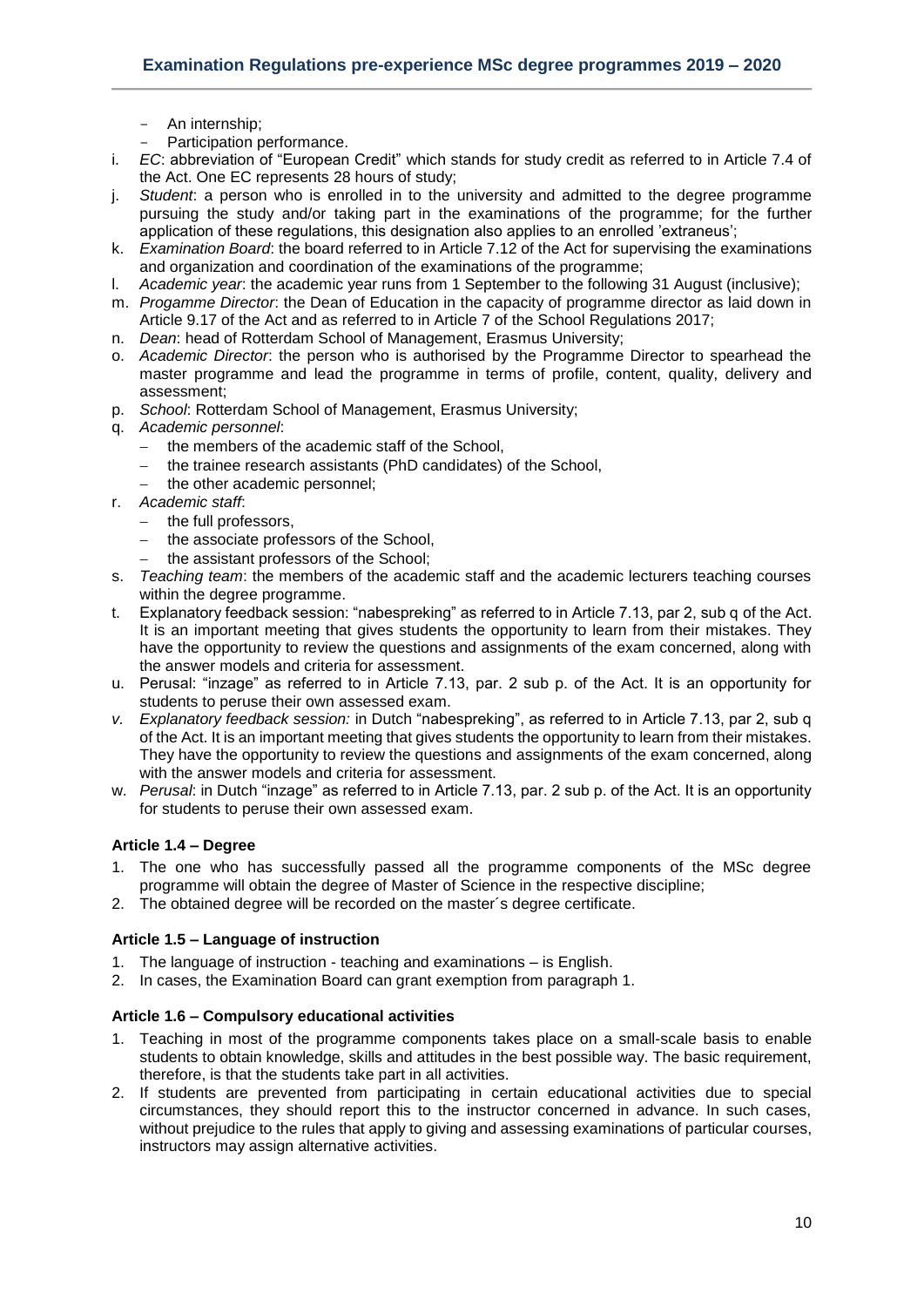## <span id="page-10-0"></span>**Article 1.7 – Evaluation of education**

- 1. The Programme Director will be responsible for ensuring the evaluation of education.
- 2. The Programme Director will inform the Faculty Council and the Programme Committee of the method and frequency with which components of the curriculum are to be evaluated.
- 3. The Programme Director will inform the Faculty Council and the Programme Committee of the outcomes of the evaluation, the amendments made as a result of this and the effect of the actual amendments.

#### <span id="page-10-1"></span>**Section 2 – Composition of the degree programme**

#### <span id="page-10-2"></span>**Article 2.1 – Full-time / part-time**

<span id="page-10-3"></span>Within the scope of the Act, the degree programme is offered full-time.

# **Article 2.2 – Study load and feasibility of the degree programme**

- 1. The degree programme has a study load of 60 EC.
- 2. Courses and projects, including examinations, are scheduled to be completed in one year.
- 3. To further feasibility of completing the degree programme according to the schedule, the work load is spread evenly over the programme's duration. Thus it is not allowed to do more courses within a block than scheduled. The Examination Board may exempt talented students from this rule.

#### <span id="page-10-4"></span>**Article 2.3 – Composition of the degree programmes**

1. The composition of the MSc degree programmes – the Master in Management programme (annex 3) excluded – are built up from seven programme components as follows:

| <b>Programme Components:</b>                          | EC        |
|-------------------------------------------------------|-----------|
| Core Courses and Research Clinic (total 26 EC):       |           |
| Core Courses Block 1 (CC1)                            | $10 - 11$ |
| Core Courses Block 2 (CC2)<br>2.                      | $10 - 11$ |
| <b>Research Clinic</b><br>3.                          | $4 - 6$   |
| Electives:                                            |           |
| Master Programme Elective (MPE)<br>4.                 | 6         |
| Master Programme Elective (MPE)<br>5.                 | 6         |
| Master Free elective (MFE)<br>6.                      | 6         |
| Thesis Trajectory:<br>7.<br>thesis proposal<br>thesis | 16        |
| oral defence                                          |           |

- 2. The detailing in the most recent version of the (digital) Study Guide of
	- the further descriptions of programme components into core courses and elective courses, including obligatory practicals, and the thesis project;
	- the designation of these programme components as crediting towards a specific master programme,

constitute an integral part of these Teaching and Examination Regulations, without prejudice to the other provisions set out in these regulations.

- 3. Students are to choose electives such that they build on and extend a student's acquired knowledge. More specifically,
	- a. the MPE´s are to be chosen from among a designated pool of electives specific for the master programme,
	- b. the MFE is to be chosen from among
		- I) all the elective programme components offered by RSM in an initial MSc programme (MScIM and MScBA MiM programme excluded), except in case a programme component has set specific requirements for participants,
		- II) or the student may choose, under approval by the Examination Board and the Academic Director, among components such as core courses of another national accredited master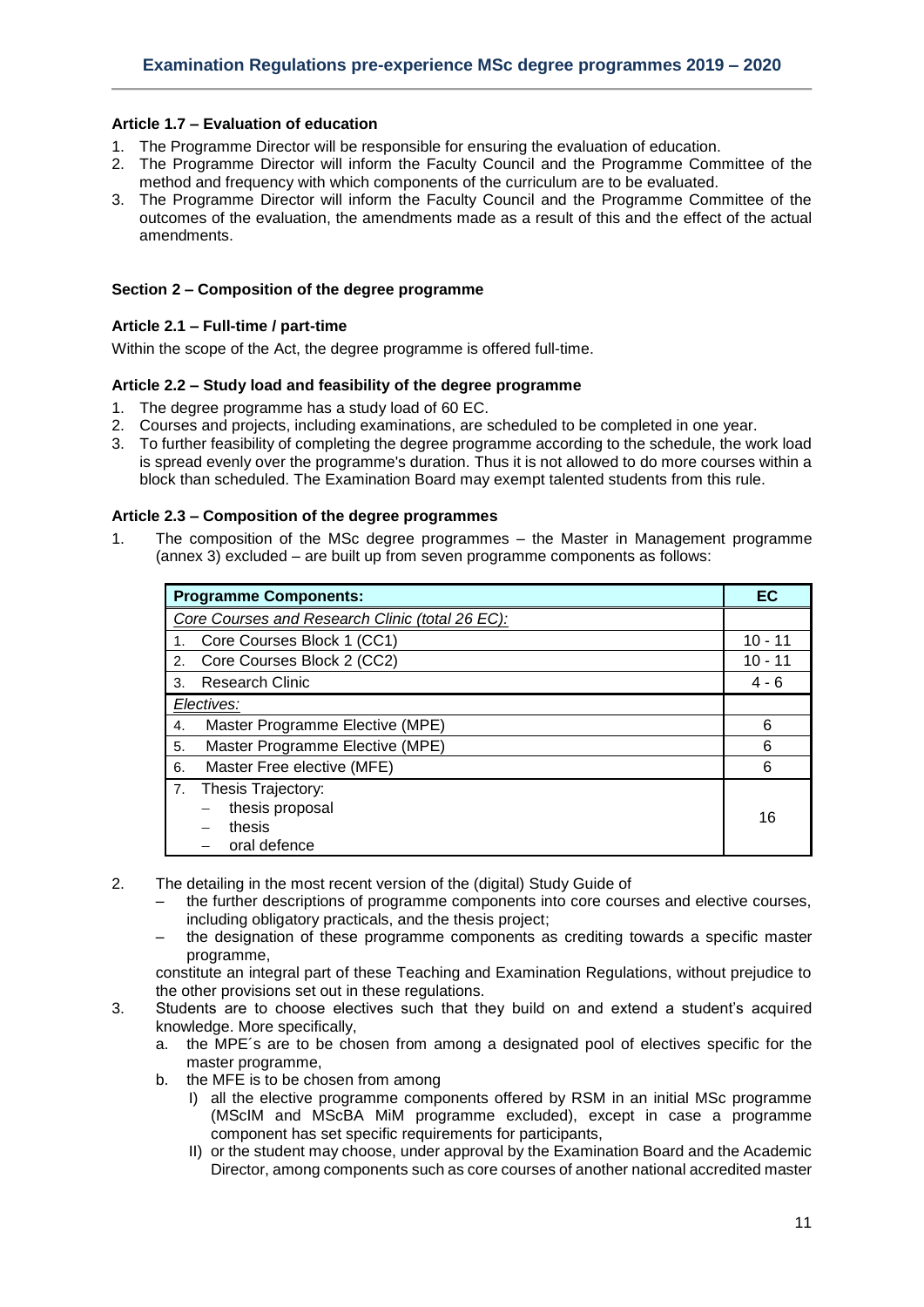programme of either the RSM or of any other School of the Erasmus University Rotterdam or any other research university;

- III) or the student may choose, under approval by the Examination Board and the Academic Director an approved International Exchange Programme. The International Exchange Programme must consist of at least 20 EC. If the courses of the International Exchange Programme do not add up to 20 EC, the International Exchange Programme will not be registered as part of the degree programme. Further details and rules are published in the Study Guide and/or on the programme´s website.
- 4. In addition to the electives mentioned in paragraph 3, each master degree programme can offer an extra elective to outstanding students: the honours class. The admission to the honours class is selective. The selection procedure is transparent and published in the Study Guide and/or on SIN-Online. Participation is voluntary. Students can participate one honours class at the most.
- 5. Without prejudice to the MSc curriculum as set forth in paragraph 1, a student may seek to expand the degree programme with additional programme components or courses worth upto 6 EC in total. Extra programme components/courses are subject to acknowledgement by the Examination Board, except for the RSM MPE´s and MFE´s as mentioned in paragraph 3 which are acknowledged by default. In compliance with Article 2.2 paragraph 3, it is not allowed to do more courses within a block than scheduled.

Acknowledged additional programme components will be listed as an extra MFE on the grade transcript. Once acknowledged programme components cannot be revoked by the student.

# <span id="page-11-0"></span>**Article 2.4 – Exemption from obligatory practicals**

In exceptional cases, the Examination Board can grant exemption from the obligation to take part in practicals. In that case, the Examination Board can decide that the practicals should be carried out in another way, to be determined by the Examination Board.

# <span id="page-11-1"></span>**Article 2.5 – Exemption from examinations**

<span id="page-11-2"></span>No exemption from courses, examinations or tests will be granted.

# **Article 2.6 – Free master programme within the master degree programme at RSM**

- 1. Under approval by the Examination Board, students who are enrolled in the programme can combine their own master's degree programme composed of courses offered by the university, which will lead to the degree of Master of Science in one of the respective disciplines as defined in Article 1.1, paragraph 1.
- 2. The master's degree programme mentioned in paragraph 1 must consist of sufficient courses in the area of business administration according to the Examination Board, and in any case of the thesis trajectory of 16 EC.
- 3. The TER and R&G are applicable to the degree programme mentioned in paragraph 1 and approved by the Examination Board.

# <span id="page-11-3"></span>**Section 3 – Admission <sup>1</sup>**

1

# <span id="page-11-4"></span>**Article 3.1 – Admission statement**

With due observance of the rules by law concerning admission and enrolment and of deviating programme specific admission requirements laid down in Annex 1, Annex 2 (FI-Advanced) and Annex 3 (MiM-programme) of these Regulations, eligible for admission to the programme is the one who has acquired the admission statement given by the Dean of the RSM on behalf of the Executive Board of Erasmus University.

<sup>1</sup> **Attention**: This section is about the admission criteria valid for entry September 2019. The (additional) admission criteria for Academic Year 2020 – 2021 will be announced in October 2019 on the admission pages on the RSM website. These criteria will be part of the TER. RSM expects that all applicants are aware of the latest content in relation to the admission requirements through the programme specific admission pages on the RSM website and that they regularly check the content for (unforeseen) changes. Therefore, please check the [RSM website](https://www.rsm.nl/master/msc-programmes/) for the latest requirements. In addition, RSM strongly suggests all applicants to visit the Master Open Days (organized on campus twice a year) and/or participate in one of many virtual information sessions (VIS), organized on a monthly basis.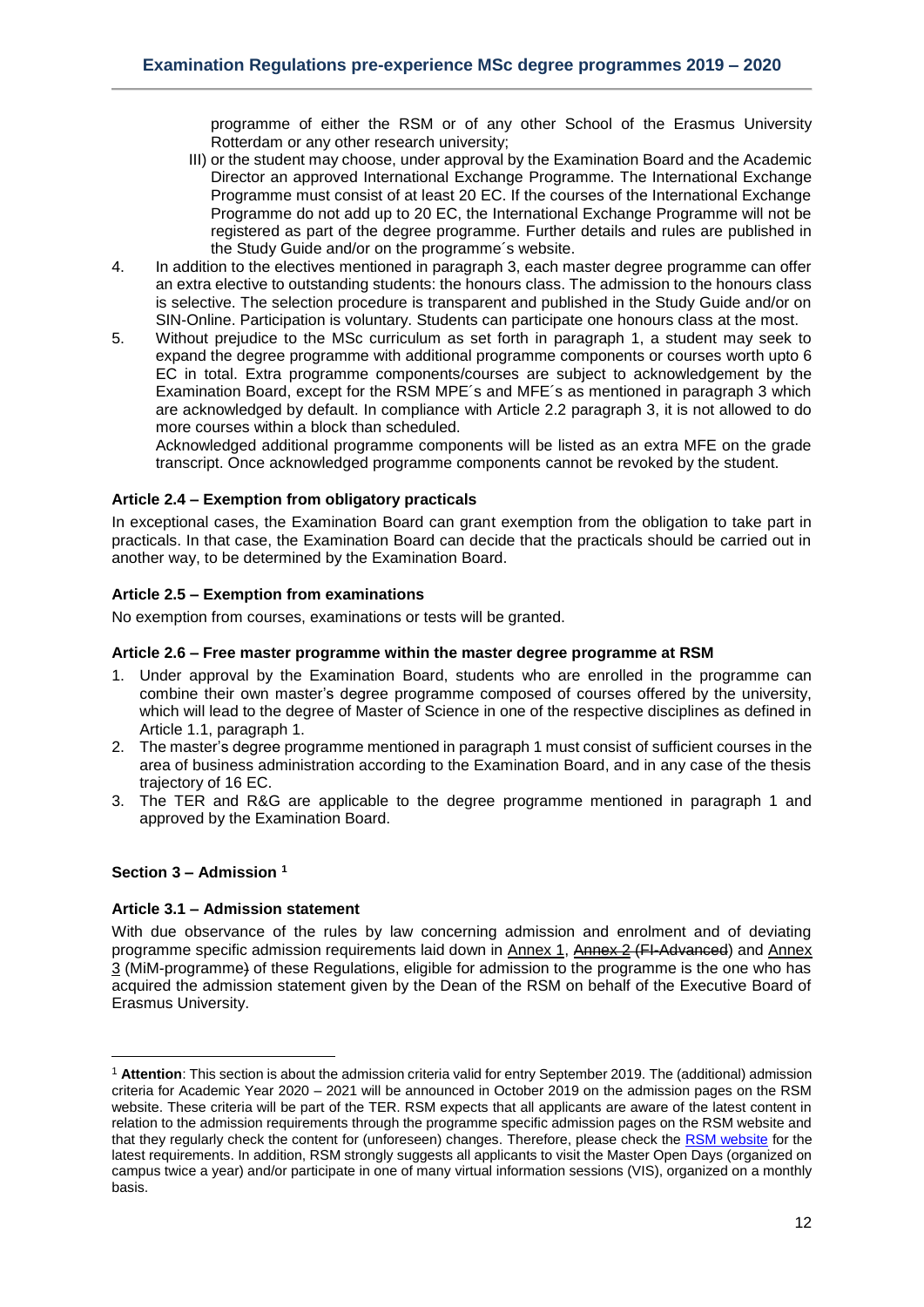# <span id="page-12-0"></span>**Article 3.2 – Admission requirements to be eligible for admission statement**

- 1. Eligible for the admission statement mentioned in Article 3.1 are students who
	- passed the final exam of the Bachelor of Science in Business Administration or International Business Administration at the Rotterdam School of Management, or
	- obtained an national accredited Bachelor of Science in Business Administration degree of any national accredited and/or recognized Bachelor's (of Science) degree programme of any research university that is comparable in level and content with the bachelor's degree of the (International) Business Administration programme of the Rotterdam School of Management, or
	- obtained an national accredited Bachelor's (of Science) degree programme of any research university that includes the programme specific requirements mentioned in Annex 1 of these regulations, or
	- completed the RSM's HBO-premaster programme with the appropriate course(s) mentioned in Annex 2 of these regulations.
- 2. In addition, students need to comply with the following requirements:
	- Proficiency in English at CEFR level C1 overall C1, sub scores at least B2.2), to be proven by:
	- IELTS: minimum overall score 7.0 and minimum sub scores 6.5, or
	- TOEFL (iBT): minimum overall score 94 + minimum sub scores 22 (Reading, Listening and Speaking) and 24 for Writing, or
	- TOEFL ITP issued by the Erasmus Language & Training Centre: minimum overall score 575, or
	- Cambridge ESOL: Equal to CAE-C/C1 Advanced or CPE-C/C2 proficiency, or
	- Cambridge BEC Higher/C1 Business Higher: Minimum grade C, or
	- CEFR test results: English course/test results at C1 (overall C1, sub scores minimum B2.2) level taken at any national accredited university of applied science or research university within the EU/EEA. All aspects of the language must be tested (reading, writing, listening and oral skills).

No other English language test results will be accepted. The test results must be verifiable.

Exempted from an English test are students who are a native English speaker from the USA, UK, Canada, Ireland, Australia, New Zealand or South Africa or whose secondary school, undergraduate or master's degree programme was taught completely in the English language in one of the following countries: USA, Canada, Australia, New Zealand, South Africa or within the EU/EEA. Exemption is also granted for applicants who have obtained an International Baccalaureate Certificate in English (English A SL min grade 5, English A HL min grade 4 or English B HL min grade 5), or who have obtained a European Baccalaureate Diploma with a minimum grade of 7.0 for English (Language 1 or 2).

- A grade point average (GPA) equivalent to a 7 out of 10 in the Dutch education system, which is considered to be above average. The RSM Admissions Manager will ultimately decide whether a GPA is sufficient or not.
- A GMAT score of at least 600. Students with a bachelor´s degree from a Dutch research university are exempted from a GMAT test if they meet the stated GPA requirement. If they fail the GPA requirement they are eligible with a GMAT score of at least 600. The test results must be verifiable.
- 3. There are mandatory application and registration procedures with deadlines. These procedures will be timely published on the RSM website. Applications and registrations that do not comply with these procedures will not be processed.

# <span id="page-12-1"></span>**Section 4 – Taking examinations**

#### <span id="page-12-2"></span>**Article 4.1 – Frequency of examinations and tests; examination schedule; re-examinations; extra opportunities**

- 1. The opportunity to take written tests belonging to the programme components as referred to in Article 2.3 is given twice per academic year. However, in case of no registrations during the regular registration period for the re-sit, this test shall be cancelled.
- 2. Examinations that are taken in a way other than a written test can be taken at least once per year.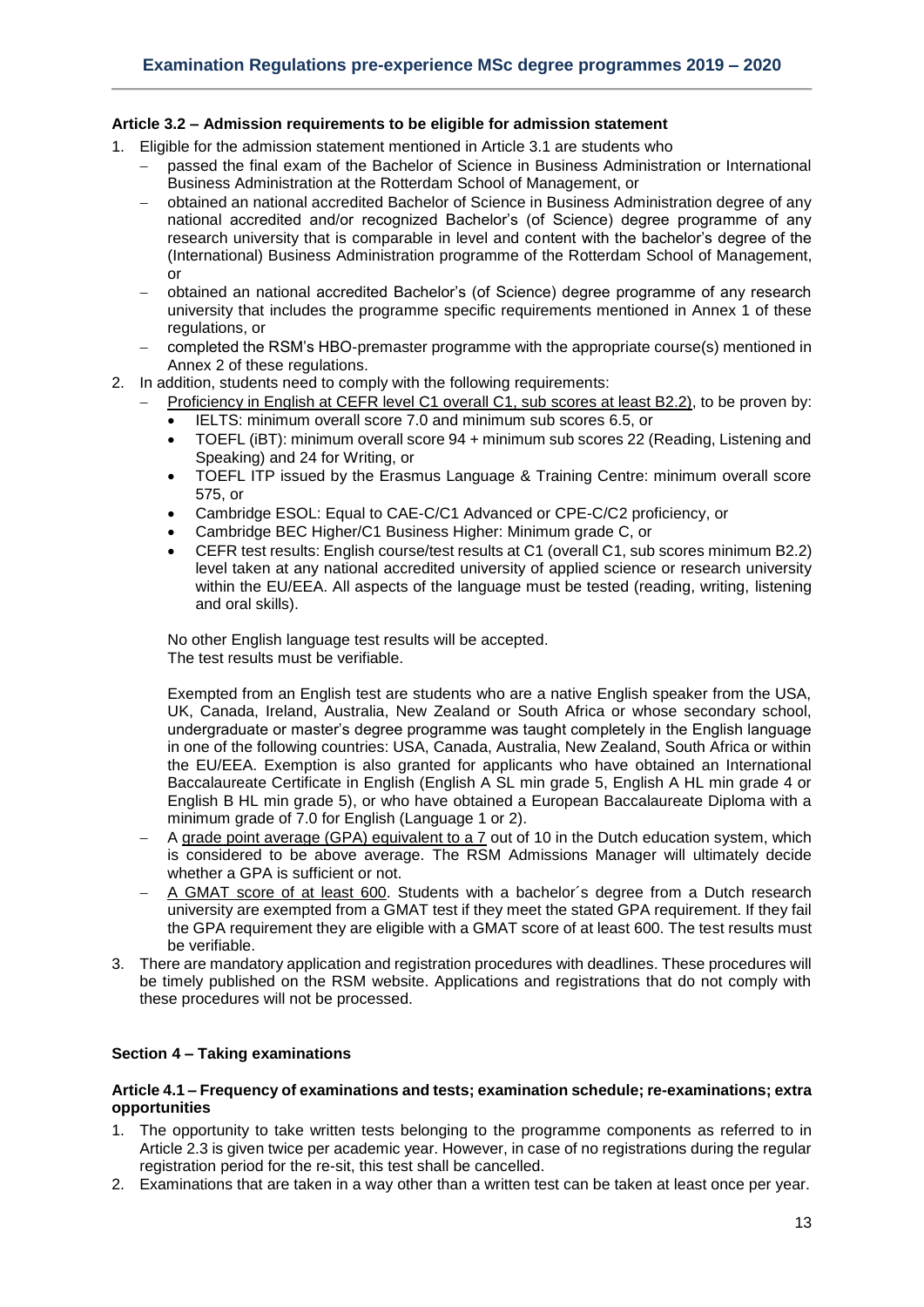- 3. Only students who submitted the final thesis before the deadline of the first opportunity as announced by the programme in question, are eligible to submit a repair version for the deadline in August.
- 4. Students who have not passed the thesis proposal at the first opportunity, will be offered a retry for which the submission deadline is set at least at two weeks from the date of publication of the first opportunity results.
- 5. With due observance of the provisions of the first paragraph, the student has a free choice in the number of repeats for taking a written test when part of an examination. The result for the test is established on the highest test result obtained. If the material to be studied for a course has changed, the subsequent tests will reflect the new material.
- 6. In addition to the provisions set out in paragraphs 1 and 2, the opportunity to take a test for which the accompanying course is given for the last time ever, is given two times in the academic year subsequent to the last year of the course in case of a written test and only once in case of an assignment. The tests of the master electives are excluded from this rule. The tests will be scheduled during the examination period concerned. Deviating from paragraph 5 above, tests for these courses that have already been passed may not be taken again.
- 7. Without prejudice to applicable regulations regarding a period free of tests, and with due observance of the other provisions set out in these regulations, and of the Rules and Guidelines established by the Examination Board, the Programme Director establishes a schedule for written tests and examinations before the start of the academic year. In the event of urgent exceptional circumstances, the Programme Director can change the schedule during the academic year, provided that the change is announced in good time and no later than the start of the enrolment period, of the period of tests concerned, via appropriate channels such as SIN-Online.
- 8. In exceptional cases the Examination Board can, at the request of the student, decide that an extra opportunity to take a written test will be offered, in derogation from the schedule.
- 9. To courses that are instructed under the supervision and authority of national accredited institutions other than Rotterdam School of Management, Erasmus University and for which results are converted to the MSc curriculum, the rules and regulations apply as set, upheld and applied by the Examination Board, or equivalent body, of that accredited institution.

## <span id="page-13-0"></span>**Article 4.2 – Form of the examinations and tests**

- 1. The examinations of the programme are taken according to the test types described in Article 1.3 sub h. Furthermore, attendance requirements may be set as a prerequisite for assessment, provided that this is well substantiated by the examiner and published in the course manual. The Examination Board may allow deviations from this rule.
- 2. If the Examination Board decides that the form as referred to in the foregoing paragraph shall be different, it will announce this to the students no later than two months before the test is to be held.
- 3. The elaborations on the form of the tests as referred to in paragraph 1, stated in the most recent version of the study guide for the study programme, constitute an integral part of these Teaching and Examination Regulations, without prejudice to the other provisions set out in these regulations.
- 4. In exceptional cases the Examination Board may, at the request of the student, decide to permit derogations from the provisions set out in paragraph 1.
- 5. Physically or sensory impaired students are offered the opportunity to take tests in a manner adapted as far as possible to their individual impairment. The Board will, if necessary, obtain expert advice before making a decision.

#### <span id="page-13-1"></span>**Article 4.3 – Oral tests**

- 1. No more than one person will be given an oral test at a time, unless the Examination Board has decided otherwise.
- 2. An oral test is taken in public, unless in an exceptional case the Examination Board or the examiner concerned has decided otherwise, or the student has objected to this.
- 3. An oral test assessed by one examiner only, will be audio recorded. The Examination Board will archive the audio file for two years after the assessment.

# <span id="page-13-2"></span>**Article 4.4 – Sequence of programme components**

- 1. A student may continue the thesis trajectory only after a designated research methods course of at least 4 and of most 6 EC of the degree programme has been passed.
- 2. If the thesis proposal has not been passed or has not been delivered in a timely manner, the student may not proceed the thesis trajectory and will have to restart the course the next academic year.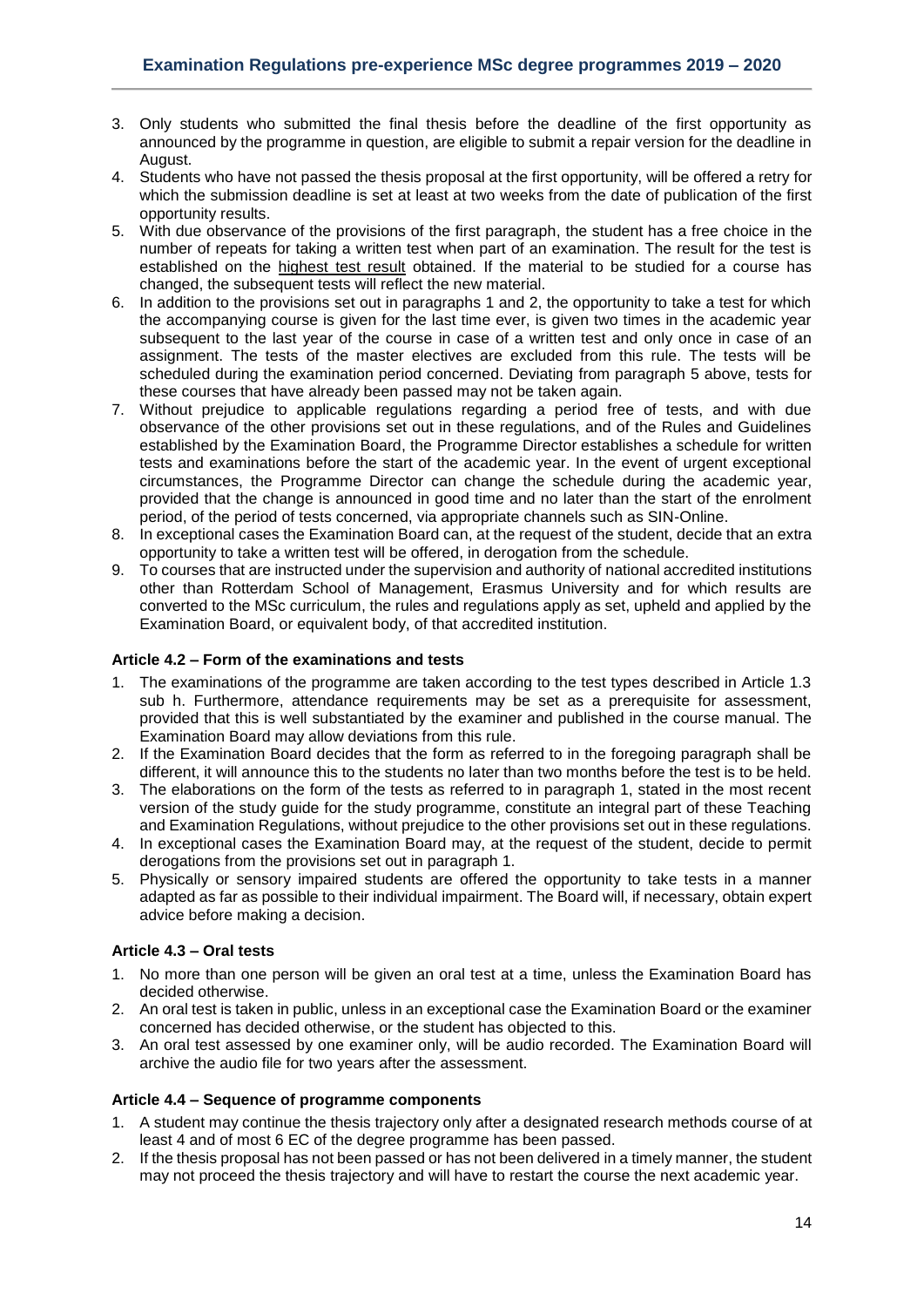3. In exceptional individual cases, at the student´s request, the Examination Board may derogate from the foregoing paragraphs, after consulting the student adviser and the involved examiners.

## <span id="page-14-0"></span>**Section 5 – Result of examinations**

#### <span id="page-14-1"></span>**Article 5.1 – Determining, announcing and recording results of examinations and tests; deadlines**

- 1. The examiner determines the result of an examination/test as referred to in Article 1.3 sub g. and h. as soon as possible. The following deadlines are in place:
	- a. The ultimate deadline for provisional grades is four weeks after the examination/test. Provisional grades must be communicated via SIN Online or CANVAS grade centre.
	- b. The ultimate deadline for registration in OSIRIS of the definitive grades is eight weeks after the examination/test.
	- c. In case a resit takes place within a period of nine weeks after the original examination/test, the ultimate deadline for communicating and registration of the definitive grades is ten days before the resit.
- 2. In deviation from paragraph 1 of this article, the thesis proposal and the thesis report must be assessed within two weeks after submission.
- 3. In deviation from paragraph 1 of this article, the examiner(s) determine(s) the result of an oral test immediately, and give(s) the student a written notification of the grade.
- 4. In the event of *force majeure*, the Examination Board can permit derogation from the deadlines mentioned in the foregoing paragraphs.
- 5. The Student Administration Erasmus University (Team Study Progress & Diploma Administration RSM) checks compliance with the deadline mentioned in the previous paragraph, and in the event that it is likely to be exceeded, reports this in good time to the chairman of the Examination Board.
- 6. The examiner reports updated examination and/or test result to the Student Administration Erasmus University (Team Study Progress & Diploma Administration - RSM), which then informs the student of this in writing.
- 7. The Student Administration Erasmus University (Team Study Progress & Diploma Administration RSM) is responsible for recording the results of examinations and tests. This Office also records what certificates have been presented to a student. No information about recorded data, with the exception of data about the certificates awarded, is given to anyone other than the student, the Examination Board, the directors of the study programme, the Executive Board of the Erasmus University, the student advisor, the student counsellor and the Examination Appeals Board (*CBE*). The Examination Board may decide on derogation from the provisions set out in the last sentence under the consent of the student involved.
- 8. The involvement of the Student Administration Erasmus University (Team Study Progress & Diploma Administration - RSM) as referred to in the previous paragraphs is without prejudice to the provisions in this matter as determined by the Executive Board of the Erasmus University.
- 9. The written certificate concerning the result of an examination or test contains information about the way in which the student can lodge an appeal with the Examination Appeals Board (*CBE*).

#### <span id="page-14-2"></span>**Article 5.2 – Term of validity of passed courses**

- 1. Unless otherwise mentioned, the term of validity for passed courses including approved courses of another degree programme – is in principle unlimited.
- 2. In derogation from the preceding paragraph and as long as the final exam has not been passed yet, the Examination Board, in consultation with the Academic Director concerned, may declare the term of validity of a course that has been passed more than six years ago expired if – in its judgement – the knowledge, insights and skills taught during the course have become obsolete. In that case, the Examination Board can impose an additional or alternative course or examination, before the student may pass the final exam.
- 3. If the examination of a course is composed of more than one test, the term of validity of each test shall be limited to the academic year in which the tests are taken, unless the examiner explicitly determined otherwise in the course manual.

#### <span id="page-14-3"></span>**Article 5.3 – explanatory feedback session and perusal**

1. As soon as possible but no later than four weeks after the written test, the examiner will give explanatory feedback. The examiner will provide information about the content of the written test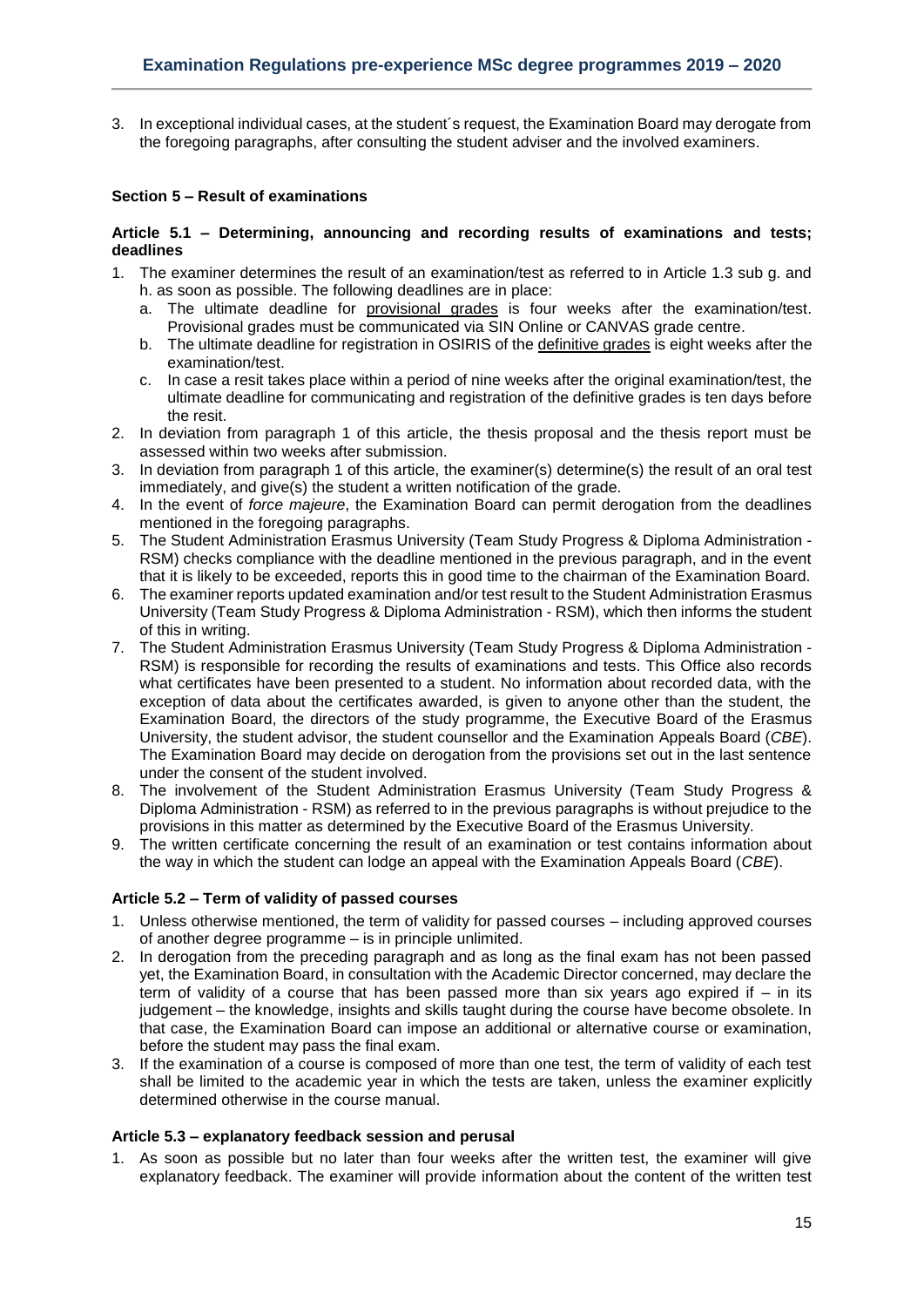and the correct answers/answer models in an *explanatory feedback session* or via another approved medium (such as through Canvas). This offers students the opportunity to review the questions and assignments of the exam concerned, along with the answer models and criteria for assessment. The examiner sets the date, time and procedure of the explanatory feedback session. The explanatory feedback session must be realistically managed and the use of appropriate media (such as Canvas) is allowed. In view of a good preparation of the explanatory feedback session, the exam questions and answers model(s) need to be posted as soon as possible after a written test and no later than one week after the test took place. Although with exception upon the examiner's request, the Examination Board may grant the examiner an exemption from posting the exam question on Canvas in the event of important reasons.

- 2. As soon as possible or at the same explanatory feedback session but no later than four weeks after the explanatory feedback session, students will have the opportunity to peruse their own assessed exam. The perusal takes place in principle on the basis of a (digital) copy only. A paper copy may be charged at cost price. The examiner may determine that the perusal is only for students who registered for it and/or who have attended the explanatory feedback session. The examiner sets the date, time, location and procedure of the perusal. In case of a 100% mc-test and the questions, answer key and mc-answer forms are available to the student, the examiner is exempted from organizing the perusal.
- 3. In the event that a student can demonstrate that he/she was prevented from being present at the assigned location and time for the explanatory feedback session or the perusal due to force majeure, at the request of the student an alternative opportunity will be offered, if possible within the term mentioned in paragraph 2.

# <span id="page-15-0"></span>**Article 5.4 - Archiving period of written tests**

- 1. The assignments, answers and the assessment of the written tests will be archived (in paper or electronic form) for two years after the assessment.
- 2. The Thesis and the assessment thereof will be archived (in paper or electronic form) for seven years after the assessment.

#### <span id="page-15-1"></span>**Section 6 – Result of the final exam**

#### <span id="page-15-2"></span>**Article 6.1 – The result of the final exam**

- 1. The result of the final exam is determined by the Examination Board based on the examinations of courses in the programme components that build the MSc curriculum and the approved extra programme components as mentioned in article 2.3 and in compliance with the regulations stated in article 5.2 of the Rules and Guidelines.
- 2. In derogation from the provisions set out in paragraph 1, the Examination Board may, before determining the result of the final exam, conduct an investigation into the knowledge of the student with regard to one or more examinations or tests of the programme, if and insofar as the results of the examinations or tests concerned give it cause to do so.

# <span id="page-15-3"></span>**Section 7 – Final and Implementation Provisions**

#### <span id="page-15-4"></span>**Article 7.1 – Amendments changes**

- 1. Amendments to these regulations will be adopted by the Dean RSM through a separate decree.
- 2. No amendments will be made that are applicable to the current academic year, unless the interests of the students are, in reason, not thereby prejudiced.
- 3. Moreover, amendments must not influence, to the detriment of the students any other decision, which has been taken with respect to a student by the Examination Board by virtue of these regulations.

#### <span id="page-15-5"></span>**Article 7.2 – Hardship clause**

In very exceptional individual circumstances, in which application of one or more of the provisions set out in these regulations leads to evidently unreasonable and/or unfair situations with regard to a student, a student can submit a request in writing, and with reasons, for derogation from the said provision(s) to the Examination Board. The Examination Board may, after consulting the relevant examiner(s) and the student adviser or student counsellor, derogate from the said provision(s) in favour of the student. A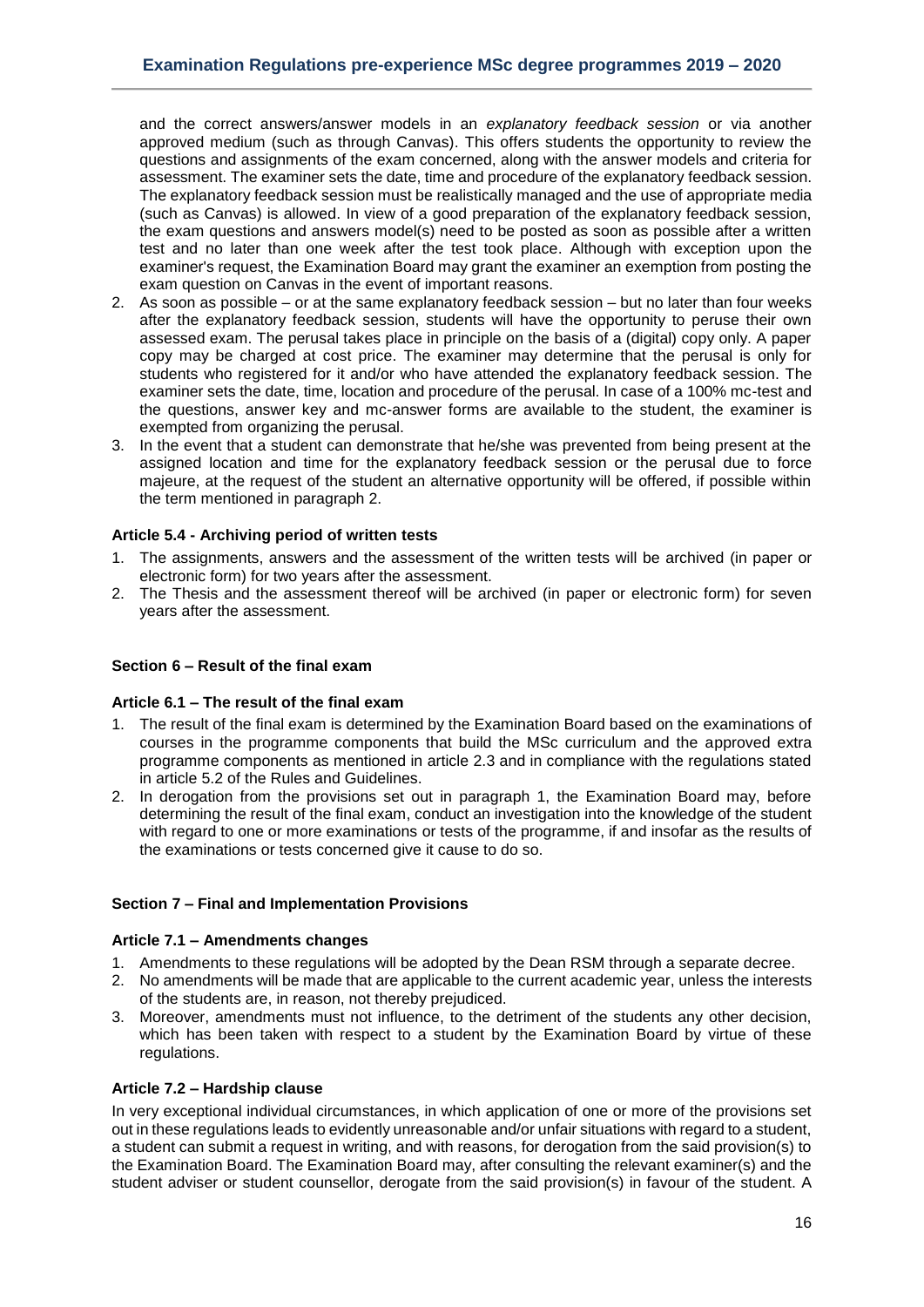decision to reject the student's request will not be made by the Examination Board until the applicant has been given the opportunity to present his or her case, if this is requested.

# <span id="page-16-0"></span>**Article 7.3 – Announcement**

The Dean RSM is responsible for an appropriate announcement of these regulations, of the Rules and Guidelines established by the Examination Board, and of amendments to these documents.

#### <span id="page-16-1"></span>**Article 7.4 – Legal effect**

These regulations have legal effect from 1 September 2019.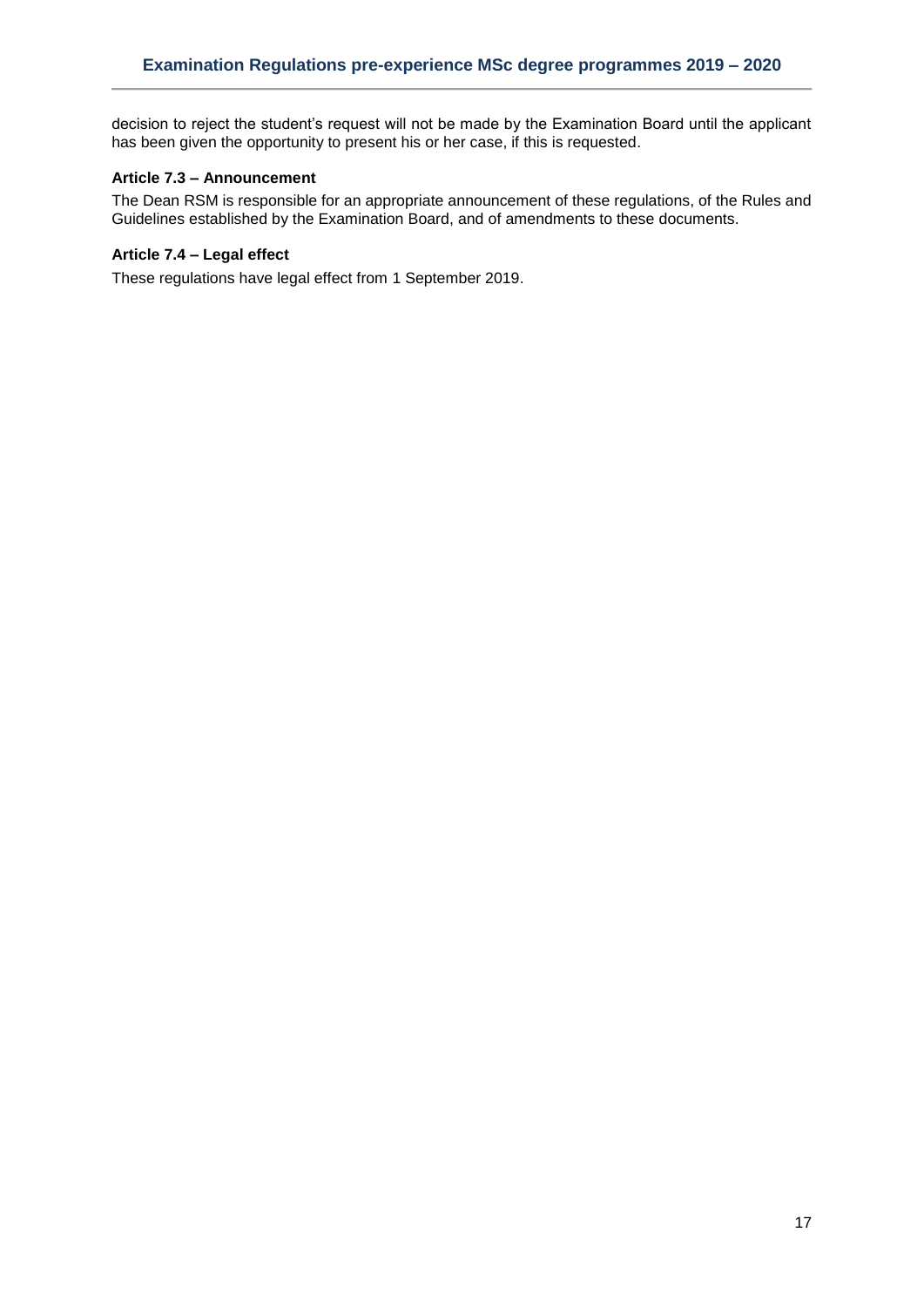# <span id="page-17-0"></span>**Annex 1. Programme-specific regulations**

#### <span id="page-17-1"></span>**Additional admission criteria**

The MSc degree programmes as referred to in Article 1.1, paragraph 1 of the TER have specific admission criteria next to those mentioned in Section 3 of the TER.

Note: The (additional) admission criteria for Academic Year **2020 – 2021** will be announced in October 2019 on the admission pages on the RSM website. These criteria will be part of the TER. RSM expects that all applicants are aware of the latest content in relation to the admission requirements through the programme specific admission pages on the RSM website and that they regularly check the content for (unforeseen) changes. Therefore, please check the [RSM website](https://www.rsm.nl/master/msc-programmes/) for the latest requirements.

The additional admission criteria for Academic Year 2019 -2020 of the respective programmes were:

#### Business Administration, Accounting & Financial Management

The admission statement mentioned in article 3.1 can be obtained by students from outside the RSM who have obtained a bachelor's or undergraduate degree from a research university. A minimum total of 20 EC in qualitative and quantitative research methods and statistics as well as a minimum of 40 EC in advanced courses in business administration including accounting and finance must have been part of the bachelor curriculum.

#### Business Information Management

The admission statement mentioned in article 3.1 can be obtained by students from outside the RSM who have obtained a bachelor's or undergraduate degree from a research university. A minimum of 40 EC in advanced courses in business administration including information management must have been part of the bachelor curriculum. The intake per September 2018 may be maximized. Please check the programme specific admission pages on the RSM website for further details.

#### Strategic Entrepreneurship

The admission statement mentioned in article 3.1 can be obtained by students from outside the RSM who have obtained a bachelor's or undergraduate degree from a research university. A minimum of 20 EC in advanced courses in business administration such as accounting, finance, marketing, human resource management, operations, innovation management, entrepreneurship, strategy, supply chain management, micro or macroeconomics must have been part of the bachelor curriculum.

#### Finance & Investments

The admission statement mentioned in article 3.1 can be obtained by students from outside the RSM who have obtained a bachelor's degree from a research university. A minimum total of 20 EC in qualitative and quantitative research methods and statistics as well as a minimum of 40 EC in advanced courses in business administration including finance must have been part of the bachelor curriculum. There is a maximum on the number of external students that can be admitted to this programme.

#### Global Business & Sustainability

The admission statement mentioned in article 3.1 can be obtained by students from outside the RSM who have obtained a bachelor's or undergraduate degree from a research university. A minimum total of 20 EC in qualitative and quantitative research methods and statistics, a minimum of 40 EC in advanced courses of which at least 20 EC in organization studies, management or business administration. The remaining 20 EC may contain courses in social sustainability, social justice, ethics, human rights, ecological sustainability or business administration.

#### Human Resource Management

The admission statement mentioned in article 3.1 can be obtained by students from outside the RSM who have obtained a bachelor's or undergraduate degree from a research university. A minimum total of 20 EC in qualitative and quantitative research methods and statistics as well as a minimum of 40 EC in advanced courses in business administration including organizational theory & behaviour and/or industrial and organizational psychology and/or social psychology must have been part of the bachelor curriculum.

#### Management of Innovation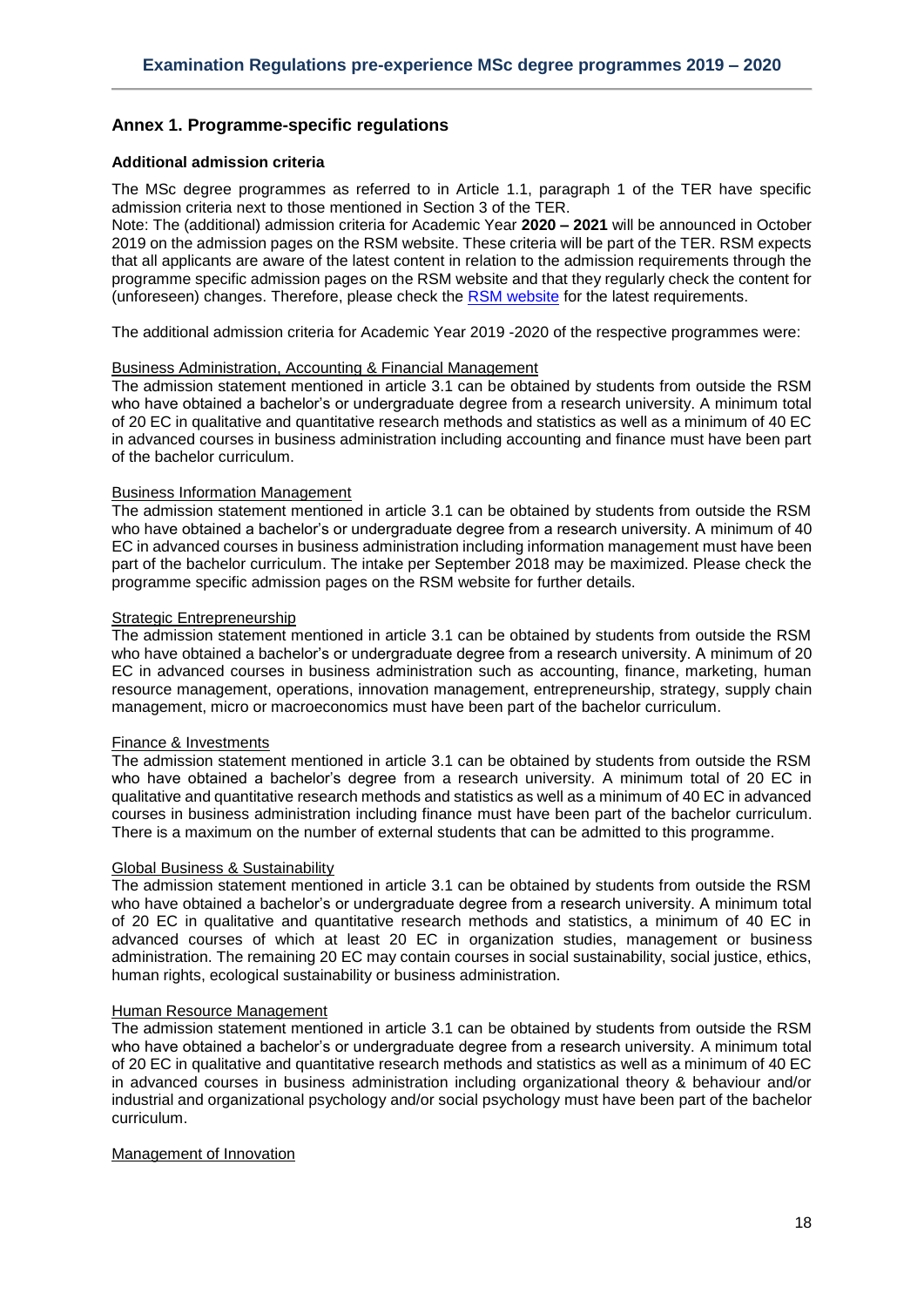The admission statement mentioned in article 3.1 can be obtained by students from outside the RSM who have obtained a bachelor's or undergraduate degree from a research university. A minimum total of 20 EC in qualitative and quantitative research methods and statistics as well as a minimum of 40 EC in advanced courses in business administration OR a Bachelor of Science degree from a research university in an engineering field combined with a minimum of 20 EC in business administration courses must have been part of the bachelor curriculum.

#### Marketing Management

The admission statement mentioned in article 3.1 can be obtained by students from outside the RSM who have obtained a bachelor's or undergraduate degree from a research university. A minimum total of 20 EC in qualitative and quantitative research methods and statistics as well as a minimum of 40 EC in advanced courses in business administration and marketing OR business communications and Marketing must have been part of the bachelor curriculum.

# Organisational Change & Consulting

The admission statement mentioned in article 3.1 can be obtained by students from outside the RSM who have obtained a bachelor's or undergraduate degree from a research university. A minimum total of 20 EC in qualitative and quantitative research methods and statistics as well as a minimum of 40 EC in advanced courses within the domain business administration and/or public administration including a course in organisation theories must have been part of the bachelor curriculum.

#### Supply Chain Management

The admission statement mentioned in article 3.1 can be obtained by students from outside the RSM who have obtained a bachelor's or undergraduate degree from a research university. A minimum total of 20 EC in qualitative and quantitative research methods and statistics as well as a minimum of 40 EC in advanced courses in business administration of which at least 6 EC in the area of operations management, logistics and/or supply chain must have been part of the bachelor curriculum.

## Strategic Management

The admission statement mentioned in article 3.1 can be obtained by students from outside the RSM who have obtained a bachelor's or undergraduate degree from a research university. A minimum total of 20 EC in qualitative and quantitative research methods and statistics as well as a minimum of 40 EC in advanced courses in business administration including business strategy, organizational theory & behaviour and finance & accounting must have been part of the bachelor curriculum.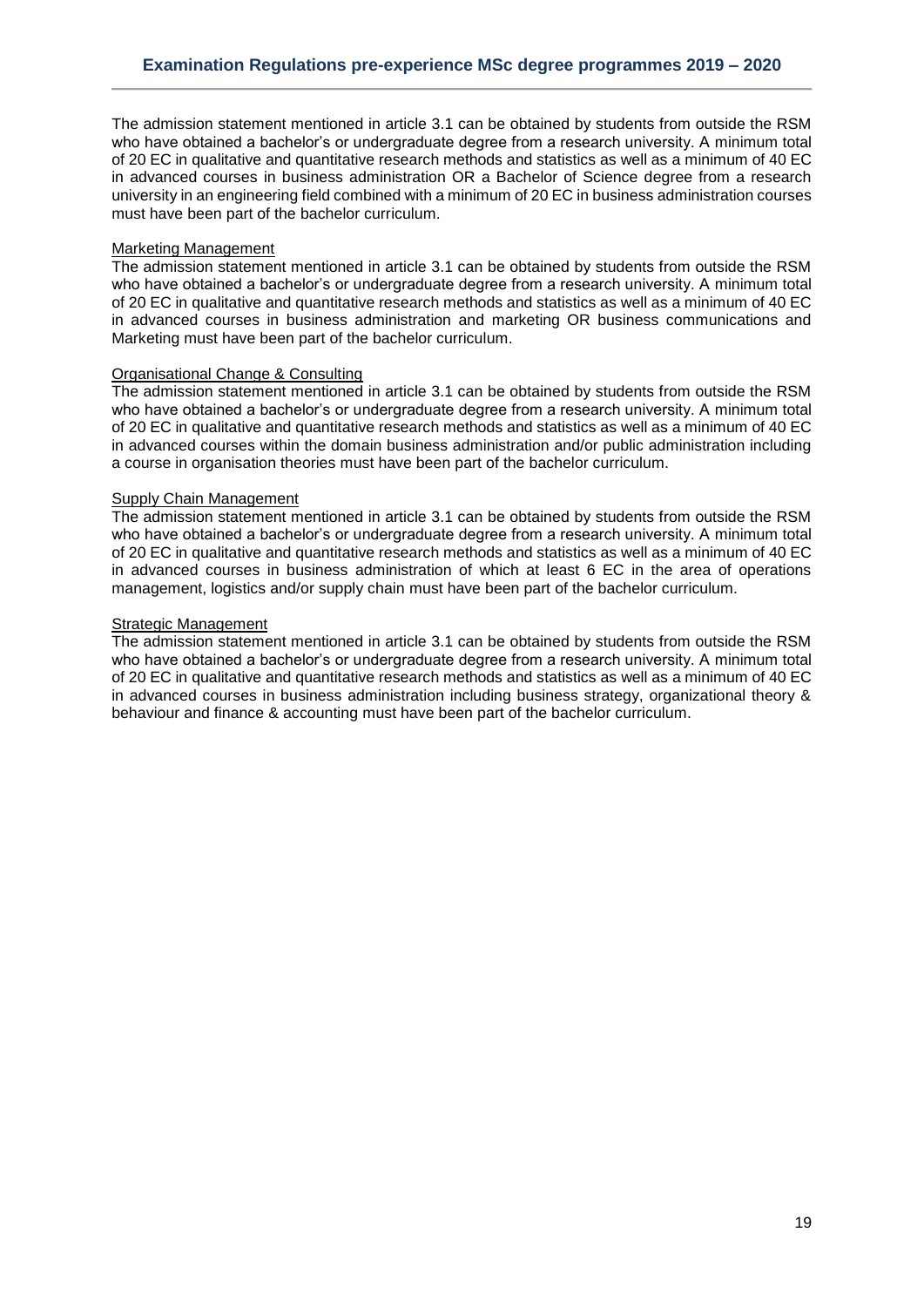# <span id="page-19-0"></span>**Annex 2. MSc Finance & Investments Advanced**

# **I. Preamble**

Due to a decision by the Dutch regulatory bodies about extended programmes with an additional tuition fee, RSM is not offering the MSc Finance and Investments Advanced programme from September 2019. Students who started their programme before September 2019 can still complete their studies and upon success will receive both the degree MSc Finance & Investments as well as the additional courses listed on the grade list.

## **II. Completion of the MSc Finance & Investments Advanced programme**

Students who started this programme per Academic Year 2018-2019 or before, must finalize the degree programme components in Academic Year 2019-2020 in accordance with Article 4.1, par. 6 of the TER: in principle, there will be two opportunities for written tests and at least 1 opportunity for cases or assignments. Passed courses may not be taken again. The programme components are:

|                                               | EC             |                              |                         |
|-----------------------------------------------|----------------|------------------------------|-------------------------|
| <b>Course Name</b>                            | <b>Degree</b>  | <b>Certificate</b>           | <b>Total</b>            |
| Semester 1                                    |                |                              |                         |
| <b>Financial Markets &amp; Institutions</b>   | $\overline{4}$ | $\overline{a}$               | $\overline{4}$          |
| Corporate Finance                             | $\overline{4}$ | $\overline{a}$               | $\overline{4}$          |
| <b>Financial Analysis</b>                     | $\overline{4}$ |                              | $\overline{\mathbf{4}}$ |
| Investments                                   | $\overline{4}$ | $\overline{a}$               | $\overline{\mathbf{4}}$ |
| <b>Risk Management</b>                        | $\overline{4}$ | $\qquad \qquad \blacksquare$ | $\overline{\mathbf{4}}$ |
| Valuation                                     | $\overline{4}$ | ÷,                           | 4                       |
| Personal & Career Development                 | L,             | 4                            | 4                       |
| <b>Ethics and Stewardship</b>                 |                | 3                            | 3                       |
| <b>Semester 2</b>                             |                |                              |                         |
| <b>Research Skills</b>                        | $\overline{2}$ | $\overline{\phantom{a}}$     | $\overline{2}$          |
| <b>Master Thesis</b>                          | 16             |                              | 16                      |
| Study trip                                    |                | $\overline{2}$               | $\overline{2}$          |
| Living Management                             |                | 8                            | 8                       |
| Sustainability                                | ä,             | 5                            | 5                       |
| Internship                                    | $\blacksquare$ | 8                            | 8                       |
| <b>Electives</b>                              |                |                              |                         |
| <b>Professional Asset Management</b>          | $6*$           | -                            | $6*$                    |
| <b>Derivatives and Structured Products</b>    | $6*$           |                              | $6*$                    |
| Quantitative Investment Analysis              | $6*$           | Ĭ.                           | $6*$                    |
| <b>Commercial and Investment Banking</b>      | $6*$           | $\qquad \qquad \blacksquare$ | $6*$                    |
| Treasury Management and International Finance | $6*$           | $\blacksquare$               | $6*$                    |
| <b>Entrepreneurial Finance</b>                | $6*$           |                              | $6*$                    |
| <b>Total</b>                                  | 60             | 30                           | 90                      |
|                                               |                |                              |                         |

*\* Student must complete three electives (in total 18 EC)*

No exemptions from examinations will be granted.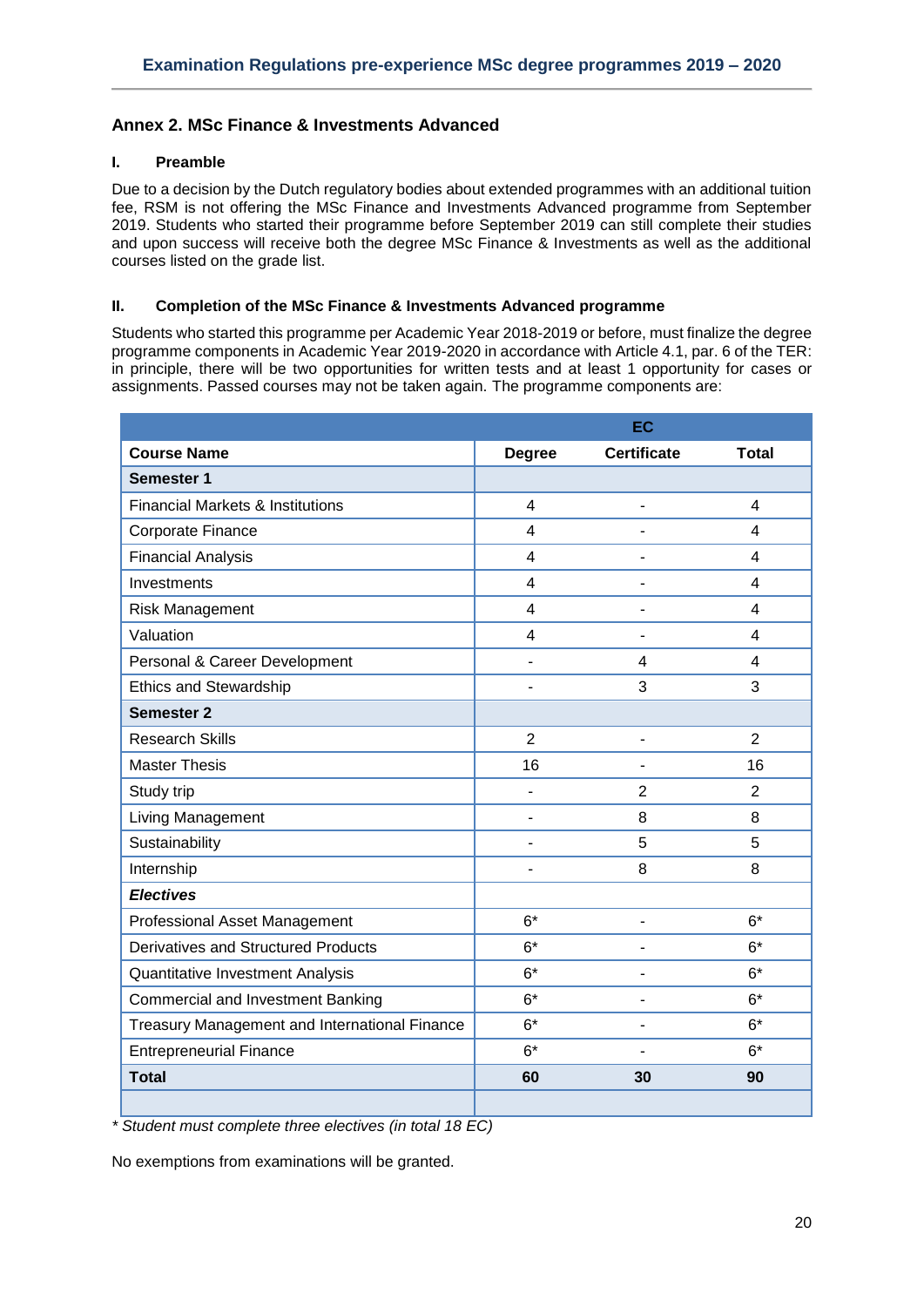# <span id="page-20-0"></span>**Annex 3. Master in Management programme**

# **I. Preamble**

Rotterdam School of Management, Erasmus University (RSM) offers a 12-month MScBA Master in Management (MiM) programme for students with a research university bachelor's degree of any (nonbusiness) discipline. Successful completion of the MScBA Master in Management programme results in a master´s degree Master of Science in Business Administration.

# **II. Study load MScBA Master in Management programme**

The MScBA Master in Management programme is a 12-month programme of 60 EC.

# **III. Selection and admission to the MScBA Master in Management programme**

Selection and admission regulations for Academic Year 2020 – 2021 will be announced in October 2019 on the admission pages on the RSM website. These regulations will be part of the TER. RSM expects that all applicants are aware of the latest content in relation to the admission requirements through the programme specific admission pages on the RSM website and that they regularly check the content for (unforeseen) changes. Therefore, please check the [RSM website](https://www.rsm.nl/master/msc-programmes/) for the latest requirements.

Eligibility requirements for admission to the MScBA Master in Management programme for Academic Year 2019 – 2020 were the following:

- a. A degree (bachelor or master) in any discipline from a research university;
- b. In addition, students need to comply with the following requirements:
	- Proficiency in English at CEFR level C1 (overall C1, sub scores at least B2.2), to be proven by:
	- IELTS: minimum overall score 7.0 and minimum sub scores 6.5, or
	- TOEFL (iBT): minimum overall score 94 + minimum sub scores 22 (Reading, Listening and Speaking) and 24 for Writing, or
	- TOEFL ITP issued by the Erasmus Language & Training Centre: minimum overall score 575, or
	- Cambridge ESOL: Equal to CAE-C/C1 Advanced or CPE-C/C2 proficiency, or
	- Cambridge BEC Higher/C1 Business Higher: Minimum grade C, or
	- CEFR test results: English course/test results at C1 (overall C1, sub scores at least B2.2) level taken at any national accredited university of applied science or research university within the EU/EEA. All aspects of the language must be tested (reading, writing, listening and oral skills).

No other English language test results will be accepted. The test results must be verifiable.

Exempted from an English test are students who are a native English speaker from the USA, UK, Canada, Ireland, Australia, New Zealand or South Africa or whose secondary school, undergraduate or master's degree programme was taught completely in the English language in one of the following countries: USA, Canada, Australia, New Zealand, South Africa or within the EU/EEA. Exemption is also granted for applicants who have obtained an International Baccalaureate Certificate in English (English A SL min grade 5, English A HL min grade 4 or English B HL min grade 5) or who have obtained a European Baccalaureate Diploma with a minimum grade of 7.0 for English (Language 1 or 2).

- A grade point average (GPA) equivalent to a 7 out of 10 in the Dutch education system, which is considered to be above average. The RSM Admissions Manager will ultimately decide whether a GPA is sufficient or not.
- A GMAT score of at least 600. Students with a bachelor's degree from a Dutch research university are exempted from a GMAT test if they meet the stated GPA requirement. If they fail the GPA requirement they are eligible with a GMAT score of at least 600. The test results must be verifiable.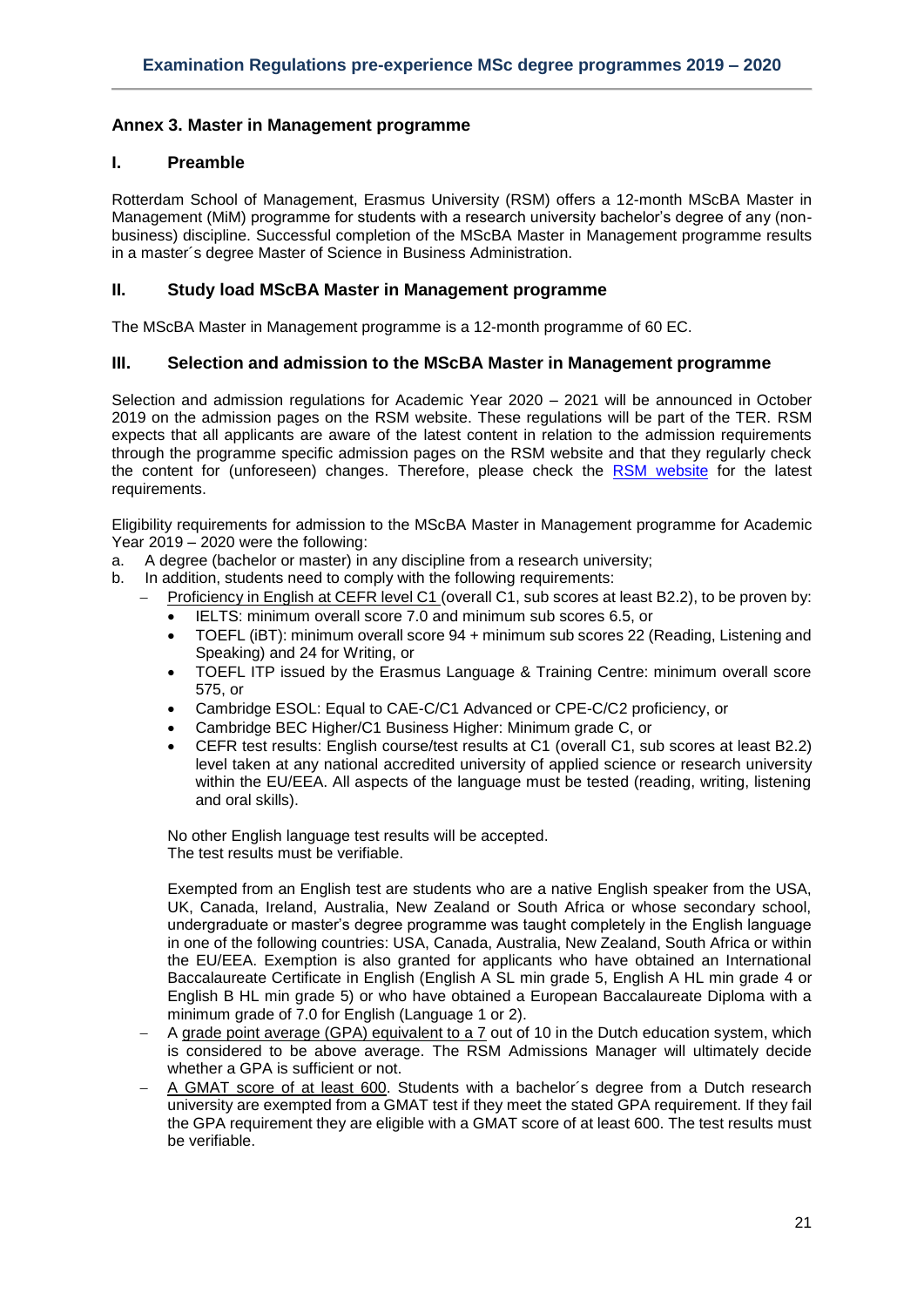# **IV. Composition of the MScBA Master in Management programme 2019-2020**



The MScBA Master in Management programme components are:

No exemptions from courses or examinations will be granted.

# **V. Completion old-style MiM programme 2018-2019 and before**

Students who started the MiM-programme per Academic Year 2018-2019 or before, must finalize this programme by finalizing the 2018-2019 programme

|                                          |                   | EC             |                |
|------------------------------------------|-------------------|----------------|----------------|
| <b>Course Name</b>                       | <b>Foundation</b> | <b>Master</b>  | <b>Total</b>   |
| <b>Semester 1</b>                        |                   |                |                |
| <b>Entrepreneurial Challenge I</b>       | 1                 | 1              | $\overline{2}$ |
| Corporate Governance                     | $\overline{2}$    | $\overline{2}$ | 4              |
| <b>Strategic Management and Renewal</b>  | $\overline{2}$    | $\overline{2}$ | 4              |
| Marketing                                | $\overline{2}$    | $\overline{2}$ | 4              |
| Accounting                               | $\overline{2}$    | $\overline{2}$ | 4              |
| <b>International Business Strategy</b>   | 1                 | $\overline{2}$ | 3              |
| <b>Research Methods</b>                  | 3                 | $\overline{2}$ | 5              |
| Organizational Behaviour                 | 1                 | $\overline{2}$ | 3              |
| <b>Semester 2</b>                        |                   |                |                |
| <b>Business &amp; Society</b>            | $\overline{2}$    | $\overline{2}$ | 4              |
| Managerial Decision Making & Negotiation | 1                 | 2              | 3              |
| Corporate Finance                        | 2                 | 2              | 4              |
| Innovation & Market Orientation          | $\overline{2}$    | $\overline{2}$ | 4              |
| Human Resource Management                | $\overline{2}$    | 2              | 4              |
| <b>Management Science</b>                | 1                 | 2              | 3              |
| Operations & Supply Chain Management     | $\overline{2}$    | $\overline{2}$ | 4              |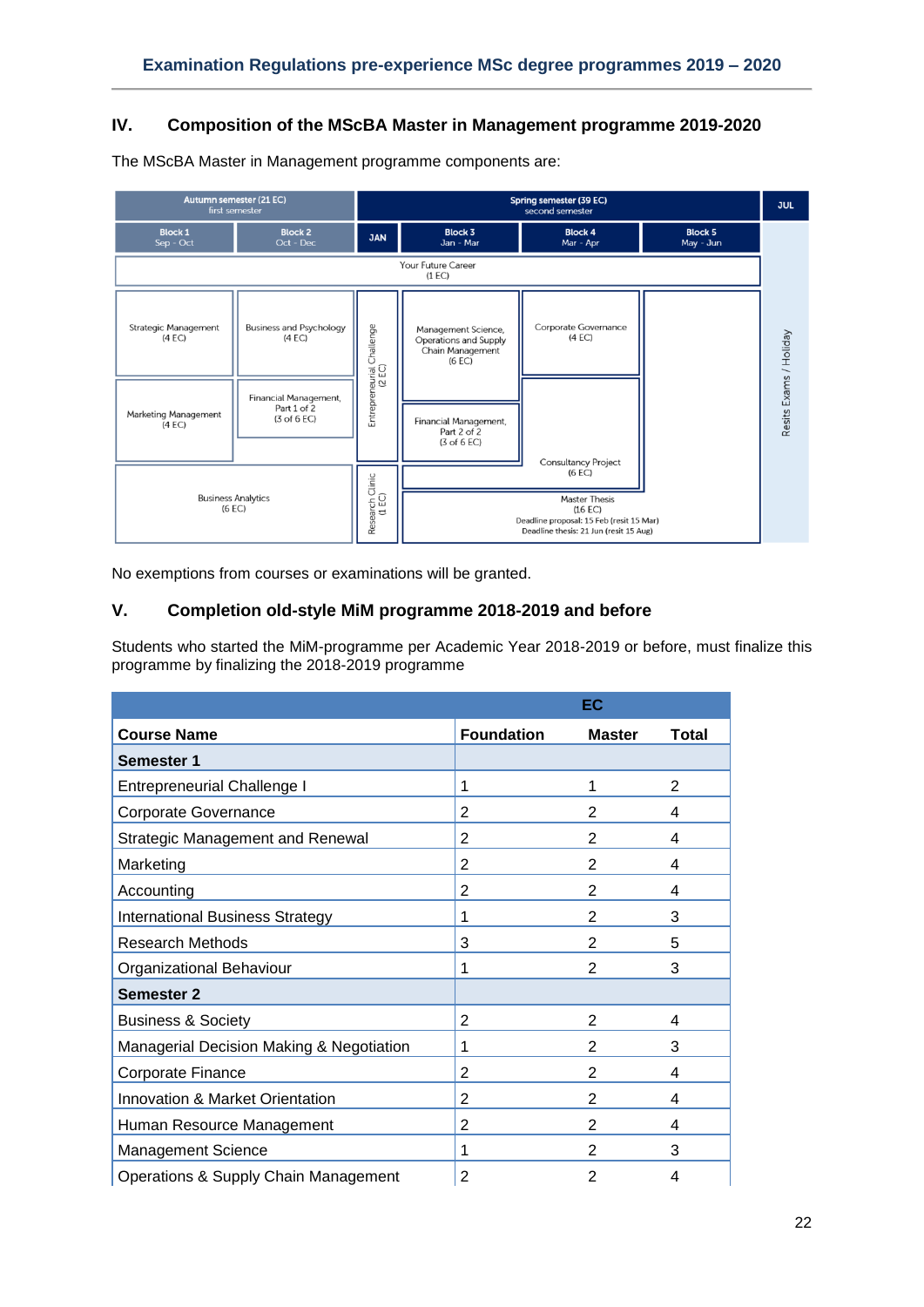# **Examination Regulations pre-experience MSc degree programmes 2019 – 2020**

| <b>Information Strategy</b>         |                | 2  | 3  |
|-------------------------------------|----------------|----|----|
| <b>Consultancy Project</b>          | $\overline{2}$ | 6  | 8  |
| Research Clinic                     | -              |    |    |
| <b>Semester 3</b>                   |                |    |    |
| <b>Entrepreneurial Challenge II</b> |                |    | 2  |
| Your Future Career                  |                |    | 2  |
| <b>Thesis</b>                       |                | 16 | 16 |
| <b>Total</b>                        | 30             | 60 | 90 |
|                                     |                |    |    |

During the Academic Year 2019-2020 these programme components will be tested for the last time and in accordance with Article 4.1, par. 6 of the TER. Hence, in principle there will be offered two opportunities for written tests and at least 1 opportunity for assignments. Passed courses may not be taken again.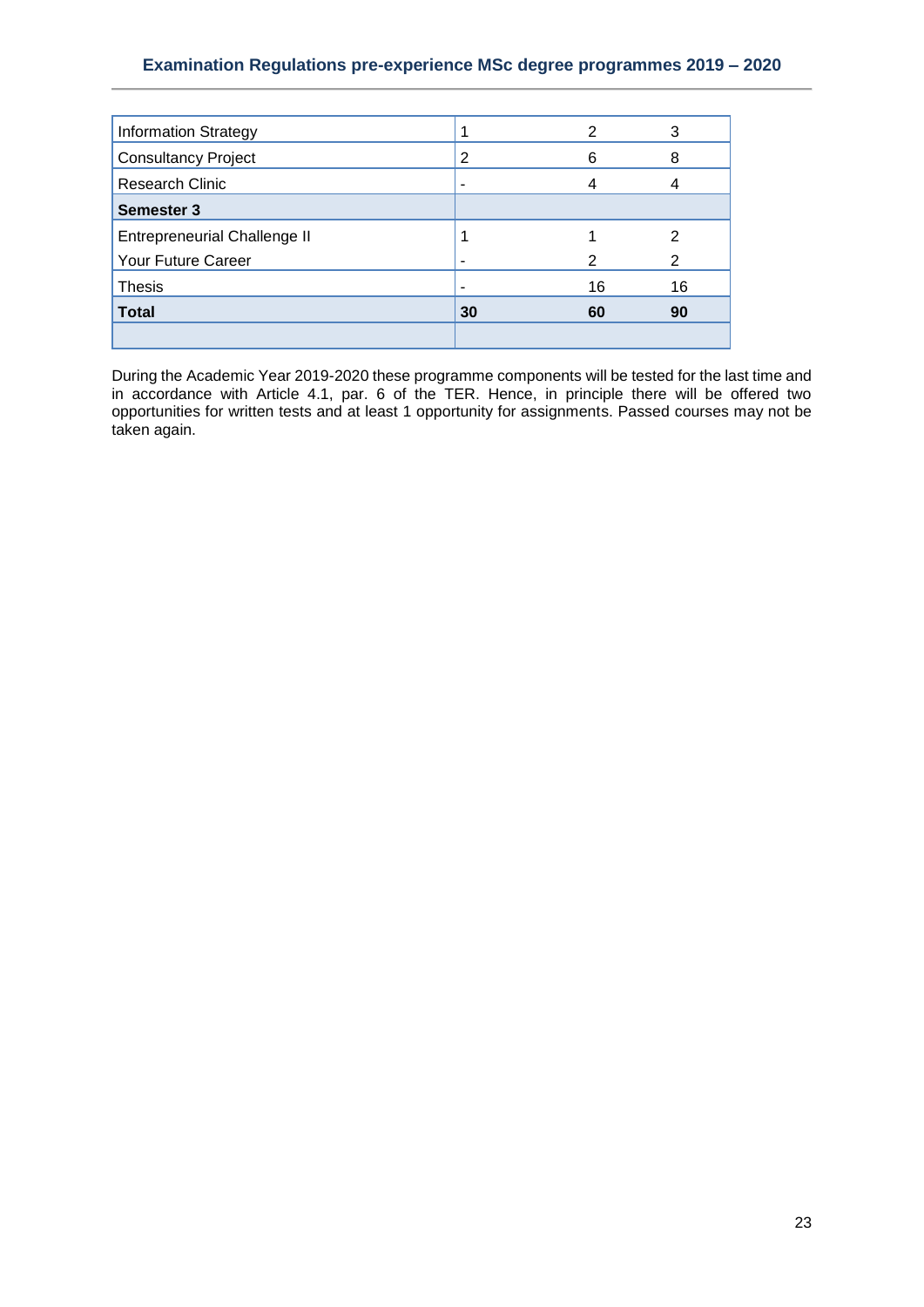# <span id="page-23-0"></span>**Annex 4. Hbo Pre-master Programmes**

#### <span id="page-23-1"></span>**A. The English language Pre-master Programme in Business Administration**

#### **I. Preamble**

Rotterdam School of Management, Erasmus University (RSM) offers a one year Pre-master Programme for HBO students with a bachelor's degree programme related to Business Administration interested in pursuing a pre-experience MSc degree programme of the RSM.

After successful completion of the Pre-master Programme, students are immediately eligible for one of the RSM's one-year pre-experience master's degree programmes.

Students may also apply for the 1  $\frac{1}{2}$  year Master of Science in International Management – CEMS (MScIM – CEMS) or the Master of Philosophy in Business Research (MPhil), but those master programmes have additional selection criteria and a maximum intake (check [www.rsm.nl/master](http://www.rsm.nl/master) ).

Successful completion of the Pre-master Programme does not result in a bachelor diploma or other certificate but only in an admission statement to the master that has to be redeemed within one year.

#### **II. Study load Pre-master Programme**

This one-year Pre-master Programme has a study load of at least 28 – 30 EC.

The programme must be completed **within two consecutive years** at the most. If not, the grades and credits received up to that point will be cancelled.

#### **III. Admission and selection criteria Pre-master Programme**

The Pre-master Programme has a limited capacity and is selective. The selection is based on previous education, grades and (international) motivation. The selection criteria are:

- Completion of one of the eligible **English taught** HBO programmes;
- Grade Point Average (GPA) of the entire bachelor programme must be **7.5** or higher at time of application. Applicants who fail to meet the GPA requirement are eligible with a GMAT score of at least 600.

The Pre-master Programme has a limited capacity. The maximum number of students selected for the English-language pre-master Programme starting in September 2019 is 45.

Further application rules (forms, deadlines, etc.) are published on the RSM-website [www.rsm.nl/premaster.](http://www.rsm.nl/premaster)

#### **IV. Eligible HBO programmes**

Students can apply for the English Language Pre-master Programme if they have completed a NVAO accredited HBO degree with comprehensive knowledge of the functional domains of business administration. This equates to a minimum of 120 EC of relevant courses in at least 5 of the 7 subject areas including advanced mathematics and statistics: Finance & Accounting, Marketing, HRM, Strategic Management, Supply Chain Management/ Logistics, Business Information Management, (Business) Economics. The list of admissible HBO pre-master, based on Croho, can be found at [www.rsm.nl/pre-master](http://www.rsm.nl/pre-master)

#### **V. Grade Point Average**

 $\overline{a}$ 

When applying for the Pre-master Programme, the grade point average (GPA) at the time of application (including propaedeutic phase, introductory year or foundation year) of the HBO programme is important. Students with an average grade of 7.5 or higher (based on the courses at the time of application) are eligible for selection. These students may receive a provisional offer.

At the moment the programme actually starts in September 2018 only applicants with **a final GPA of 7.5 or higher** on their final grade list will be admitted.

# **VI. Composition of the curriculum<sup>2</sup>**

The English language Pre-master in Business Administration consists of a selection of courses in the RSM bachelor's degree programme in International Business Administration (BScIBA).

<sup>&</sup>lt;sup>2</sup> NB With effect from 1 September 2019 a new bachelor programme will be rolled out which will also affect the pre-master programme. The new pre-master programme will be published on RSM's pre-master website once it has been established.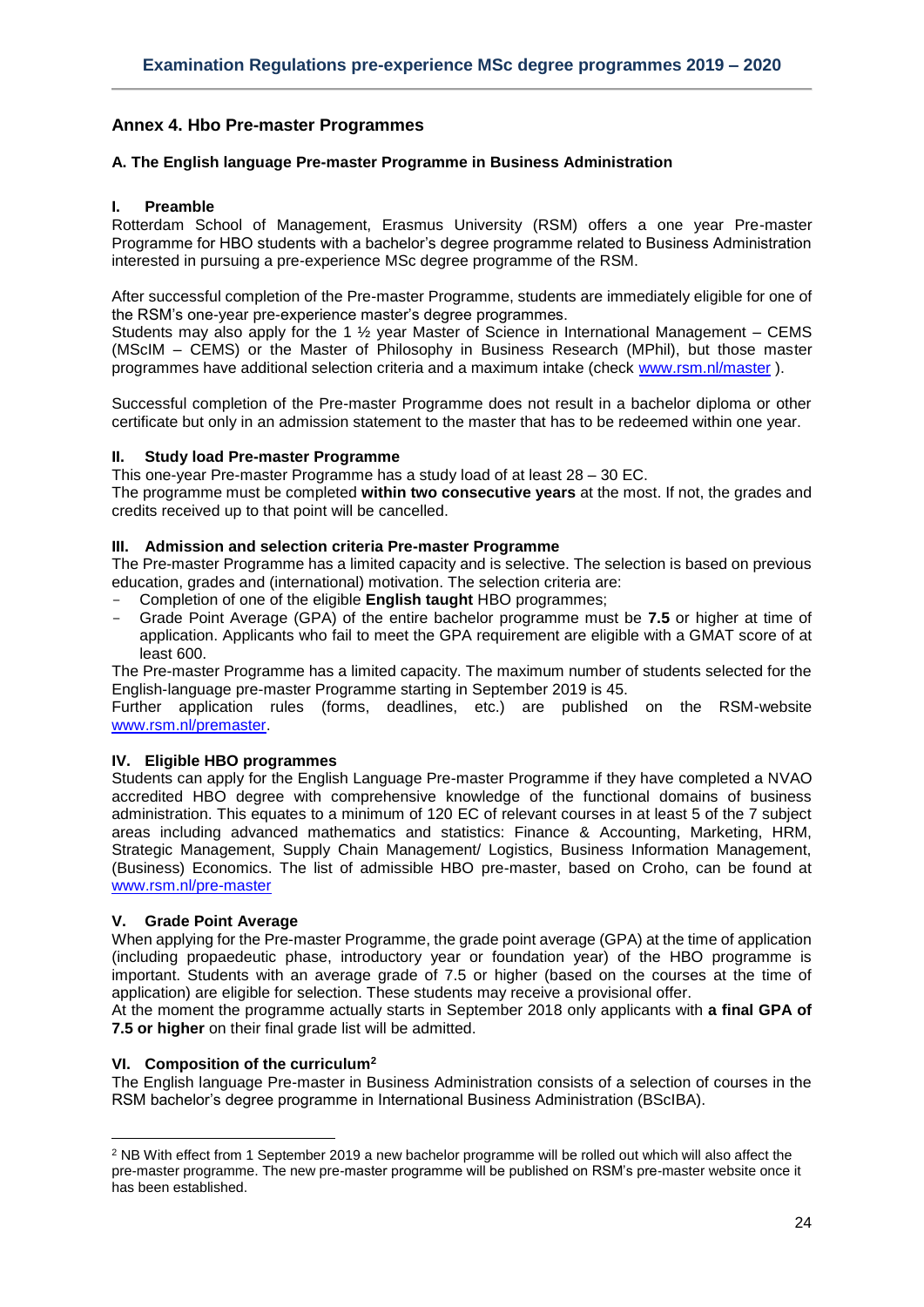The Pre-master Programme is made up of three parts: two compulsory parts and one optional part. **NOTE:** In the Pre-master Programme **no exemptions** will be granted.

#### **Part 1: Basic curriculum – Academic skills (24 EC)**

| 3 EC  |
|-------|
| 6 EC  |
| 3 EC  |
| 12 EC |
| 24 EC |
|       |

# **Part 2: Master related compulsory courses (4 – 6 EC)**

Admission to a specific master requires to follow a course related to that master. If a student would like keep options open as to which master he/she would like to be admitted to after finishing the pre-master this requires to follow additional courses during the pre-master related to those masters of their choice. Minimal size: 4 – 6 EC.

*(Remark: Specific information on part 2 is available on [www.rsm.nl/premaster.](http://www.rsm.nl/premaster))*

#### **Part 3: Optional (4 – 6 EC)**

In addition to the compulsory parts of the Pre-master Programme most MSc programmes recommend to follow an extra course. This optional course is meant to give some extra in-depth knowledge in the specialty of the master or to give some broadening of knowledge useful for this master. *(Remark: Specific information on part 3 is available on [www.rsm.nl/premaster.](http://www.rsm.nl/premaster))*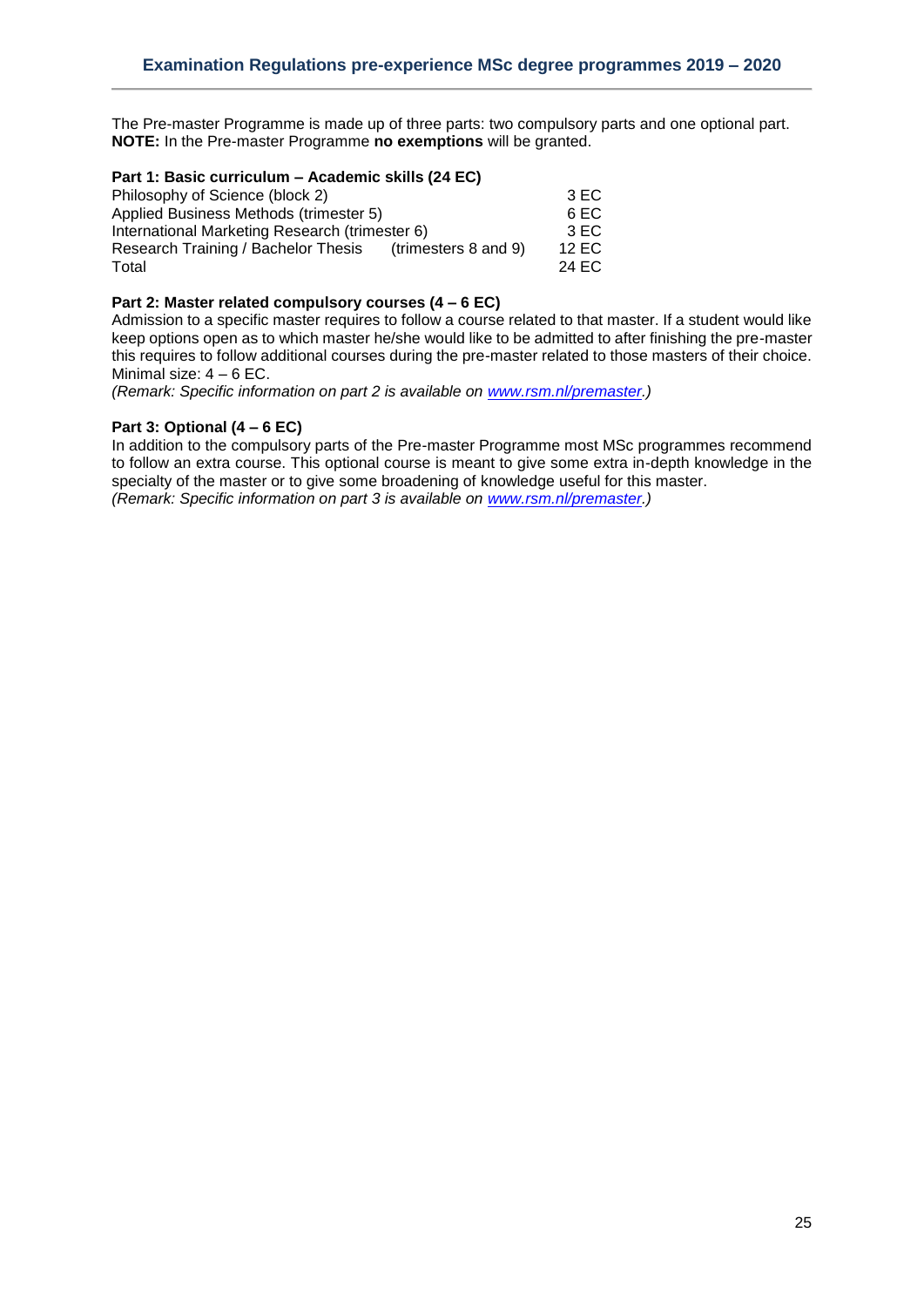# <span id="page-25-0"></span>**B. Nederlandstalig Premaster Programma Business Administration**

#### **I. Preambule**

De Rotterdam School of Management, Erasmus University biedt een eenjarig Premaster Programma aan voor studenten met een bachelordiploma van een aan Bedrijfskunde verwante geaccrediteerde Hbo-opleiding.

Studenten die het Premaster Programma hebben afgerond ontvangen een bewijs van toelating voor een eenjarige initiële MSc programma van de RSM. Het bewijs van toelating moet binnen één jaar na afronding verzilverd worden.

Studenten met een afgerond Premaster Programma kunnen zich ook aanmelden voor het 1½-jaar durende programma MSc International Management - CEMS (MScIM – CEMS), maar dit programma heeft additionele selectie- en toelatingscriteria (zie [www.rsm.nl/master\)](http://www.rsm.nl/master).

Het afronden van het Premaster Programma geeft géén recht op een bachelordiploma.

## **II. Studielast en –duur**

Het eenjarige Premaster Programma heeft een studielast van minimaal 28 – 30 EC.

Het programma dient in maximaal twee opeenvolgende jaren afgerond te zijn. Indien het Premaster Programma na twee jaar niet is afgerond vervalt de geldigheid van de behaalde resultaten.

#### **III. Selectie- en toelatingscriteria Premaster Programme**

Het Premaster Programma is bestemd voor studenten met een bachelordiploma van een aan Bedrijfskunde verwante door de geaccrediteerde HBO-opleiding. Tot het programma worden studenten toegelaten van wie redelijkerwijs verwacht kan worden dat zij met een bepaald niveau van opgedane kennis en vaardigheden zowel de premaster als de Master met succes binnen een redelijke termijn kunnen afronden. Voor de toelating hanteert RSM daarom selectiecriteria en toelatingseisen. Studenten worden geselecteerd op basis van:

- Een afgeronde toelaatbare Hbo-opleiding;
- Gewogen gemiddeld (onafgeronde) cijfer (GPA) van 7,5 op het moment van aanmelden over minimaal de eerste drie jaren van het HBO, bij vooraanmelding en toelating.

Bovendien is de omvang van de groep premaster studenten per studiejaar aan een maximum gebonden. Per september 2019 worden er maximaal 200 studenten tot het Nederlandstalige Premaster Programma toegelaten.

De nadere toelatingsvoorwaarden zoals deadlines en formulieren zijn gepubliceerd op de website van de RSM: [www.rsm.nl/premaster](http://www.rsm.nl/premaster) .

#### **IV. Toelaatbare opleidingen**

Studenten kunnen zich aanmelden voor het Nederlandstalige premasterprogramma indien zij een geaccrediteerde Hbo bacheloropleiding succesvol hebben afgerond met daarin vakken die betrekking hebben op alle relevante gebieden van Bedrijfskunde. Dit komt neer op een minimum van 120 EC aan relevante vakken in minstens 5 van de 7 hieronder genoemde vakgebieden inclusief wiskunde en statistiek (op voldoende niveau): Finance & Accounting, Marketing, HRM, Strategic Management, Supply Chain Management/ Logistics, Business Information Management, (Business) Economics. De lijst met toelaatbare HBO instellingen, o.b.v. de CROHO, staat op [www.rwsm.nl/premaster](http://www.rwsm.nl/premaster)

# **V. GPA**

Alleen studenten met een **gewogen gemiddeld cijfer** (grade point average, afgekort GPA) van **minimaal een 7,5 (onafgerond)** gebaseerd op de gehele vierjarige opleiding komen in aanmerking voor selectie. Indien de Hbo-opleiding bij aanmelding voor het premasterprogramma nog niet helemaal is afgerond wordt een GPA gevraagd van ten minste een 7,5 (onafgerond) voor minimaal de vakken in de eerste drie Hbo-jaren (inclusief propedeuse).

# **VI. Engels sufficiëntie**

Om in aanmerking te kunnen komen voor een bewijs van toelating tot de premaster, dient een student ook te voldoen aan de gestelde norm van het niveau van de Engelse taalbeheersing. Dat aan deze norm is voldaan kan aangetoond worden op één van de volgende manieren: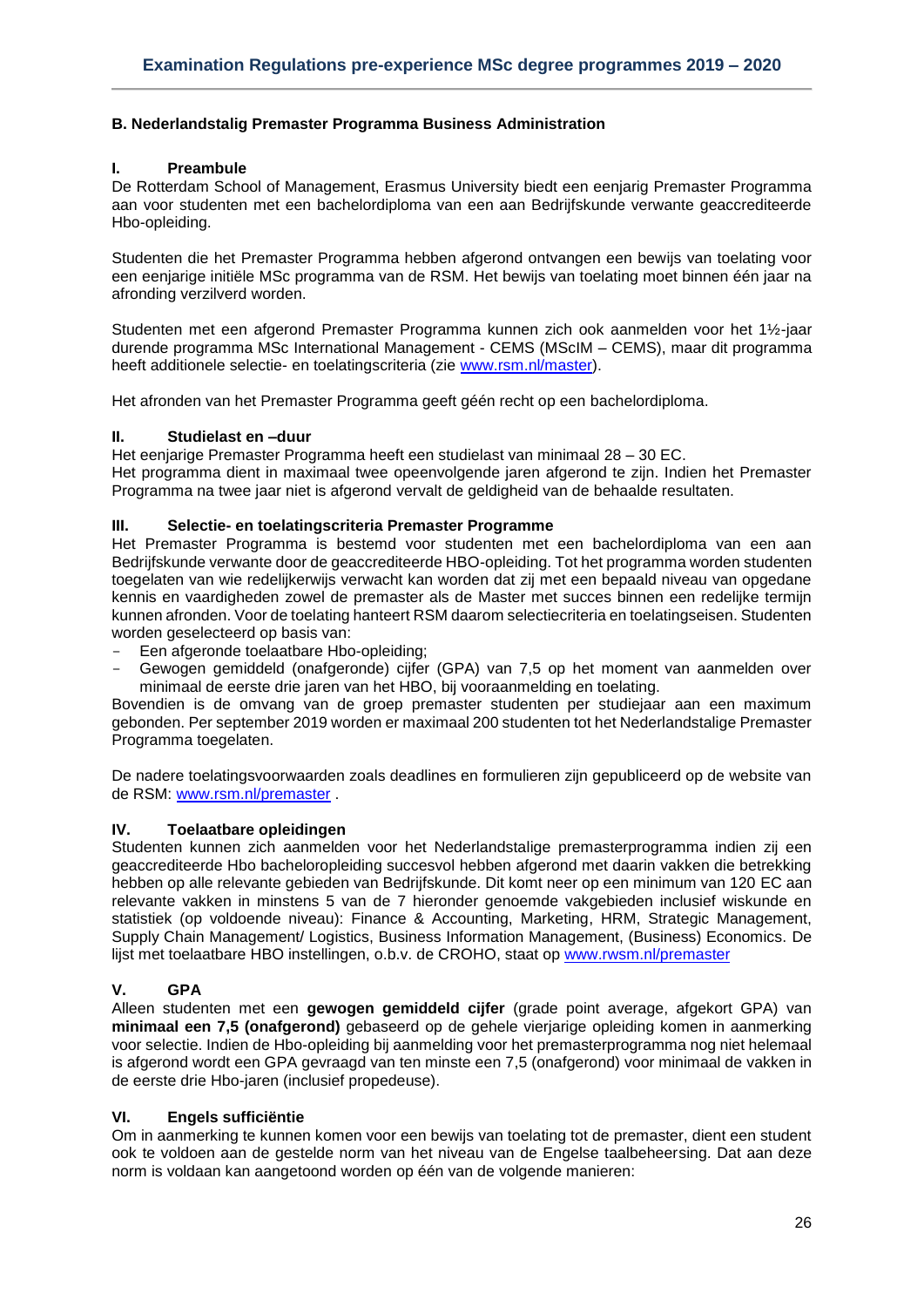- Proficiency in English at CEFR level C1 (overall C1, sub scores at least B2.2), to be proven by:
	- IELTS: minimum overall score 7.0 and minimum sub scores 6.5, or
	- TOEFL (iBT): minimum overall score 94 + minimum sub scores 22 (Reading, Listening and Speaking) and 24 for Writing, or
	- TOEFL ITP issued by the Erasmus Language & Training Centre: minimum overall score 575, or
	- Cambridge ESOL: Equal to CAE-C/C1 Advanced or CPE-C/C2 proficiency, or
	- Cambridge BEC Higher/C1 Business Higher: Minimum grade C, or
	- CEFR test results: English course/test results at C1 level (overall score C1, sub scores at least B2.2) taken at any national accredited university of applied science or research university within the EU/EEA. All aspects of the language must be tested (reading, writing, listening and oral skills).

No other English language test results will be accepted. The test results must be verifiable.

Exempted from an English test are students who are a native English speaker from the USA, UK, Canada, Ireland, Australia, New Zealand or South Africa or whose secondary school, undergraduate or master's degree programme was taught completely in the English language in one of the following countries: USA, Canada, Australia, New Zealand, South Africa or within the EU/EEA. Exemption is also granted for applicants who have obtained an International Baccalaureate Certificate in English (English A SL min grade 5, English A HL min grade 4 or English B HL min grade 5) or who have obtained a European Baccalaureate Diploma with a minimum grade of 7.0 for English (Language 1 or 2).

Op het moment van aantonen van je Engelse taalvaardigheid mag het betreffende certificaat geverifieerd te kunnen worden.

#### **VII. Het onderwijsprogramma<sup>3</sup>**

 $\overline{a}$ 

Het onderwijsprogramma bestaat uit een aantal specifieke vakken van de bacheloropleiding Bedrijfskunde: een verplicht basispakket bestaande uit academische vaardigheden (24 EC), een verplicht pakket master-specifieke vakken  $(4 - 6$  EC) en een optioneel pakket  $(4 - 6$  EC).

**1. het verplichte basispakket =** academische vaardigheden (24 EC). Zie hieronder het basispakket weergegeven.

| Wetenschapsfilosofie (block 2)                          | 3EC   |
|---------------------------------------------------------|-------|
| Marktonderzoek (trimester 6)                            | 3 EC  |
| Statistische Methoden en Technieken (trimester 5)       | 6 EC  |
| Research Training / Bachelor Thesis (trimester 8 and 9) | 12 EC |
| Totaal                                                  | 24 EC |

- 2. **het verplichte inhoudelijk kennisgebied =** master-specifiek vak (4-6 EC). Welke vak het betreft, kan worden teruggevonden op de premaster website. De lijst met vakken is te vinden op de premaster website [www.rsm.nl/premaster](http://www.rsm.nl/premaster) .
- 3. **Tevens is er een optioneel onderdeel (4-6 EC**): dit is een vak dat door de gekozen Master wordt aanbevolen. Dit vak biedt verdieping in het betreffende vakgebied of biedt verbreding en context aan. De lijst met vakken is te vinden op de premaster website [www.rsm.nl/premaster](http://www.rsm.nl/premaster) .

<sup>3</sup> NB Met ingang van 1 september 2019 zal een nieuw bachelorprogramma uitgerold worden. Dit zal effect hebben op de samenstelling van het premasterprogramma. Het aangepaste premasterprogramma zal op de RSM website gepubliceerd worden zodra het is vastgesteld.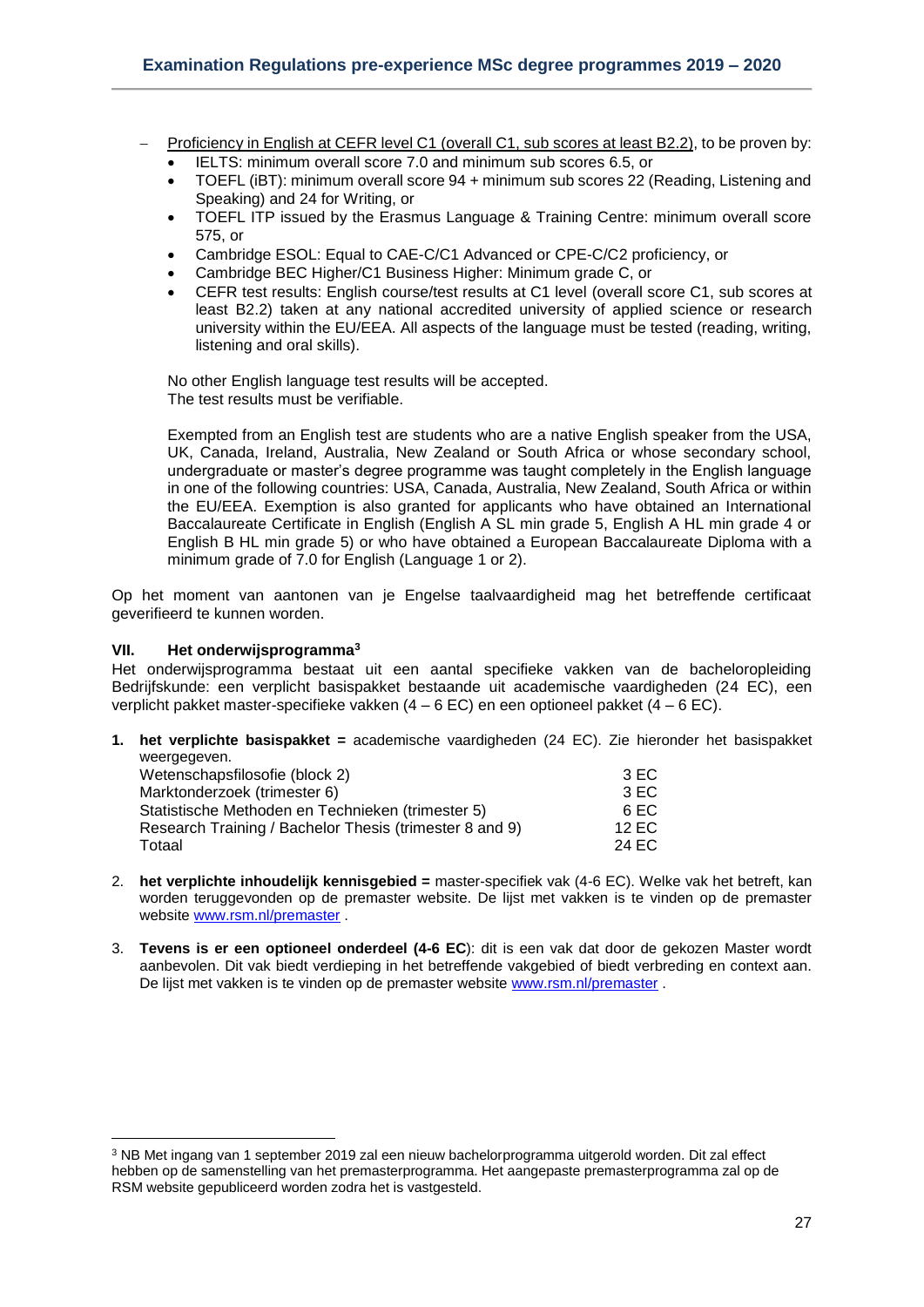# <span id="page-27-0"></span>**IV Rules and Guidelines 2019 – 2020**

## <span id="page-27-1"></span>**Section 1 – General**

## <span id="page-27-2"></span>**Article 1.1 – Applicability of the Rules and Guidelines**

- 1. These Rules and Guidelines are applicable to the curriculum and final exam, examinations and tests of the following one year pre-experience Master of Science degree programmes at the Rotterdam School of Management, Erasmus University (respectively Isat code, name of the programme and abbreviation): 60644 Business Administration (*Accounting & Financial Management and the Master in Management programme*) (BA); 60453 Business Information Management (BIM); 60409 Finance & Investments (FI); 60456 Global Business & Sustainability (GBS)<sup>;</sup> 60645 Human Resource Management (HRM); 60458 Management of Innovation (MI); 60063 Marketing Management (MM); 60457 Organisational Change & Consulting (OCC); 60093 Supply Chain Management (SCM); 60455 Strategic Entrepreneurship (SE); 60066 Strategic Management (SM). These master´s degree programmes are hereinafter referred to as the *degree programme*.
- 2. These regulations are as far as possible by analogy applicable to the curriculum and examinations of the Hbo premaster programmes (Annex 2 A. and B. of the TER).

#### <span id="page-27-3"></span>**Article 1.2 – Definitions**

- 1. Unless stated otherwise, in these Rules and Guidelines, the same definitions will be used as formulated in the Teaching and Examination Regulations of the degree programme.
- 2. Fraud: the action or negligence of a student as a result of which it is impossible, entirely or in part, to form a correct judgment concerning his/her or someone else's knowledge, insight and skills.

#### <span id="page-27-4"></span>**Article 1.3 – Day-to-day procedure of the Examination Board**

<span id="page-27-5"></span>The Examination Board may assign portfolios to its members for taking care of daily procedures.

#### **Article 1.4 – The authority to examine, the appointment of examiners, Examination Manual**

- 1. For the purpose of conducting examinations and establishing the results thereof, the Examination Board appoints the examiners in compliance with the following rules:
	- a) At the start of the Academic Year the Examination Board appoints the examiners for the duration of that year;
	- b) Tenured and tenure track RSM academic staff (assistant professors, associate professors, endowed and full professors) as well as tenured RSM lecturers will be appointed as examiner for the teaching within their discipline (category 1 examiners);
	- c) At the request of the Department, other members of the RSM academic personnel (e.g. untenured lecturers, researchers, PhD-candidates) may be appointed as an examiner for a specific course (e.g. thesis trajectory) (category 2 examiners);
	- d) At the request of the Department, a former member of the RSM academic staff or a (former) member of academic staff of another School of the EUR or any other research university may be temporarily appointed as an examiner for a specific course (e.g. thesis trajectory). This person must meet the following requirements: a completed PhD, or a university master´s degree with demonstrable extensive experience in performing scientific research. Furthermore, at least a hospitality agreement is required (category 3 examiners);
	- e) A UTQ (University Teaching Qualification, in Dutch BKO) or equivalent is preferable;
	- f) An examiner who is appointed for the first time shall be mentored by an experienced examiner from the relevant Department.
- 2. In case of special circumstances, the Examination Board may grant exceptions to the above rules.
- 3. The examiners provide the Examination Board the information requested.
- 4. All appointed examiners shall be registered in the RSM's Examiners Register.
- 5. The Examination Board can suspend or withdraw the appointment as examiner if the person concerned persistently fails to comply with the applicable examination regulations or fails to deliver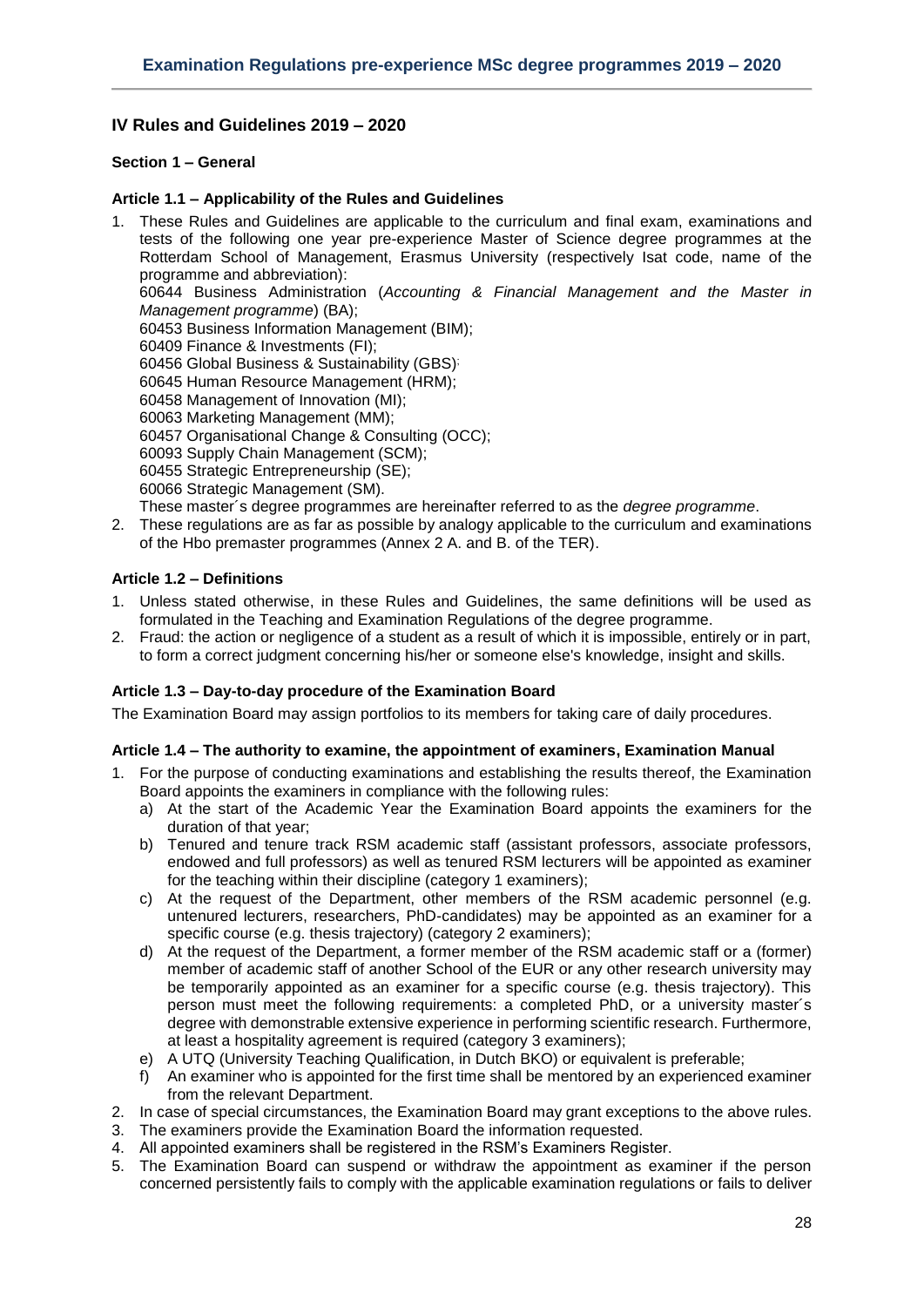examinations that meet the minimum quality standards. The Examination Board will not do so until the person concerned in all fairness has had a chance to conform to the relevant rules.

6. The examiners shall comply with the binding rules the Examination Board has set regarding examinations. These rules shall be included in the Examination Manual.

## <span id="page-28-0"></span>**Article 1.5 – The criteria**

In the decision-making process the Examination Board employs the following criteria as a guideline – and in case of contrariety of criteria weighs the importance of employing one against another –:

- the preservation and maintenance of the quality and grading criteria of each examination or test;
- the efficiency of the study, for example, expressed in terms of limiting loss of time (wherever possible) for students who make rapid progress with their studies when preparing for examinations or tests;
- motivating students to interrupt their studies as soon as possible in cases where it is very unlikely that they will pass their examinations;
- protecting students from trying to take on too large a study load;
- maintaining an environment in which students and staff can work effectively and efficiently;
- extending leniency towards students who, through circumstances beyond their control, have encountered delays during their studies.

#### <span id="page-28-1"></span>**Section 2 – Exemptions**

#### <span id="page-28-2"></span>**Article 2.1 – Exemption from practical exercises**

- 1. A request for exemption from the obligation to take part in practical exercises, as referred to in Article 2.4 of the Teaching and Examination Regulations, should be submitted by the student in writing, with reasons and supported by documentation, to the Examination Board at least four weeks before the practical exercise for which exemption is requested is scheduled to begin. In exceptional cases, the Examination Board may permit derogation from the period stated in the last sentence.
- 2. The Examination Board makes a decision within four weeks of receiving the request. The student is informed immediately of the decision.

#### <span id="page-28-3"></span>**Section 3 – Rules concerning good course of things during examinations and tests**

#### <span id="page-28-4"></span>**Article 3.1 – Registration for examinations and written tests**

- 1. A student who is registered for a course in Osiris will be automatically registered for all of that course's tests with the exception of the re-sit, if applicable. Registration for a re-sit is possible via Osiris during the registration period starting 35 days before the test and expiring seven days before the test. During this period, registration is also possible at the ESSC.
- 2. The Head of Student Administration Erasmus University (Team Study Progress & Diploma Administration - RSM) can, with the approval of the Examination Board, establish specific rules for proper registration for examinations, or written tests by virtue of the Teaching and Examination Regulations of the programme and the Rules and Guidelines of the Examination Board. These specific rules will be announced in a proper manner in sufficient time.
- 3. The Examination Board can derogate from the date of registration referred to in paragraph 1 if the student, as a result of force majeure, has been unable to apply on time and correctly. Under certain circumstances, force majeure may be said to exist in the event of, for example, a student was unable to apply in the usual way (OSIRIS-online, in writing, another student) because of sickness or special family circumstances. The student should submit the request for this as soon as reasonably possible.
- 4. After the official registration deadline, students can still register at the ESSC counter up to two working days before a test, for an administrative fee of  $\epsilon$  20.00 per test. Students will receive a receipt which they should take to the test as proof of registration for the test. In case this late registration period of two working days of the ESSC has expired, students from RSM can still register, but only after paying € 20,00 administration fee (no refund possible) via the online EBS paying system via this link: https://lateregistration.rsm.nl. This fee has to be paid on the day of the examination at the latest. If the payment is done, the student will receive a confirmation on the student e-mail account. In addition, the Examination Board will inform the Student Administration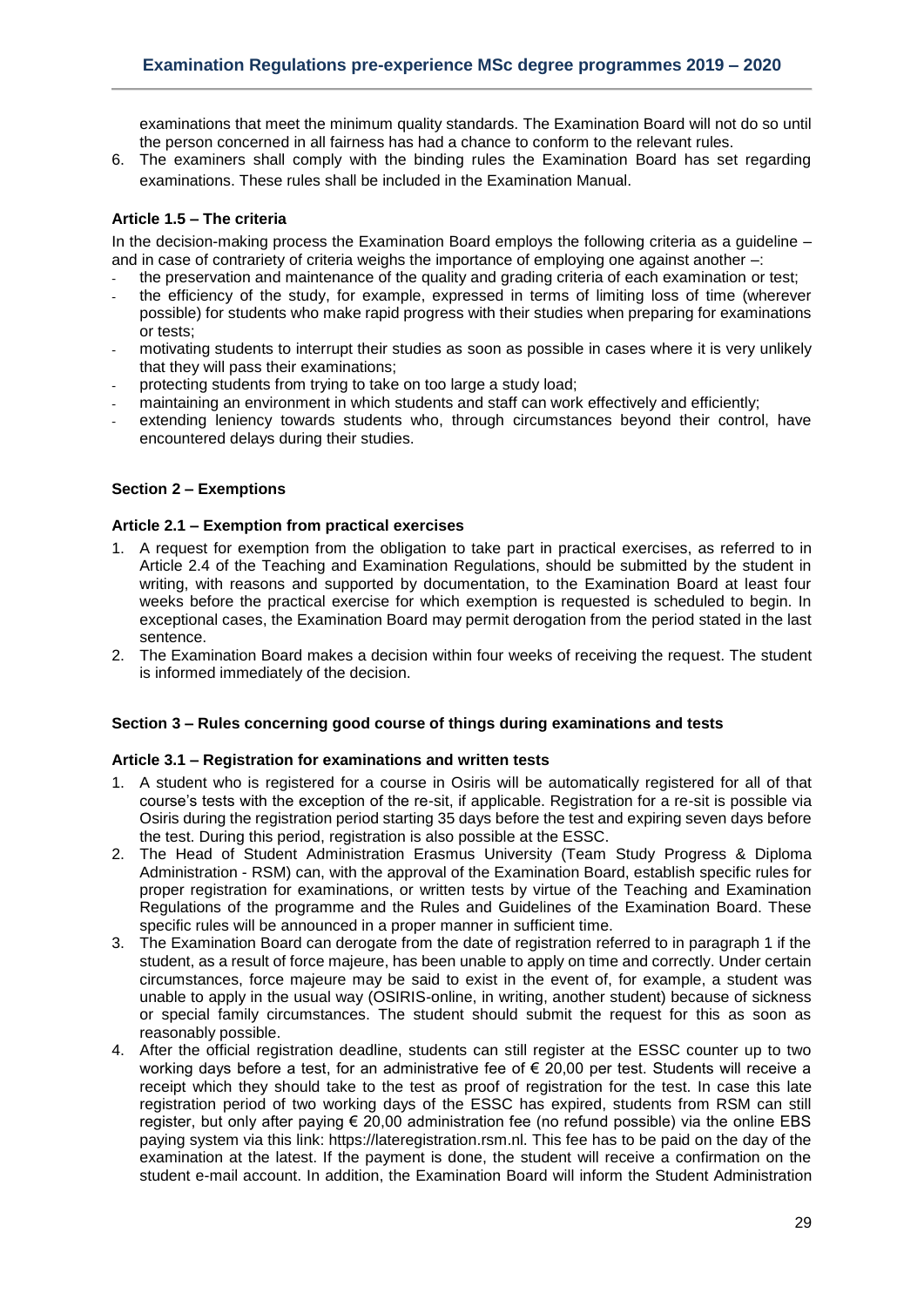Erasmus University (Team Study Progress & Diploma Administration - RSM) and the Programme Manager that the grade for the test can be registered in Osiris.

- 5. Anyone who has not applied for an examination or a written test in accordance with the provisions of or by virtue of these R&G may not take part in the examination or test concerned. If, notwithstanding the foregoing, the student nevertheless takes part in the examination or test, the examiner and the Examination Board will not establish a grade.
- 6. Students who received a campus ban from the Executive Board of the EUR may not participate in the tests in the designated examination rooms and halls of the Woudestein-complex of the EUR during the ban.

#### <span id="page-29-0"></span>**Article 3.2 – Entering and leaving the room in which the written test is being held**

- 1. Only a student who has applied on time and correctly for the written test may take part in the test concerned, and will be admitted to the room where the written test is being held.
- 2. Admission to the hall where a written test is organized is declined fifteen minutes after the start of the written test concerned. A student who is admitted to the hall after the start of the examination concerned must ensure that he/she causes as little disturbance as possible to the students already present.
- 3. A student taking part in the test may not leave the room earlier than one hour after the start of that test. A student who leaves the test before the end of the test concerned should ensure that he/she causes as little disturbance as possible to the students still present.
- 4. Students may not visit the toilet during the first and last half hour of a test except in extremely exceptional medical or other circumstances; the student must inform the invigilator of these circumstances in advance. Each student may visit the toilets once during the test, and only one person from each section shall be given permission at any one time. Students must notify the invigilator that they have to use the toilet and the invigilator's instructions must be complied with fully.
- 5. Personal belongings such as coats, bags, mobile phones, watches and other items that are not allowed to be used during the written test are not allowed to be brought into the hall where the test is held. These must be placed outside the test room in lockers, if available. If no lockers are available, coats must be placed over the chair. Bags must be closed and out of reach of the student. Watches, mobile phones and such must be switched off and out of reach of the student.
- 6. Scrap paper, examination questions, answers and other examination-related documents may not be taken from the room during and after the examination. Only when clearly indicated on the front page of the test paper, scrap paper may be taken by the student after the official examination time has elapsed.
- 7. The Head of Student Administration Erasmus University (Team Study Progress & Diploma Administration - RSM) can, with the approval of the Examination Board, establish specific rules concerning entering and leaving the room in the Van der Goot (former M-) Building in which the written tests is being held, by virtue of the Teaching and Examination Regulations of the programme and the Rules and Guidelines of the Examination Board. These specific rules will be announced in a proper manner in sufficient time.

# <span id="page-29-1"></span>**Article 3.3 – General provisions concerning order during the written test**

- 1. On behalf of the Examination Board, the invigilators appointed for this purpose are charged with maintaining order during the written test. An examiner may act as invigilator.
- 2. Every student should comply with the instructions of the invigilator. If a student does not comply with the instructions of the invigilator, or does not obey his /her request, the invigilator may exclude him/her from taking further part in the test, with the consequence that no result will be established.
- 3. During the written test, the student must, at the request of the examiner or the invigilator, prove his/her identity with a valid proof of registration (student card) or another legally valid proof of identity.
- 4. Only a valid proof of registration (student card), another legally valid proof of identity, the registration verification, the exam paper and answer sheet, writing materials and a ruler may be placed on the candidate's desk. No study material such as a (graphical) calculator, literature or other sources of information may be placed on the student's desk unless explicitly authorized by the examiner in advance and stated on the front page of the test paper. These study aids (without any notes on them) are solely for the student's own use. During the examination the candidate is not allowed to make use of a dictionary. In addition, a maximum of one cold snack and one bottle of non-alcoholic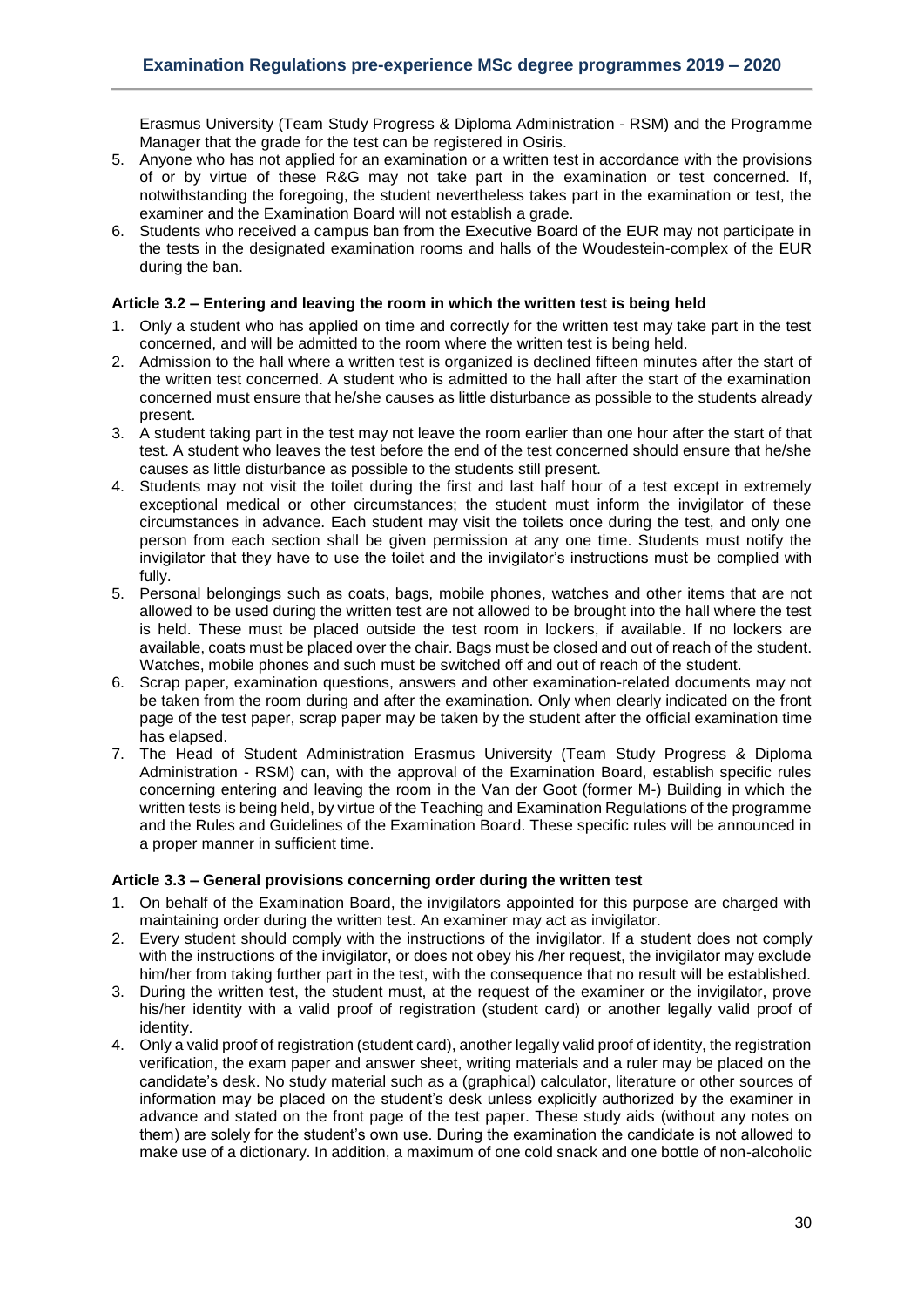drink are allowed for own use. The use of food and drink should not in any way cause inconvenience, at the discretion of the principal invigilator.

- 5. A student taking part in the test is obliged, on request of the invigilator, to show, and if requested, to hand over, the materials that he/she has with him/her.
- 6. Only the paper provided by EUR is to be used for the written test. The use of the student's own paper is not permitted.
- 7. A student taking part in the written test should write his/her name, signature and student /examination number on each sheet of paper that is handed in. The invigilator checks whether this has been done correctly before the test is handed in to him/her.
- 8. The Head of Student Administration Erasmus University (Team Study Progress & Diploma Administration - RSM) can, with the approval of the Examination Board, establish specific rules concerning the order during the written test in the Van der Goot (former M-)Building, by virtue of the Teaching and Examination Regulations of the programme and the Rules and Guidelines of the Examination Board. These specific rules will be announced in a proper manner in sufficient time.

#### <span id="page-30-0"></span>**Article 3.4 – Fraud**

- 1. If in the matter of taking a test, fraud within the meaning of Article 1.2 is detected or suspected, this is set down in writing as soon as possible by the invigilator or the corresponding examiner. The invigilator may ask the student to make available any items of evidence. A refusal to do this is recorded in the written report. The student is given the opportunity to add written comments to the written report of the invigilator. The written report and any written comments are handed over to the Examination Board as soon as possible.
- 2. The Examination Board or the examiner may exclude a student who has committed fraud from further participation in the examination of which the test for which the irregularity was detected is part, and/or take other appropriate measures. The exclusion has the consequence that no result will be established for the examination or test concerned. Before the Examination Board decides to make the exclusion, it gives the student the opportunity to give his/her account.
- 3. The other appropriate measures as referred to in paragraph 2 may consist of, among others, the following sanctions:
	- a. reprimand;
	- b. invalidation of the examination and/or test concerned;
	- c. exclusion from one or more examinations and/or tests;
	- d. exclusion from one or more examination periods;
	- e. a combination of the above measures to a maximum of exclusion for at most one year;
	- f. in a serious case of fraud the Examination Board may advise the Executive Board to end the enrolment for the programme of the person concerned once and for all.

## <span id="page-30-1"></span>**Section 4 – The examinations and tests of the courses**

#### <span id="page-30-2"></span>**Article 4.1 – The questions and assignments, assessment plan, peer review protocol and publication exam questions**

- 1. The form of the examination of a course as mentioned in article 4.2 of the Teaching and Examination Regulations will be announced in the course manual.
- 2. The examination of a course must meet the following conditions: valid, reliable, transparent and efficient. These conditions are detailed in RSM's testing policy document.
- 3. The questions and assignments of the examination of a course do not go beyond the sources announced in advance from which the examination material is derived. These sources need to be announced in the course manual before the start of the course.
- 4. The examination of a course is representative of the learning objectives of the course in terms of content and form and in line with the end terms of the degree programme. This is documented in a course assessment plan that will be published in the course manual.
- 5. The questions and assignments of an examination are clear and unambiguous, and are asked in such a way, or contain such instructions, that the student can know how comprehensive and detailed the answers must be.
- 6. Well in advance of a written test being held, the examiner gives the students the opportunity, if possible, to peruse a written sample of a similar examination, and also the model answers and the norms on the basis of which the assessment was made.
- 7. The duration of the examination is such that examinees have sufficient time, measured according to reasonable criteria, to answer the questions.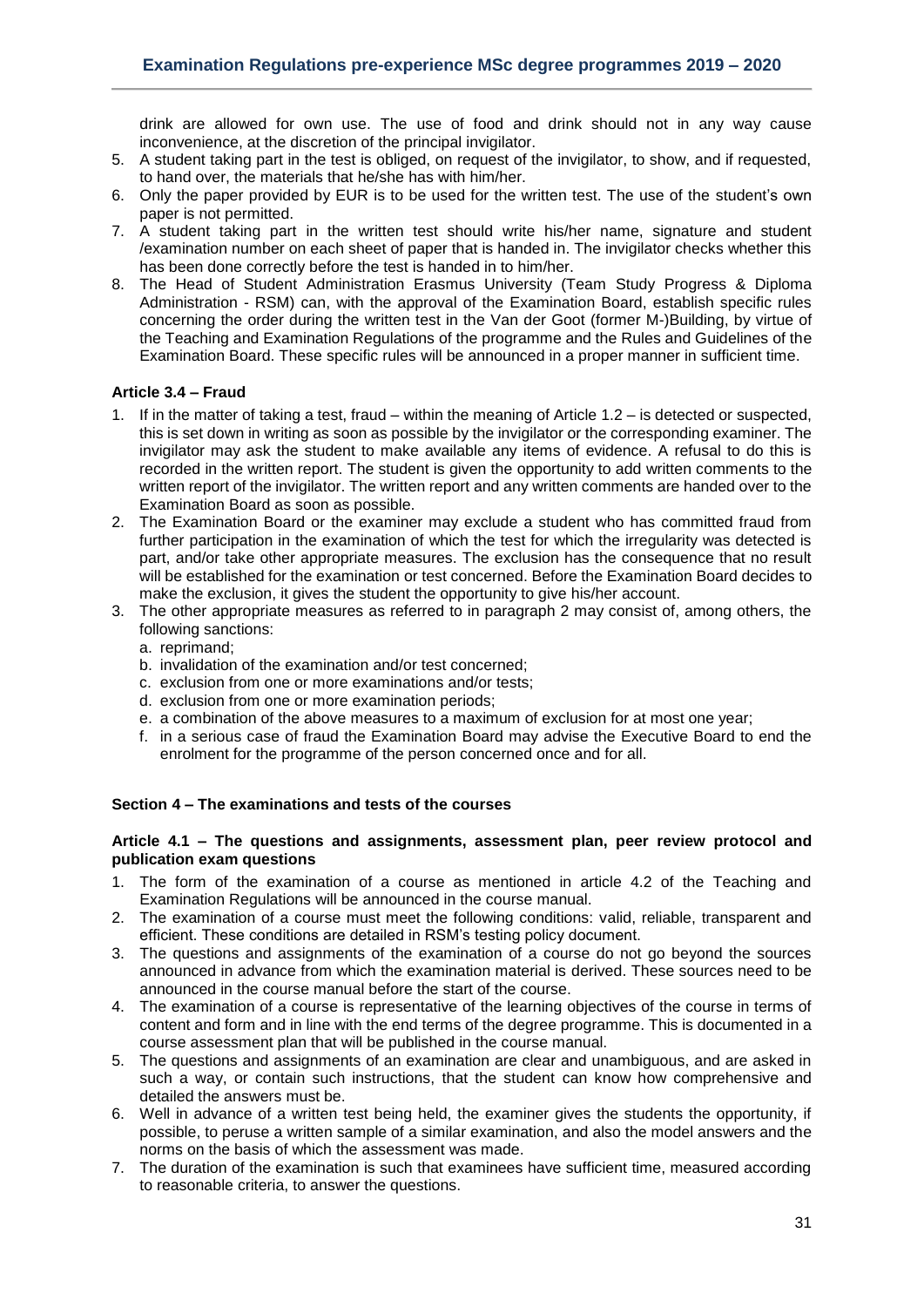8. In advance of the test concerned being held, the examiner asks a colleague to check the test on the instructions mentioned in this article. To this end, the Examination Board may prescribe a peer review protocol.

## <span id="page-31-0"></span>**Article 4.2 – Assessment criteria**

- 1. Wherever possible, assessment of written tests, takes place on the basis of previously established model answers and criteria, which can possibly be modified as a result from correcting the tests.
- 2. The assessment method is sufficiently transparent that the examinees can see how the results of the tests were established.
- 3. In cases of tests of an examination given and assessed by more than one examiner, the Examination Board ensures that the examiners' assessment is based on the same criteria. If necessary, it shall appoint a supervising examiner for conducting the tests.

# <span id="page-31-1"></span>**Article 4.3 – Determining the grades: rounding off, averaging, passing, grade floor**

- 1. Examinations and tests are assessed with grades on the scale 0.0 10.0, accurate to one decimal point, where a 5.5 is the lowest pass grade*.*  In derogation from this rule, sufficient results of examinations and tests taken (whether or not in the context of an international exchange programme) at a foreign university will be registered as a '*pass'*. Furthermore, practical tests may be assessed with a 'pass' or 'fail'.
	- Tests assessed with a 'pass' or 'fail' cannot be averaged nor included in the GPA calculation.
- 2. If grades have to be rounded off and averaged within a course, or between examination parts or to determine the GPA or the classification – the following rules apply by default:
	- unless otherwise stated in the study guide or the relevant course manual, grades are averaged according to the weighted average of the credits, where the average is rounded off to the nearest decimal place. For example, if rounded off to one decimal place, 5.450 is rounded to 5.5, and 6.9449 is rounded to a 6.9. If rounded off to two decimal places (for example to calculate the overall GPA or a cum laude) a 8.2449 is rounded to a 8.24 and a 8.2450 is rounded to a 8.25, etc.;
	- in case the assessment of a course is based on more than one test, then the rule applies that the separate tests are rounded off at one decimal place and the final grade is rounded to one decimal place. All intermediate computations are not rounded off. The same applies if the assessment of one test in fact consists of two parts (such as partly multiple-choice questions and partly open questions): both parts must be considered as separate tests.

For example:

| weighing<br>factor | Grade per test<br>unrounded | Grade per test | correct<br>īS | <i>incorrect</i><br>İs |
|--------------------|-----------------------------|----------------|---------------|------------------------|
| 20%                | 6.32                        | 6.3            | 1.26          | 1.3                    |
| 80%                | 5.58                        | 5.6            | 4.48          | 4.5                    |
|                    |                             |                | 5.74          | 5.8                    |
|                    |                             | final grade:   | 5.7           | 5.8                    |

- 3. If the examination of a course is assessed on the basis of more than one test, no final grade for the examination will be calculated if one of the test grades is lower than a 5.5. Tests that can be taken only once per academic year, most likely practical exercises, presentations, participation performance and team or individual assignments, are exempted from this rule.
- 4. In case the course manual for a particular course holds additional or other rules to those stated under paragraph 2 or 3, these rules are only valid if published at least two months ahead of the date of a test and under written approval of the Examination Board. If these latter provisos are not met the default rules under paragraph 2 or 3 continue to apply.
- 5. For the establishing of grades for a multiple-choice test the following principles apply:
	- a. No wrong answers in the test counts as a 10.0.
	- b. All questions incorrect up to and including the number of correct answers that correspond with the random guessing counts as a 0.0 This means that the '0.0' amounts to: (the number of multiple-choice questions)/(the number of response alternatives). For instance 40 questions and 4 response possibilities:  $40 / 4 = 10$ : 10 answers correct counts as a 0.0.
	- c. Each question has equal weight. The weight per correct answer above the random selection then is in case of for example 40 four choice questions:  $30(40 - 10)$  questions make the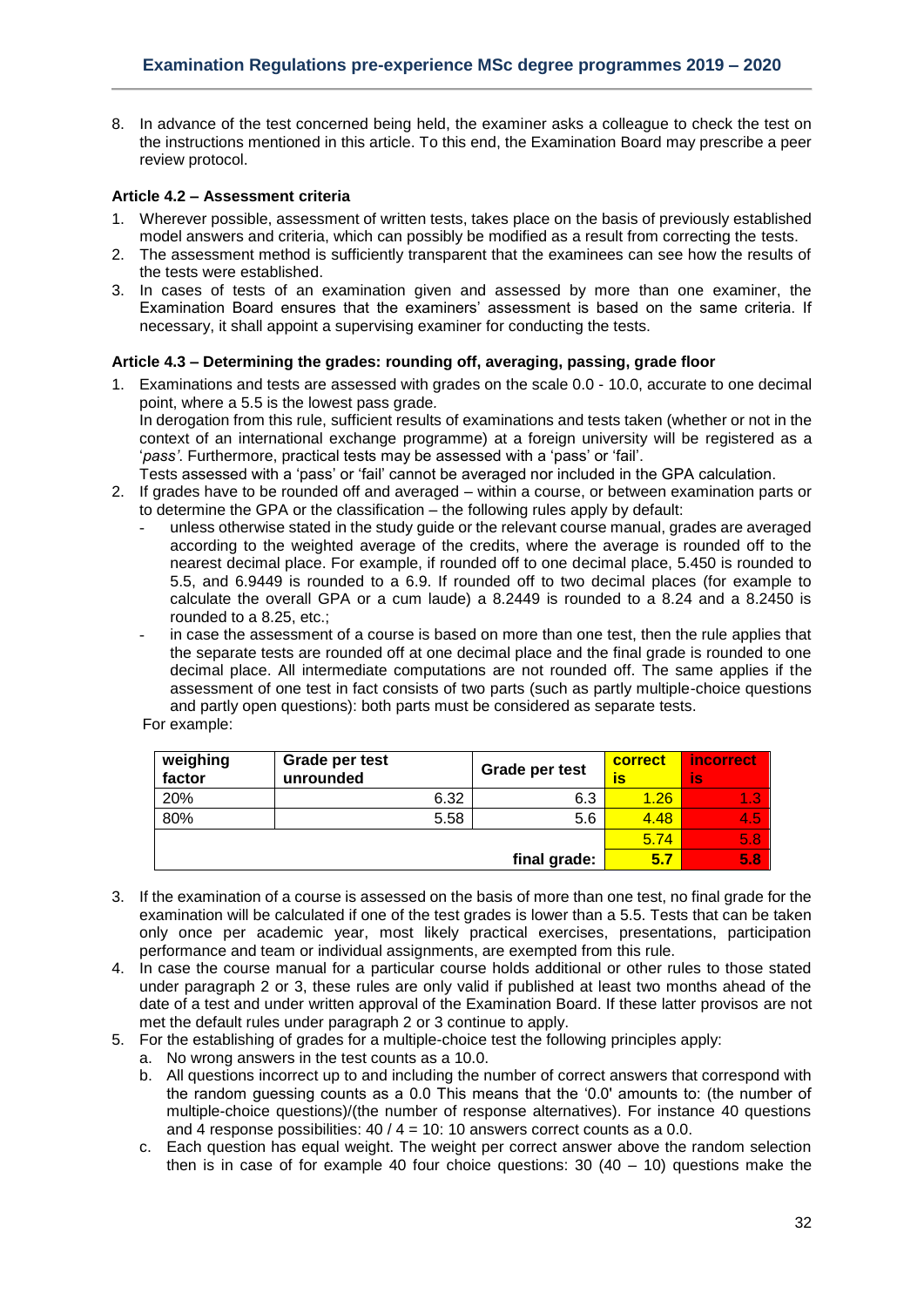difference between a 0.0 and a 10.0 (so 10 points): so, each question is worth 10 /  $30 = 1/3$ points.

d. The standard cut score for pass/fail is set on 5.5. In case of for example 40 four choice questions the cut score is at 27 correct answers, rounded off  $(10 + 5.5/ 0.33)$ . The grade will be a 5.7.

If an examiner concludes that a multiple-choice question is incorrect after the examination, this question should be dropped. Consequently, the multiple-choice test will have fewer questions and this can affect the cut score of the examination as well as the weight of each good answer in the grade of a student. Examination questions can only be dropped with the approval of the Examination Board.

If the multiple-choice question in itself is correct but has more correct answers, it remains part of the multiple-choice test unless all answers are considered correct: in that case the multiple-choice question does not assess anything i.e. has no value, and will therefore not count as part of the examination and should be removed with the approval of the Examination Board.

Examiners may only derogate from these instructions with the approval of the Examination Board. 6. Examination results are registered by the Student Administration Erasmus University (Team Study Progress & Diploma Administration - RSM).

#### <span id="page-32-0"></span>**Section 5 – The Thesis Trajectory**

## <span id="page-32-1"></span>**Article 5.1 – The thesis, the thesis committee and admission to the thesis defence**

- 1. The thesis trajectory is an individual project.
- 2. The thesis trajectory is assessed by a thesis committee.
- 3. This thesis committee shall consist of at least two members: a coach and a co-reader. The composition of the thesis committee should furthermore meet the following criteria:
	- a. The members of the thesis committee must be appointed as an examiner by the Examination Board;
	- b. The *coach* must be a member of the academic RSM personnel associated with the department offering the MSc-programme concerned: this includes tenured and tenure track staff as well as PhD candidates and untenured lecturers as long as they are appointed as an examiner. Furthermore, an exception can be made for former faculty members or PhD candidates who were associated with the department offering the MSc programme concerned: they may continue to act as coach after the termination of the employment contract for a maximum of one year. Hence, all other examiners including external faculty (from other EUR schools or other universities) may act as co-reader only;
	- c. The *co-reader* is preferably a member of the academic RSM personnel associated with another MSc programme than the one with which the coach is associated;
	- d. At least one of the two members must be a tenured or tenure track faculty member. Hence, pairs consisting exclusively of PhD-candidates and/or untenured lecturers are not allowed;
	- e. The composition of the thesis committee must ensure that the thesis will be assessed independently, objectively and without bias. As a consequence, some combinations of coach and co-readers are deemed unsuitable such as PhD candidate and (co)promotor, job appraisers with job appraisees without a PhD degree;
	- f. Coach and co-reader are allowed to be members of the same department offering the MSc Programme, under the additional requirement that (co-)promotors are not allowed to sit on a thesis committee with their PhD students, and job appraisers are not allowed to form a committee with job appraisees without a PhD degree. The Thesis Coordinator of the MSc programme shall submit a list of the internal thesis committees to the Examination Board for endorsement via ec@rsm.nl;
	- g. At the request of a student an internal or external expert may be temporarily appointed as a coreader of a thesis committee. This person must meet the following requirements: a completed PhD, or a university master´s degree with demonstrable extensive experience in performing scientific research. This examiner may act as co-reader only;
	- h. The coach shall have principal responsibility for the coaching and activities relating to the thesis. The co-reader shall offer advice at critical times during the thesis trajectory (for example evaluating the final thesis proposal, the research design, approval of the thesis);
	- i. The coach and co-reader jointly give an endorsement to a student for applying for admission to the thesis defence on the basis of the thesis report at hand.
- 4. The assessment of the thesis trajectory is based on the thesis report and the oral thesis defence in front of the thesis committee.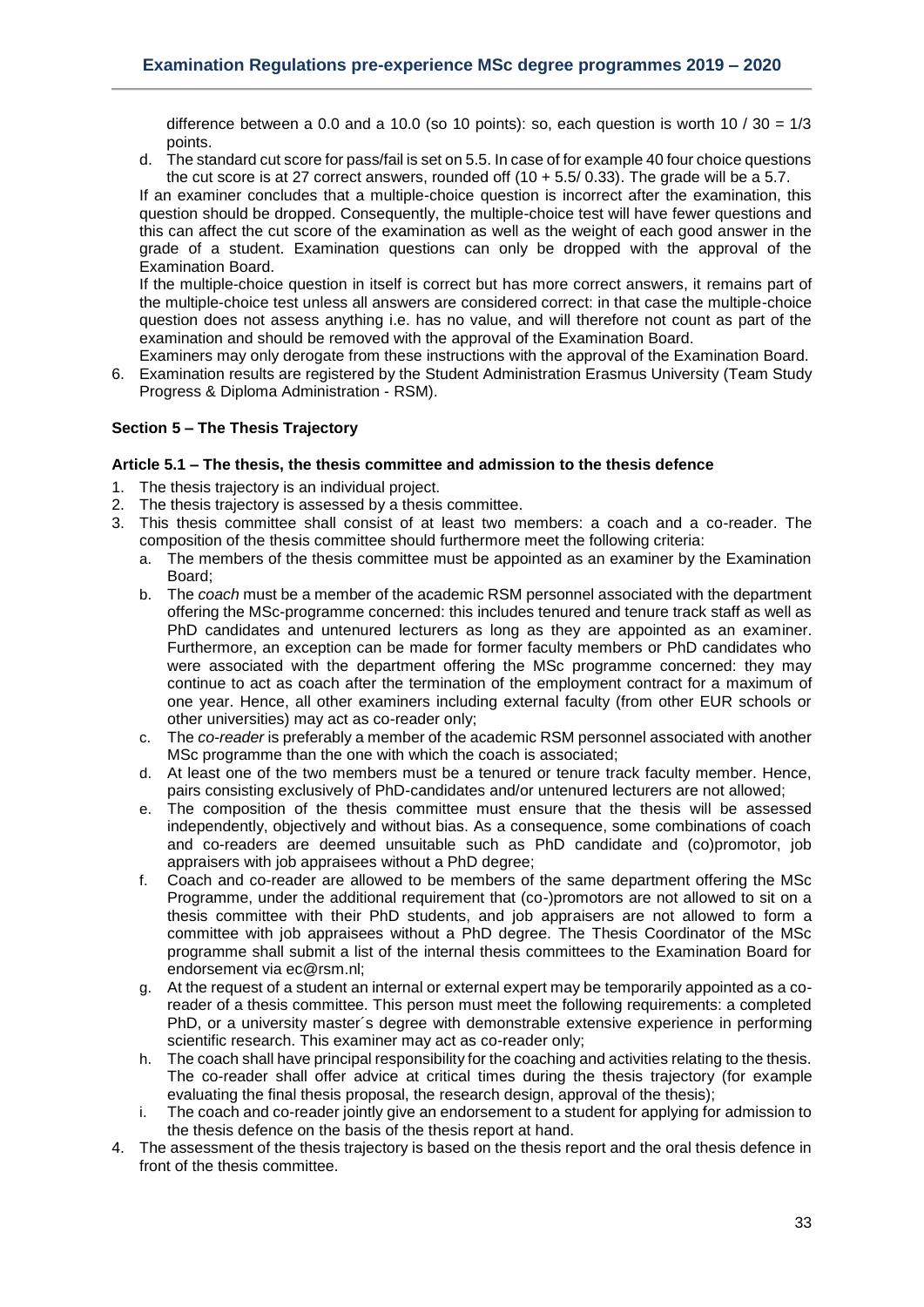The thesis committee shall assess the thesis trajectory immediately after the defence in compliance with article 5.2. The assessment is based on the assessment matrix. The assessment matrix must be filled in by the thesis committee within three working days after the oral defence. The assessment shall be unanimous. All members of the thesis committee should take part in the assessment. In case one of the members is unexpectedly unable to attend the assessment, the department involved will provide for replacement.

5. At a student's request the Examination Board may derogate from the provisions of the foregoing paragraphs of Article 5.1.

# <span id="page-33-0"></span>**Article 5.2 – Establishment of the final exam**

- 1. On behalf of the Examination Board the Head of the Student Administration Erasmus University (Team Study Progress & Diploma Administration - RSM) establishes the results of the final exam, in accordance with the TER of the programme and the R&G of the Examination Board, provided the student has passed all programme components of the degree programme as mentioned in article 2.3 of the TER, unless:
	- the Examination Board decided that the final exam also includes its own investigation into the knowledge, understanding and skills of the student;
	- in accordance with article 7.11 of the Act, on the student's request, the Examination Board has granted postponing of the establishment of the final exam until a moment determined by the Examination Board.
- 2. The Head of Student Administration Erasmus University (Team Study Progress & Diploma Administration - RSM) may establish administrative rules for the application for the final exam. These rules must be approved by the Examination Board and must be timely and adequately disclosed.

#### <span id="page-33-1"></span>**Article 5.3 – the certificate, the transcript and the supplement**

- 1. To show that the final exam has been passed, the Examination Board awards a certificate, after by or on behalf of the Executive Board has been stated that the procedural requirements for the issuance have been met.
- 2. On a transcript, which constitutes a part of the certificate, the examination parts belonging to the final exam are stated.
- 3. The certificate is accompanied by a supplement in accordance with the agreed European standard format.
- 4. The certificate, the transcript and the supplement are signed by the chairman or the substitute chairman of the Examination Board.
- 5. On behalf of the Examination Board the Head of the Student Administration Erasmus University (Team Study Progress & Diploma Administration - RSM) shall be responsible for issuing the certificate, the transcript and the supplement to the student in person, unless the student opts for receiving the documents from the Examination Board at the official graduation ceremony.

#### <span id="page-33-2"></span>**Article 5.4 – Classifications ´cum laude´ and ´summa cum laude´**

- 1. If the examinee has shown exceptional skill in the final exam, this may be stated on the certificate with the words 'cum laude' or ´summa cum laude´.
- 2. The classification ´cum laude´ will be awarded if the student has fulfilled at least the following conditions:
	- a. the average of the grades for the examinations (thesis trajectory included) under the Dutch grading system, as displayed on the list of grades, weighted on the basis of the credits, is an 8.25 or higher, and
	- b. the grade for the examination of the thesis trajectory is at least an 8.0;
	- c. no more than one examination or test (i.e. an officially recorded grade in Osiris) has been taken more than once (this applies from cohort 2013-2014 onwards). The thesis proposal is excluded from this rule.
- 3. The classification ´summa cum laude´ will be awarded if the student has fulfilled at least the following conditions:
	- a. the average of the grades for the examinations (thesis trajectory included) under the Dutch grading system, as displayed on the list of grades, weighted on the basis of the credits, is an 9.0 or higher, and
	- b. the grade for the examination of the thesis trajectory is at least an 9.0, and